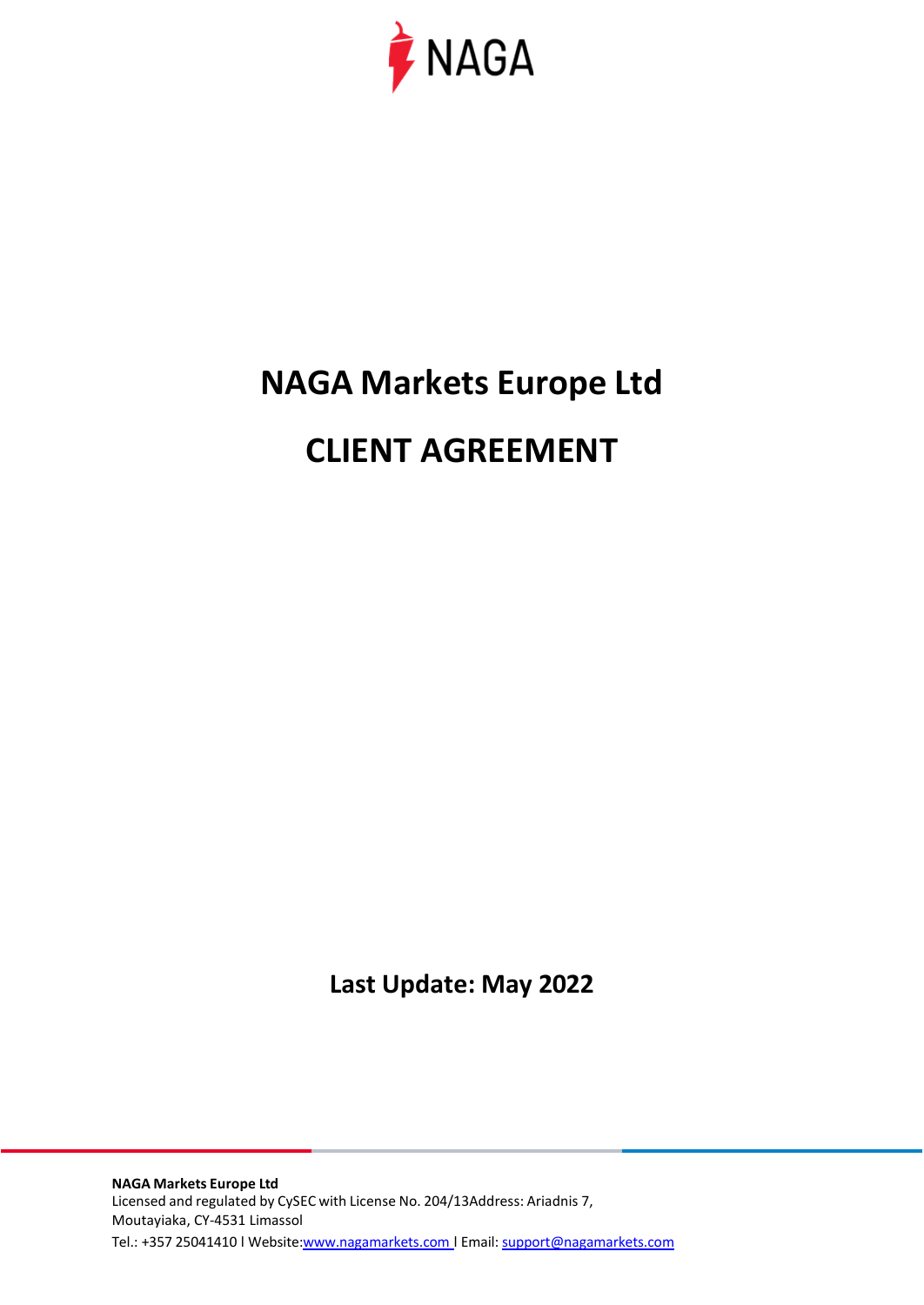

## **TABLE OF CONTENTS**

| 1.  |  |
|-----|--|
| 2.  |  |
| 3.  |  |
| 4.  |  |
| 5.  |  |
| 6.  |  |
| 7.  |  |
| 8.  |  |
| 9.  |  |
| 10. |  |
| 11. |  |
| 12. |  |
| 13. |  |
| 14. |  |
| 15. |  |
| 16. |  |
| 17. |  |
| 18. |  |
| 19. |  |
| 20. |  |
| 21. |  |
| 22. |  |
| 23. |  |
| 24. |  |
| 25. |  |
| 26. |  |
| 27. |  |
| 28. |  |
| 29. |  |
| 30. |  |
| 31. |  |
|     |  |

#### **NAGA Markets Europe Ltd**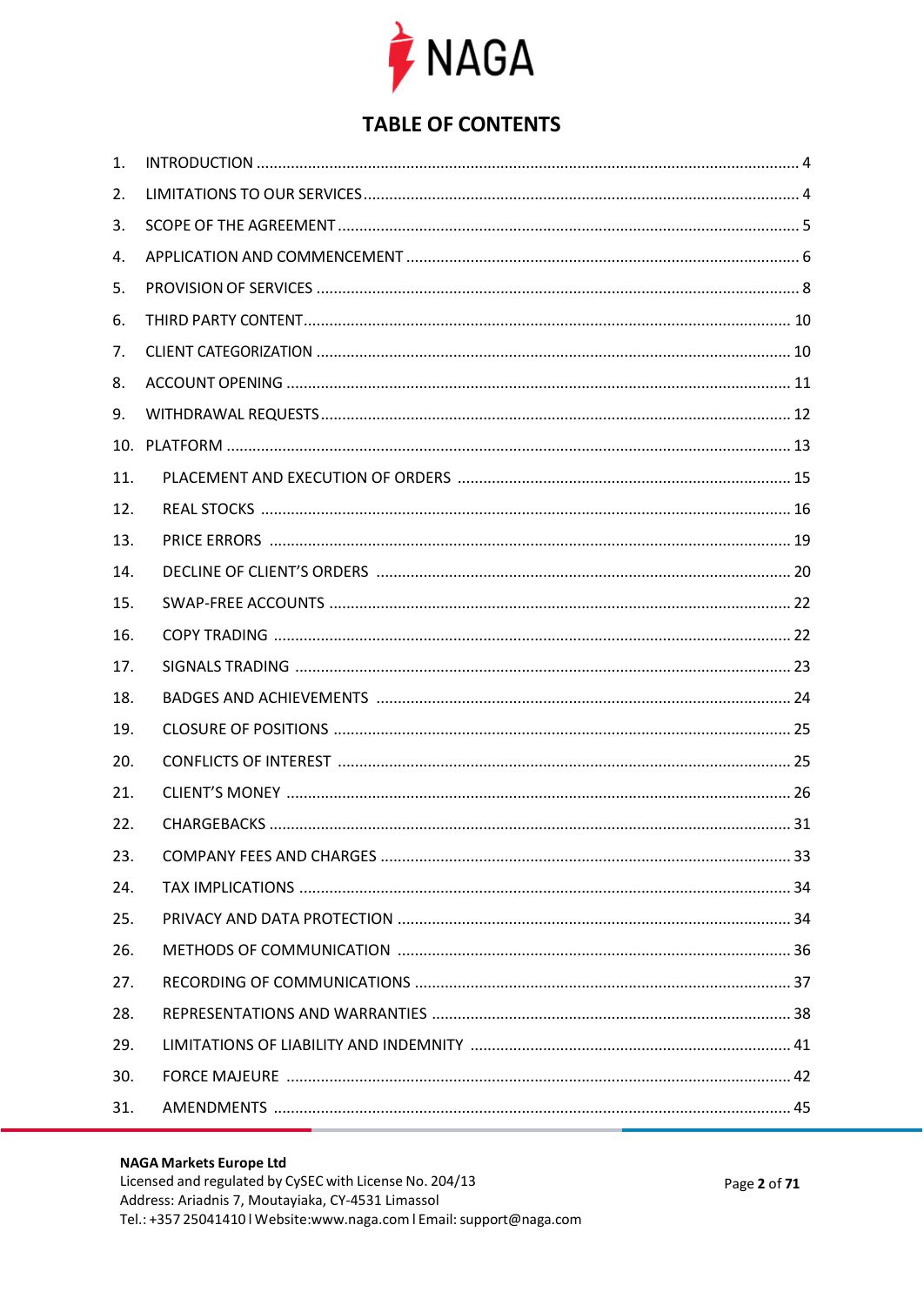

| 33. |  |  |  |  |  |
|-----|--|--|--|--|--|
|     |  |  |  |  |  |
|     |  |  |  |  |  |
| 36. |  |  |  |  |  |
|     |  |  |  |  |  |
|     |  |  |  |  |  |
|     |  |  |  |  |  |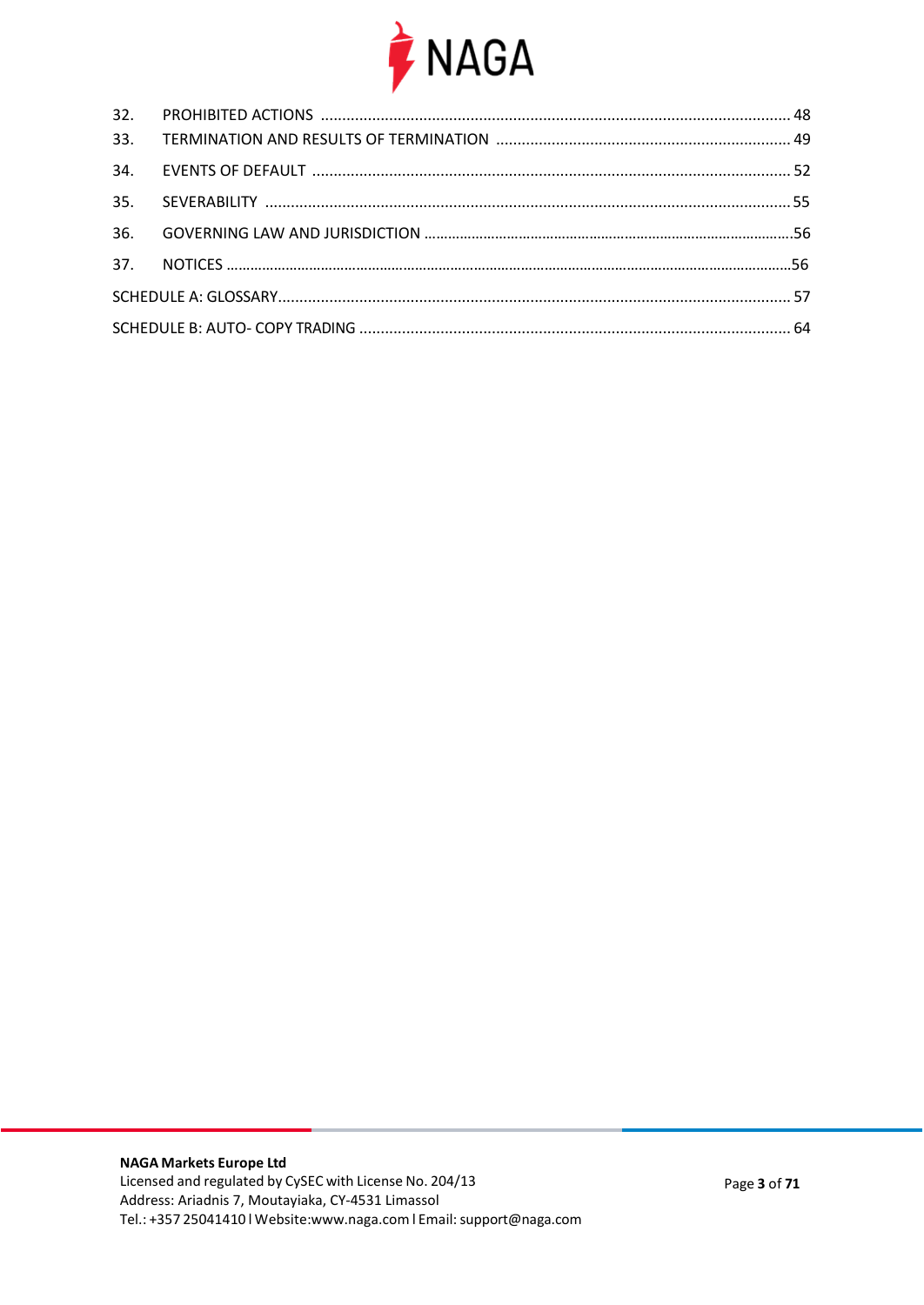

#### <span id="page-3-0"></span>**1. INTRODUCTION**

- **1.1.** This Client Agreement(hereafterreferred to asthe "**Agreemen**t") includesthe Schedule(s), as amended from time to time and is entered by and between **NAGA MARKETS EUROPE LTD** (hereinafter referred to as "**Company**" or ''**NAGA'**') on the one part; and the **CLIENT**, whichmay be a legal entity or a natural person who has completed the Account Opening Application Form and has been accepted by the Company as a Client on the other part.
- **1.2.** The Company is incorporated in the Republic of Cyprus with registration number HE251168, authorized and regulated by the Cyprus Securities and Exchange Commission (hereafter referred to as "**CySEC**") as a Cyprus Investment Firm (hereafter referred to as "**CIF**") with license number 204/13 to offer certain investment and ancillary services subject to the provisions of the Law of 2017 regarding the Provision of Investment Services, the Exercise of Investment Activities and the Operation of Regulated Markets, L.87(I)/2017. Please refer to Section 4 for the services offered by the Company, which can also be found on th[e CySEC](https://www.cysec.gov.cy/en-GB/entities/investment-firms/cypriot/37704/) [website here.](https://www.cysec.gov.cy/en-GB/entities/investment-firms/cypriot/37704/)
- **1.3.** The Company's registered address is Ariadnis 7, Mouttayiaka, 4531 Limassol, Cyprus.
- **1.4.** This is the standard Client Agreement upon which the Company intends to rely and for the Client's benefit and protection, the Client is requested to ensure they take sufficient time to read the Agreement, as well as any other additional documentation and information available to them via the Company's Website PRIOR to opening an account and/or carrying out any activity with the Company. If the Client has any further questions, they are kindly requested to contact the Company for clarifications or seek independent professional advice, if necessary.
- **1.5.** This Agreement is a distance contract. It is amongst others, governed by the Distance Marketing of Consumer Financial Services Law of 2004, L.242(I)/2004, as amended.

#### <span id="page-3-1"></span>**2. LIMITATIONS TO OUR SERVICES**

- **2.1.** We do not provide personalised investment recommendations or investment or tax related advice. Any explanation or information which we give to you as part of a trade, or a copy trade, or about the performance of the trade or copy trade is not intended to be, and should not be considered as advice.
- **2.2.** We will not accept applications for NAGA accounts from residents domiciled in Canada, or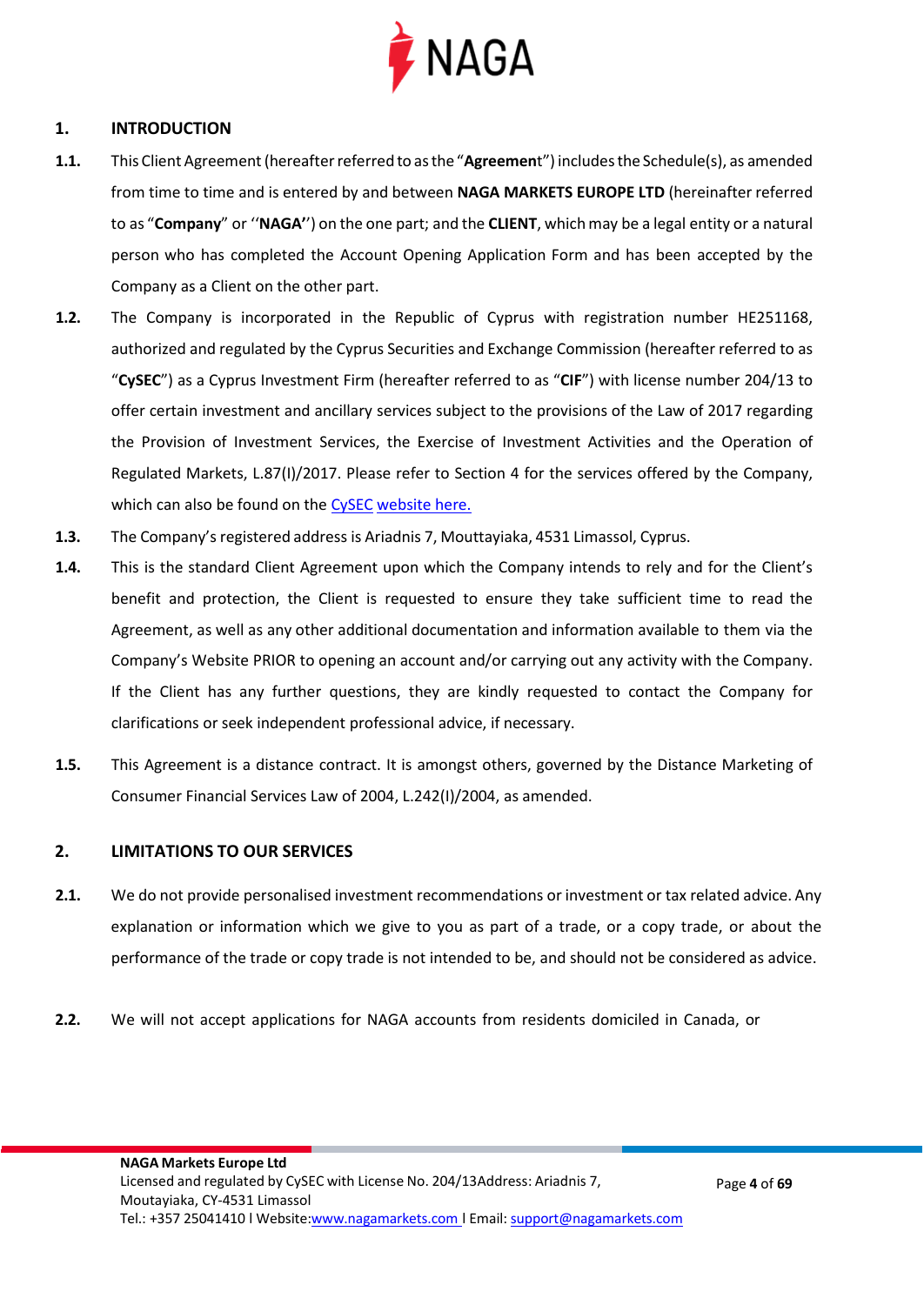

residents or citizens of the United States of America, as well as other countries as required by Applicable Law, or required by our internal policies from time to time (i.e. restricted countries list).

- **2.3.** The NAGA trading platform is not an exchange or a market. This means that:
- **2.3.1.** you can only enter into trades and investments with us on the platform, and not third parties;
- **2.3.2.** all trades opened on our platform must be closed on our platform;
- **2.3.3.** all products which you purchase on our platform can only be sold on our platform, and not a third party platform;
- **2.3.4.** you will generally not be able to transfer products into your NAGA account, out of your NAGA account or to a third party at any time; and
- **2.3.5.** our prices will be different from the prices provided by other brokers, the market price, as well as the current prices on any exchanges or trading platforms.

#### **3. SCOPE OF THE AGREEMENT**

- **3.1.** By accepting the provisions herein, the Client enters into a legally binding agreement with the Company. To protect the Client's interests, the Client is requested to carefully read these terms before opening an account with the Company.
- **3.2.** A glossary of terms is available as Schedule A herein and forms part of the Agreement.
- **3.3.** The Agreement includes, in addition to any Schedules and the Account Opening Form completed by the Client through the Company's Website; any information provided to the Client during the registration procedure.
- **3.4.** Please note that there are other documents and information available on the Company's official Website, which do form part of the Agreement, and provide more details on the Company and the Client's activities carried on with the Company, such as:
- **3.4.1.** the Order Execution Policy that explains how trades are executed; and
- **3.4.2.** the Risk Disclosure and Warnings Notice that summarises the key risks involved in investing in Contracts for Differences (hereafter referred to as "**CFD(s)**").

There are additional documents and information available to the Client on the Company's Website and through the Company's trading Platforms, which contain useful information but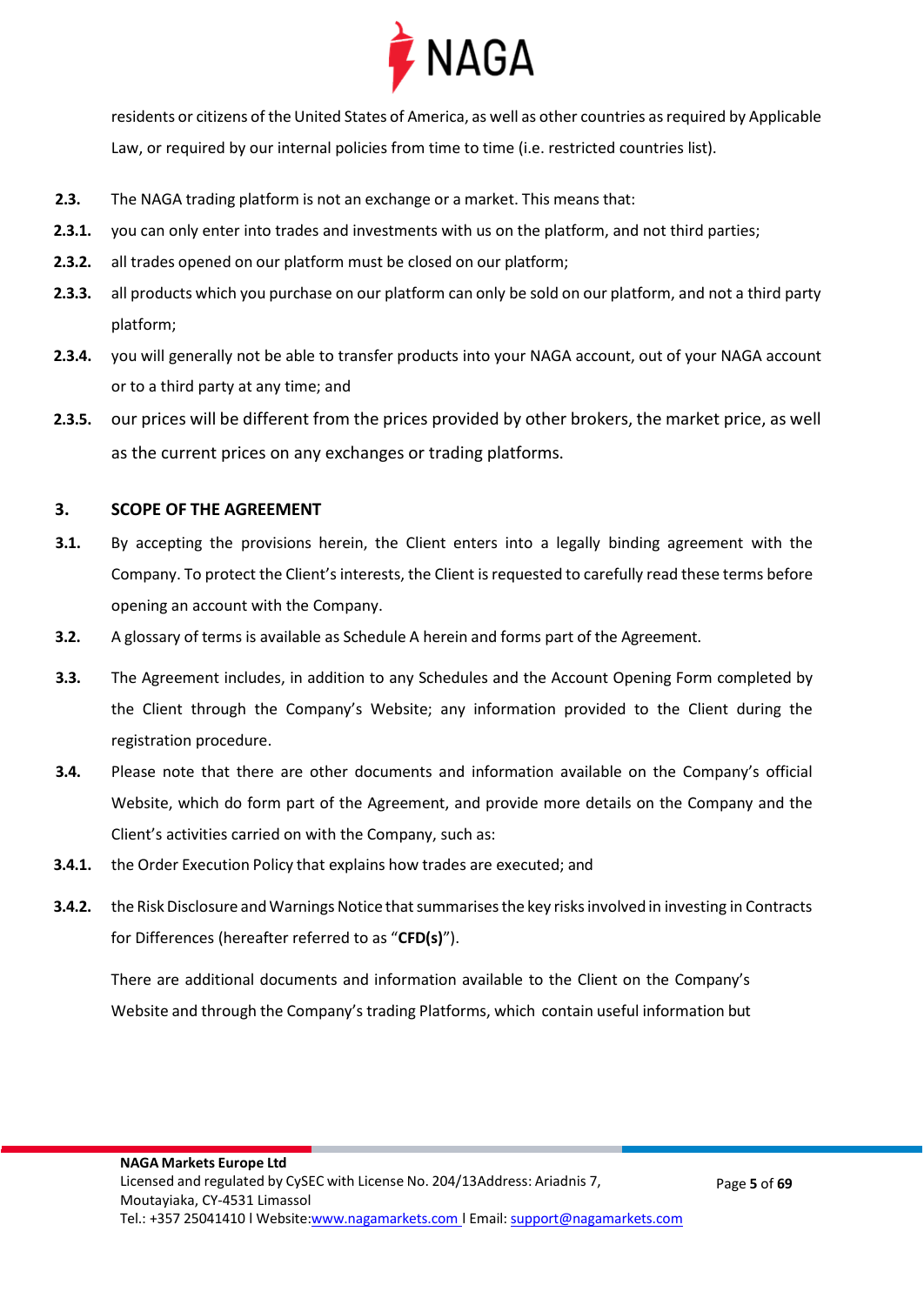

are not part of the Agreement and these include the following:

- **3.4.3.** the Conflicts of Interest Policy that explains how the Company handles any conflicts of interest in order to treat its Clients fairly; and
- **3.4.4.** the Investor Compensation Fund Notice that provides details on the Investor Compensation Fund (hereafter referred to as the "ICF"); and
- **3.4.5.** the Client Categorization Policy that specifies how a Client is being categorized in accordance with applicable legislation; and
- **3.4.6.** the Complaints Handling Procedure that sets out the procedure that needs to be followed in the event that a Client wishes to complain about the Company and explains how the Client's complaint will be handled, and includes information on how the Client can contact the Financial Ombudsman of the Republic of Cyprus; and
- **3.4.7.** the Privacy Policy that explains how the Company deals with certain information that the Client provide it with; and
- **3.4.8.** the Product Key Information Document (hereafter referred to as the "**Product KID**") that provides the Client with key information about the investment product(s) the Company offers, and various instructions, guides and working examples.

Where the Agreement has not been terminated, it will continue to be in effect until its termination by either party, in accordance with the provisions contained herein. Please refer to section under the heading 'Termination and Results of Termination'.

#### <span id="page-5-0"></span>**4. APPLICATION AND COMMENCEMENT**

- **4.1.** The Agreement shall commence once the Client has been informed about their account being activated, after the Client fills in and submits the Account Opening Application Form and the Company has completed due diligence and satisfied its requirements in terms of Know Your Customer(hereafter referred to as the "**KYC**") or any other procedures. It is hereby noted that no payment or fee is applicable for the execution and commencement of the present agreement.
- **4.2.** The Client accepts that from the date of the notification, they have 15 days to provide the Company with the missing documentation. During such period, the Client can deposit a total amount of up to 2,000 (two thousand) in the Account Currency, without having the ability to perform any trading activity. If the Client provides the missing documentation in due time, the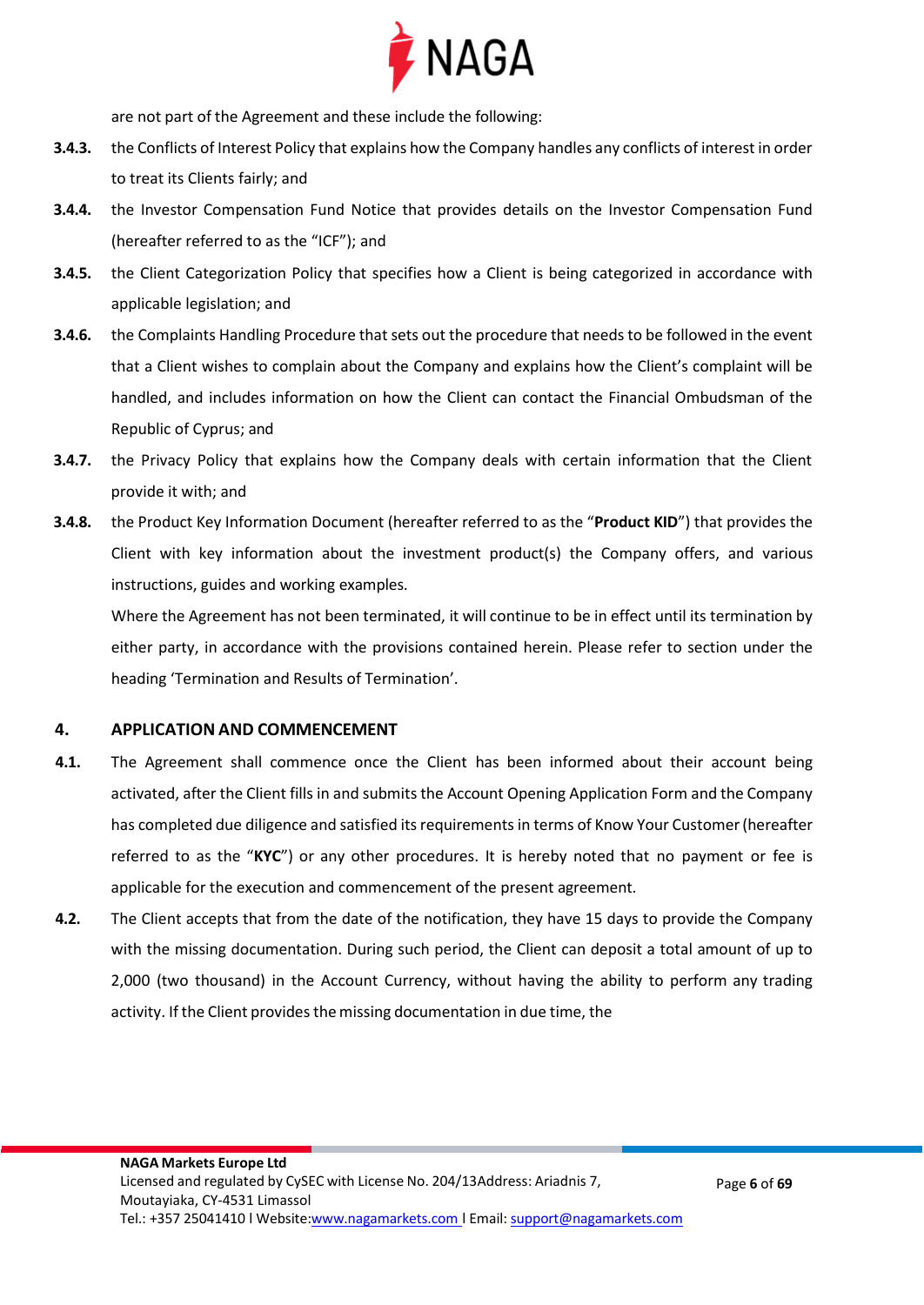

Company shall update the Client´s Account status in a reasonable time and shall inform the Client that the deposit limit has been lifted. The procedure for returning the funds must occur immediately, regardless of whether the Client has requested the return of their funds or not. The returned funds (deposits) include any profits the Client has gained during their Transactions and deducting any losses incurred. The Company will disable any Access Data that has been given to the Client until such date and terminate the Business Relationship. The timeframe of 15 days commences from the initial contact. The initial contact takes place the moment that the Client either accepts the terms and conditions or makes their first deposit, whichever comes first. If the 15<sup>th</sup> day is not a Business Day, then the Company shall take the abovementioned actions on the last Business Day before the 15<sup>th</sup> one.

- **4.3.** Some areas or parts of the Company's Website and/or the Platform may have different specific Terms of Access such us the provision of NAGA Mastercard which are provided [here,](https://files.naga.com/NAGA-PREPAID-MASTERCARD-June-2020.pdf) and/or use, if there is a conflict and/or discrepancy between these Terms and Conditions and any such specific terms of access and/or use, this version of the Terms and Conditions shall prevail with respect to your access and/or use of such relevant area or part of the Company's Website and/or the Platform.
- **4.4.** By accepting and agreeing to the Terms andConditionsduring the online registration process, you agree to the provision of information through electronic means such as the Company's website(s) and/or the verified email of the Client and/or the Platform (the "durable mediums") due to the nature of the relationship established between the relevant parties, which to our view is deemed acceptable and appropriate. The provision of information by means of electronic communication is treated as appropriate and acceptable since you have regular access to the internet. The provision by the Client of an email address for the purposes of the carrying on of that business is considered as sufficient evidence. The Company ensures that the information available in its Website and/or the Platform will be always kept up to date.
- **4.5.** By using the Company's Website and/or the Platform means you're your properly accept this Agreement and any other legal policies and statements included therein such as the Privacy Policy, the Order Execution Policy, the Investor Compensation Fund Policy, the Risk Disclosure Statement, the Conflict of Interest Policy, the Client Categorisation Policy, the Complaints Handling Process etc. Your access and use of the Website and/or the Platform is governed by the version of the Agreement published on Company's website as amended from time to time.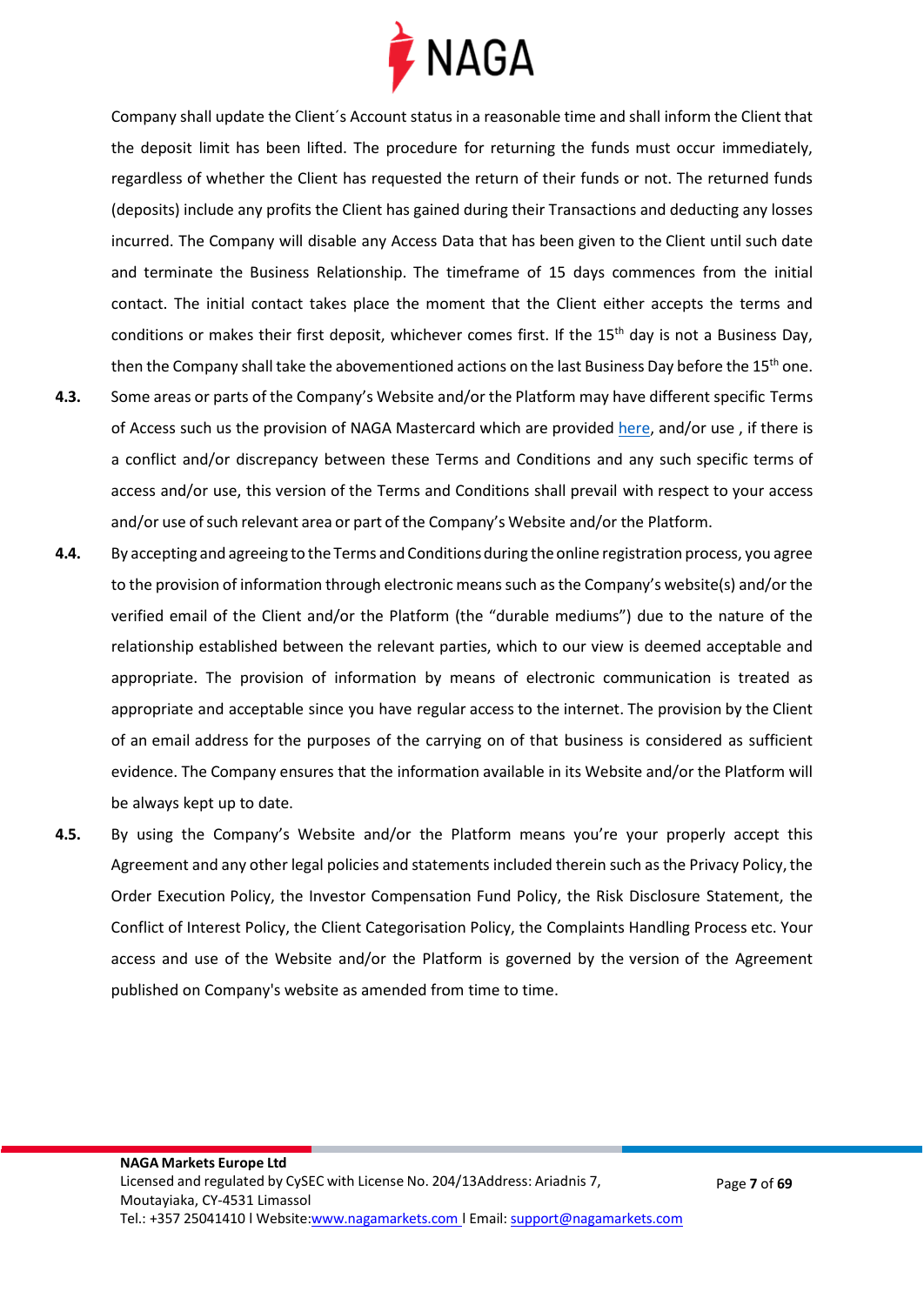

- **4.6.** For avoidance of any doubt, the Company shall not be responsible for any authorised access and/or use of the Website and/or the Platform by Minors and/or any other third party which has access to your laptop/pc/phone/tablet and/or account, in any way or manner. You shall ensure that at alltimes the devices through which you access our Website and/or Platform are not left unattended and any passwords and access codes as well as security data used for accessing your account are kept safe and out of the reach of other persons. You are solely responsible for all and any loss resulting from unauthorised use of your Account, including loss suffered as a result of lost or stolen passwords.
- **4.7.** In accordance with the foregoing, you hereby represent and warrant, without prejudice to any other representations, warranties and/or covenants made under this Agreement: (a) that you are an individual who can form legally binding contracts under the laws applicable in your country of residence; (b) that you are above the age of 18 or otherwise above the legal age in your country of residence; (c) that all of the information provided by you to usfor the purposes of, or in the context of, opening an account with us and/or accessing and/or using our Website and/or the Platform (in particular, but without limitation, in your Account Opening Application Form(s)) is correct and fully updated; (d) that you have all necessary rights, power, and authority to enter into this Agreement and to perform the acts required of you hereunder;
- **4.8.** The Company will **not** provide you with any legal, tax or investment advice. Any and all information on the Company's Website and/or the Platform is for informative and educational purposes only and no guarantee is represented from any statements about profits or income, whether express or implied.
- **4.9.** NAGA shall not give advice to you on the merits of any Trade/Order and shall deal with you on an "execution-only" basis. None of the Company personnel is authorised or permitted by NAGA, as per the company's license, to provide you investment advice or to make investment recommendations. Accordingly, you should not consider any written or oral communication from NAGA as investment recommendations or advice or as expressing our view as to whether a particular trade is suitable for you or meets your financial objectives. You must rely on your own judgment for any investment decision you make in relation to your account. If you require investment or tax advice, you should contact an independent investment or tax advice consultant.

#### <span id="page-7-0"></span>**5. PROVISION OF SERVICES**

**5.1.** The Company provides the below Investment and Ancillary services to the Client in accordance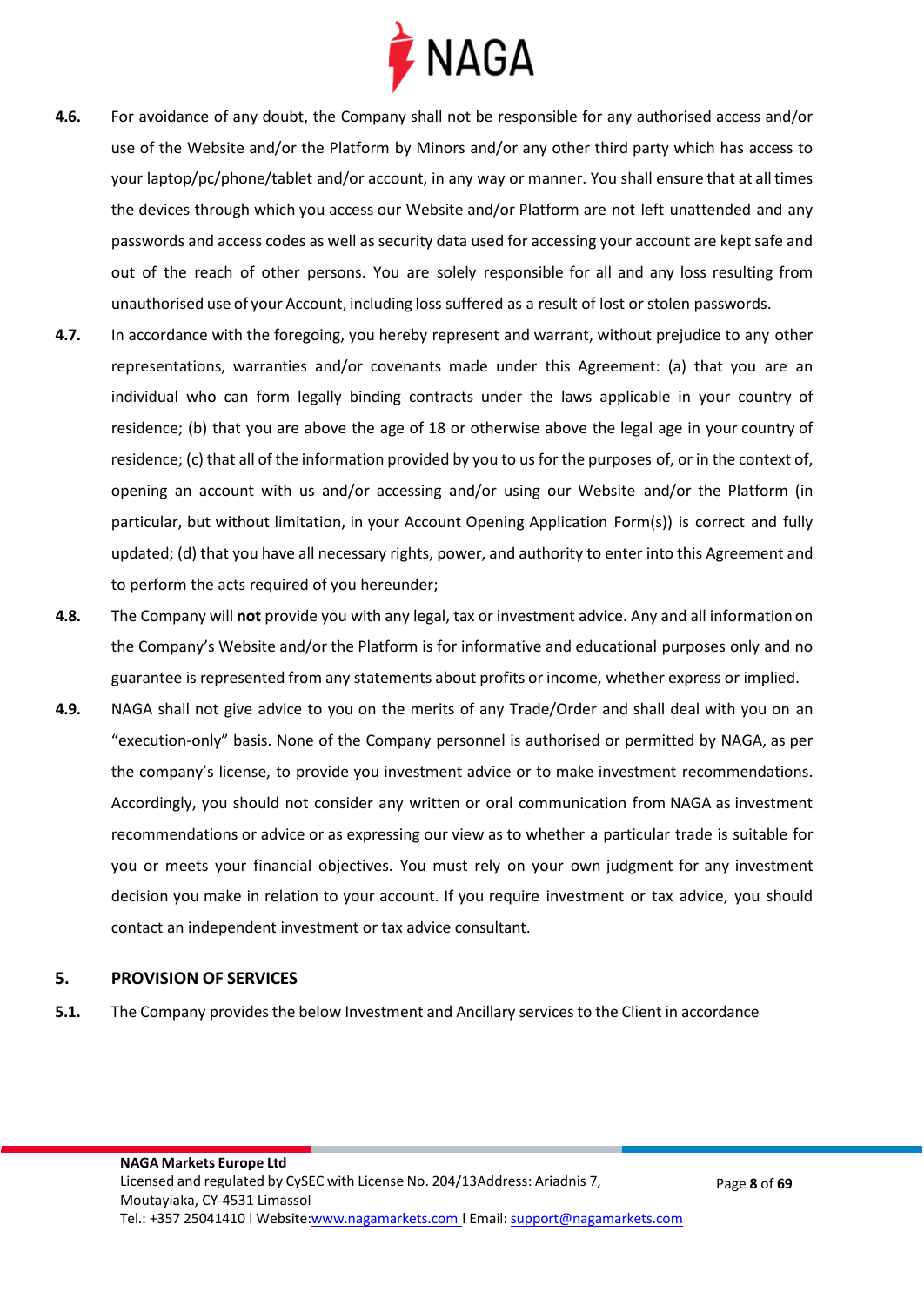

with the Company's license from CySEC:

- a) Reception and transmission of orders in relation to one or more financial instruments;
- b) Execution of orders on behalf of clients;
- c) Dealing on own account;
- d) Portfolio management;
- e) Safekeeping and administration of financial instruments, including custodianship and related services;
- f) Granting credits or loans to one or more financial instruments, where the firm granting the credit or loan is involved in the transaction; and

Foreign exchange services where these are connected to the provision of investment services

- **5.2.** The Company will offer to the Client, on an execution-only basis, access to trading several Financial Instruments in the form of CFDs, also referred to as Leveraged Products.
- **5.3.** This Agreement should be read in its entirety in deciding whether the Client should acquire and/or continues to hold any Financial Instruments in accordance with the Investment and/or Ancillary Services in relation to Financial Instruments provided by the Company accordingly.
- **5.4.** This Agreement is provided to assist the Client in making an informed decision about the Company, its Investment and/or Ancillary Services in relation to Financial Instruments provided by the Company, and the risks related to the provision of the Investment and/or Ancillary Services in relation to Financial Instruments and applies to both Retail and Professional Clients.
- **5.5.** The Client understands that CFDs are derivative products and therefore they will not be entitled to own any underlying instrument. The Client also understands that no physical delivery of any Underlying Asset shall occur.
- **5.6.** The Client accepts that the Company is the only execution venue in relation to their trading activity under the Agreement while the Company reserves the right to transmit Client Orders for execution to third-party Liquidity Providers through an electronic communication platform. In that case, both Parties mutually agree and understand that the Company is the sole counterparty to the Client'strades and any execution of Orders is done in the Company's name. Please check the Company's Order Execution Policy for more information
- **5.7.** Both Parties understand that orders may be placed within the normal trading hours of the Company, available on the Company's Website and/or the Platform, as amended from time to time.
- **5.8.** The Client will only be able to trade during these trading hours as specified on the Company's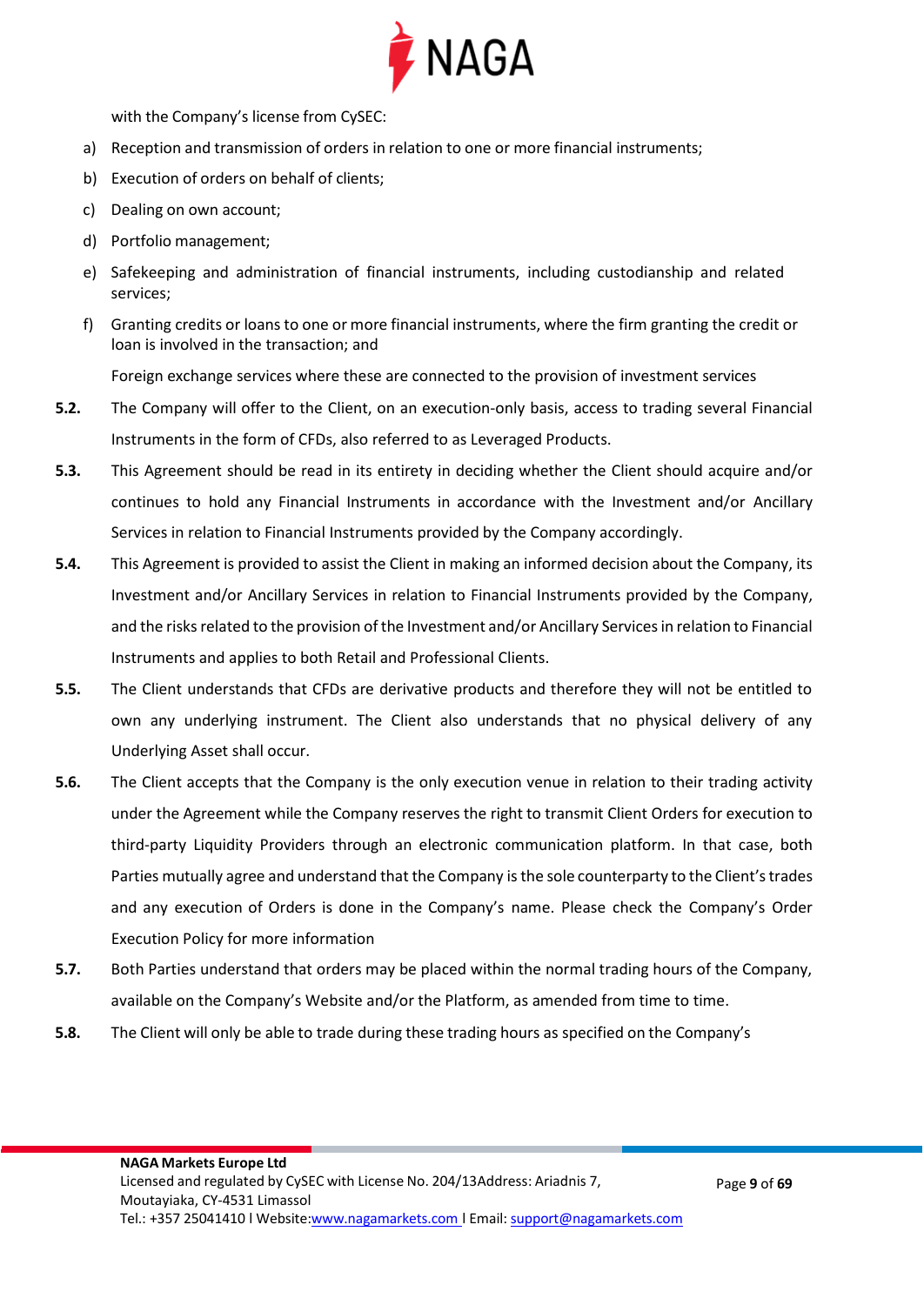

Website and/or the Platform for that relevant financial instrument. It should be noted that certain Financial Instruments have specific trading timeframes, which can be found in the Contract Specifications on the Company's Website and/or the Platform. The Client is responsible for looking at these Contract Specifications, for further details, prior to trading. The Client will be notified of any Company holidays either through the internal e-mail system or via other means, such as through the Company's Website and/or the Platform.

**5.9.** The Company will only provide the Client with its services in accordance with the Company's policies and procedures, and so long as the Company is not in breach of any of its legal obligations. There can be instances where the Company will not be able to provide the Client with a reason for refusing the provision of its services, where for instance doing so would be in contrast with the law.

#### <span id="page-9-0"></span>**6. THIRD PARTY CONTENT**

**6.1.** The Client acknowledges that NAGA's Website and/or the Platform may include general news and information, commentary, reports and data concerning the foreign exchange and financial instruments market and other subjects which may posted by third parties, including Clients, through Naga Signals area. Some of this content may be supplied by persons that are not affiliated with us.

#### <span id="page-9-1"></span>**7. CLIENT CATEGORIZATION**

- **7.1.** According to Applicable Regulations, the Company hasto categorize its Clients either as Retail Client or a Professional Client. If a Client has been categorized as Professional Client, the Company then reserves the right to further categorize the Client as an Eligible Counterparty. The Client will be categorized and treated as a Retail Client in accordance with applicable law unless the Client has informed the Company otherwise.
- **7.2.** The Client has the right to request a different Client Categorization. If a Client desires to be re-classified, they need to send to the Company a written request, and the Company shall review this request. If the Company has categorized the Client as a Professional Client or an Eligible Counterparty, the Client will not be entitled to bring a claim to the Investor Compensation Fund, if the Company is unable to meet any of its obligations to the Client, which arise in relation to the provision of investment and ancillary services. Please refer to the Client Categorization Policy available on the Company's Website.
- **7.3.** The Company can review a Client's categorization at any time, in accordance with the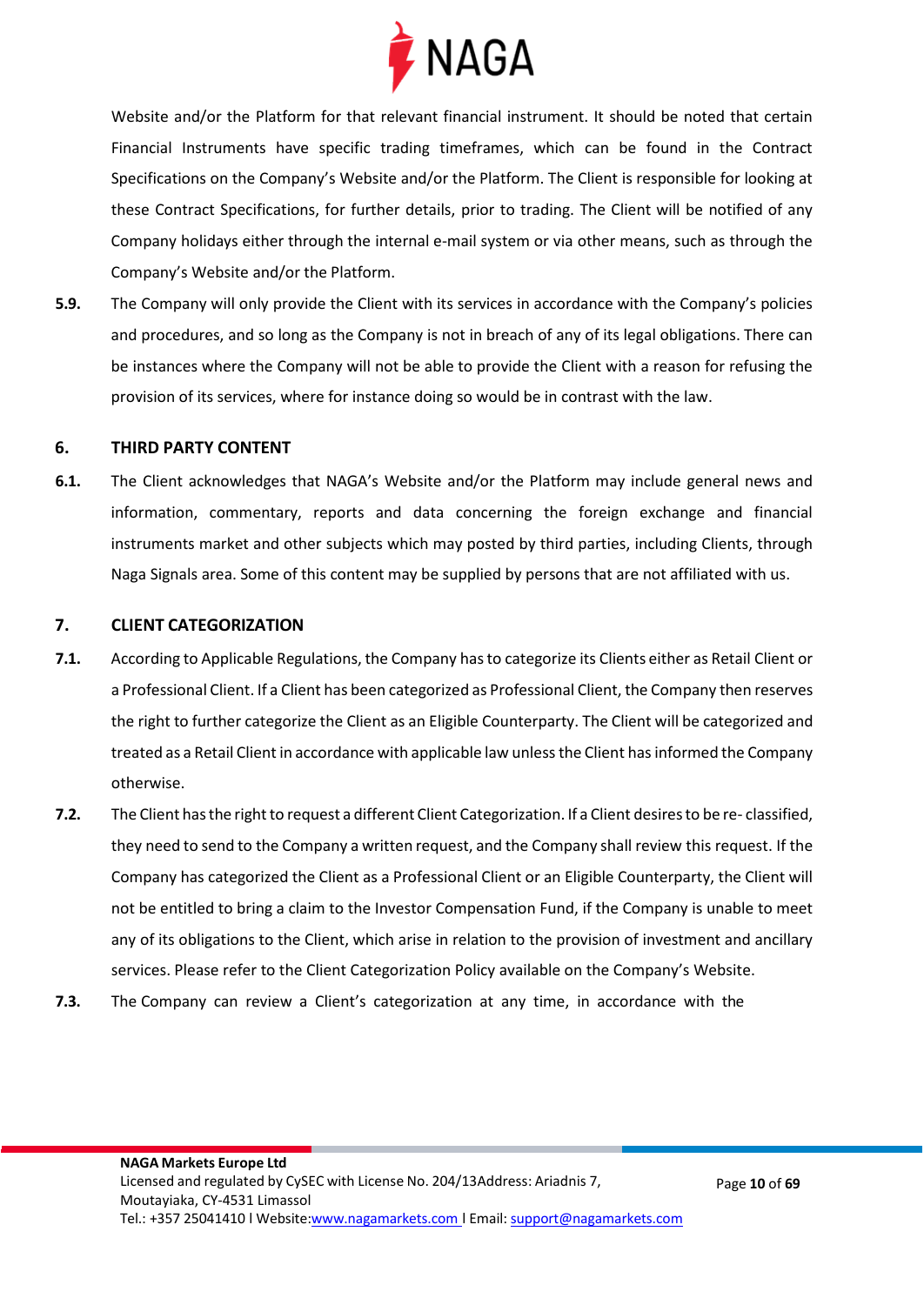

applicable rules.

**7.4.** The Company will notify the Client in the event a change affects them.

#### <span id="page-10-0"></span>**8. ACCOUNT OPENING**

**8.1.** Following receipt of the Client's Account Opening Application Form, the Company will use the information the Client has provided it with to conduct further enquiries about the Client, as the Company may deem necessary or appropriate in the circumstances in order for the Company to fulfil itslegal obligations; the Company will further use the information the Client provides it with to assess and determine the appropriateness of the Client entering into a

business relationship with the Company. This includes, but it is not limited to, verifying the Client's identity information, and/or obtaining references from third party database list, other financial institutions or the Client's employer.

- **8.2.** In some instances, either on a sample basis or because the Company has reason to believe that further searches are necessary, in order for it to satisfy any legal or regulatory requirement, the Company will conduct other searches with third-party information providers and databases (public or otherwise), including credit searches that appear on the Client's credit history. The Client understands that such enquiries can be conducted at any stage of the relationship and the Client is expected to assist the Company with any additional information, as failure to do so would lead to termination of the relationship between the Client and the Company in accordance with the terms of the Agreement.
- **8.3.** The Client hereby acknowledges, understands, and agrees herewith that they are responsible for providing the Company with correct and accurate information at all times and that the Company can rely on the information the Client has provided it with, both during on-boarding in the Account Opening Application Form, as well as throughout their relationship, unless the Company has reason to believe that the information the Client has provided the Company with is inaccurate. If any of the information the Client has provided the Company with changes, the Client needs to notify the Company in writing.
- **8.4.** In accordance with the Applicable rules the Company will assess whether the Client has sufficient knowledge and/or experience to understand the risks associated with trading Leveraged Products. Where the Client or potential Client elects not to provide the information regarding their knowledge and experience, or where they provide insufficient information regarding their knowledge and experience, the Company will not be able to determine whether the service or Financial Instrument is appropriate for them. The Company shall assume that information regarding the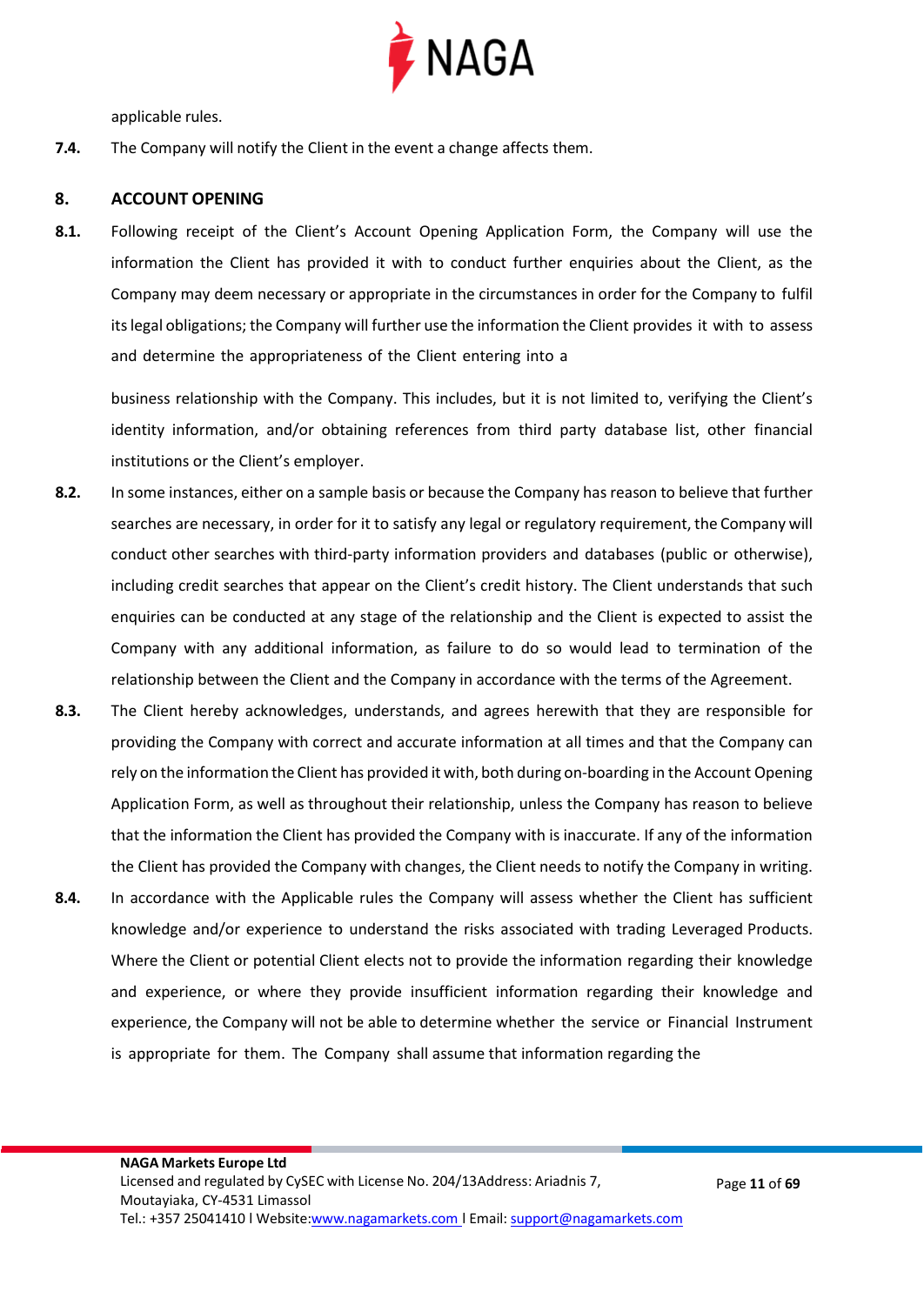

Client's knowledge and experience provided by the Client to the Company is accurate and complete, and the Company shall have no responsibility to the Client if such information is incomplete or misleading or changes or becomes inaccurate, and the Company will be deemed to have performed its obligations under Applicable Regulations, unless the Client has informed the Company of such changes.

- **8.5.** The acceptance of the Client's account will be subject to the outcome of this assessment and the Company reserves the right to refuse to provide any of its services to any person, who, in the Company's reasonable opinion, is not suitable to receive such services.
- **8.6.** When the Company receives the Client's application to open an account, the Company will confirm this to the Client via email and will provide the Client with the details (Access Data) required for them to be able to access their account.
- **8.7.** During registration process and throughout your trading activity, you are restricted from using a VPN which blocks or redirects your IP to another country. Your IP must reflect your registered and current residential country when creating and operating an account with NAGA.

#### <span id="page-11-0"></span>**9. WITHDRAWAL REQUESTS**

- **9.1.** The Company shall proceed with the execution of withdrawals upon clients' requests in the method accepted by the Company from time to time since the minimum withdrawal requirements are met.
- **9.2.** The Company reserves the right to request additional identification documents and recent proof of residency documents from the Clients for the execution of withdrawals. The proof of identity document of the client should be valid and the proof of residency document should be issued the last six months.
- **9.3.** The Clients shall place a withdrawal request from their portal for the minimum amount of 50 units (EUR, GBP, USD or equivalent currency).
- **9.4.** The Clients with funds below 50 units in their accounts can request a withdrawal sending an email at [support@nagamarkets.com](mailto:support@nagamarkets.com) with their withdrawal request.
- **9.5.** The withdrawals shall be executed by the Company given that the requested amount is subject to 10 units minimum (EUR, GBP, USD or equivalent currency). Withdrawals for amounts below 10 units (EUR, GBP, USD or equivalent currency) should be rejected by the Company.
- **9.6.** Withdrawals of funds deposited can only be made using the same method used by the Client to fund the Account and to the same remitter unless there is any issue with the execution of withdrawal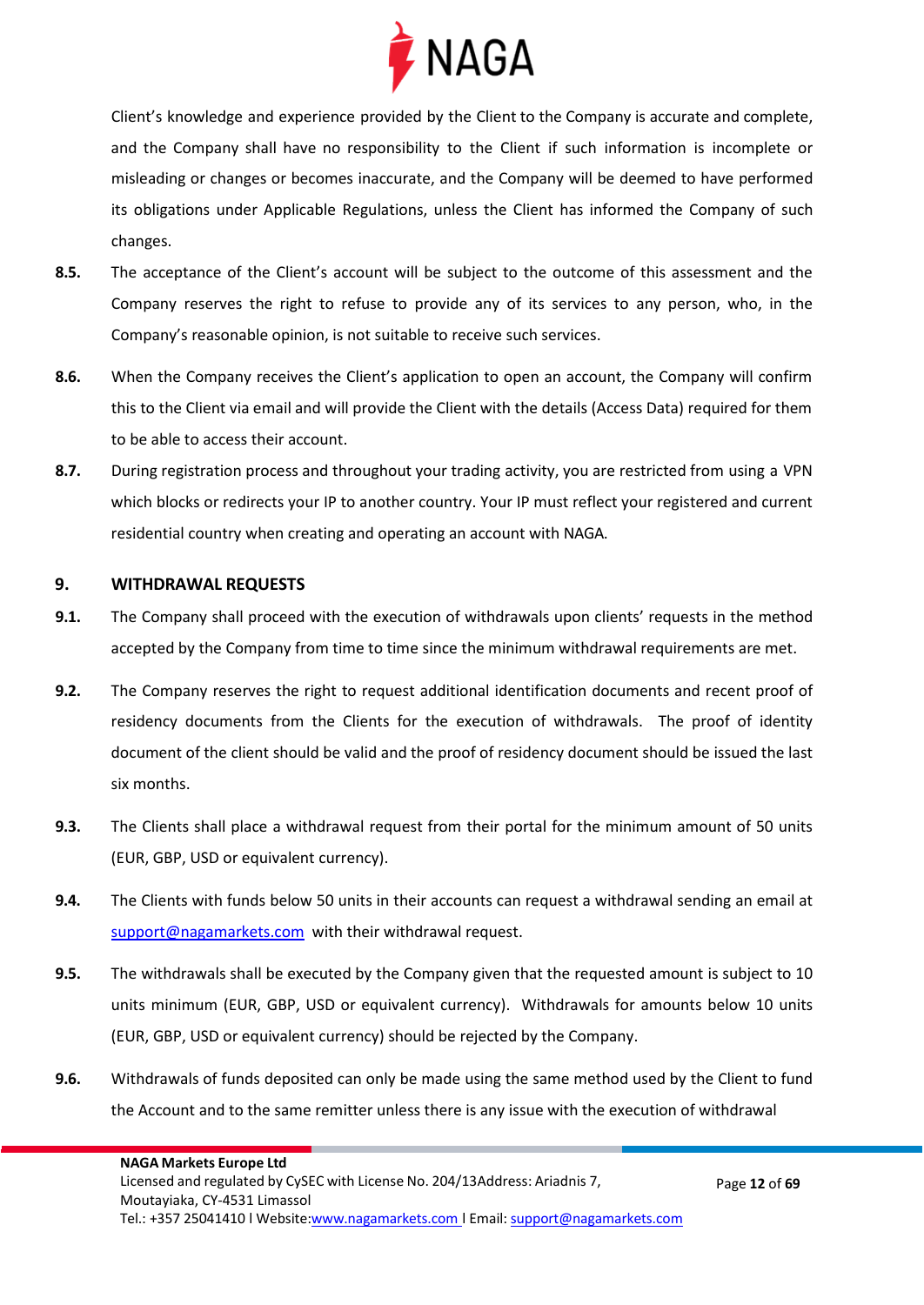

through the same method and the Company shall request an alternative method for the transfer of the amount.

- **9.7.** The Company reserves the right to request additional details of the Clients' credit/debit card used and/or bank account used for the funding of the account or proof of any previous deposits made to the Company.
- **9.8.** The Company shall not be held liable for any delays and/or expenses as these may occurred by third party providers such as your bank and/or payment institution and/or credit card provider and/or any other entity processing the withdrawal transaction.
- **9.9.** The withdrawals of clients who have made a chargeback, recall or dispute to any payment method will be rejected by the Company.

#### **10. PLATFORM**

- **10.1.** The Client understands, herewith that subject to the Client's obligations under this Agreement being fulfilled, the Company hereby grants the Client a limited license, which is non- transferable, nonexclusive and fully recoverable, to use the Platform(s) (including the use of the Website and any associated downloadable software available from time to time) in order to place Orders in a particular Financial Instrument(s). The Company reserves the right to use different Platforms depending on the Financial Instrument.
- **10.2.** The Client understands, herewith that they are solely responsible for providing and maintaining the compatible equipment necessary to access and use the Platform(s), which includes at least a personal computer or mobile phone or tablet (depending on the Platform used), reliable internet access by any means and telephone or other access line. Access to the internet is an essential feature and the Client shall be solely responsible for any fees necessary in order to connect to the internet.
- **10.3.** The Client understands herewith that the Company has the right to shut down the Platform(s) at any time for maintenance purposes without prior notice to the Client. This will be done only in weekends, unless not convenient or in urgent cases. In these cases, the Platform(s) will be inaccessible. The Company may upgrade or replace the Platform from time to time.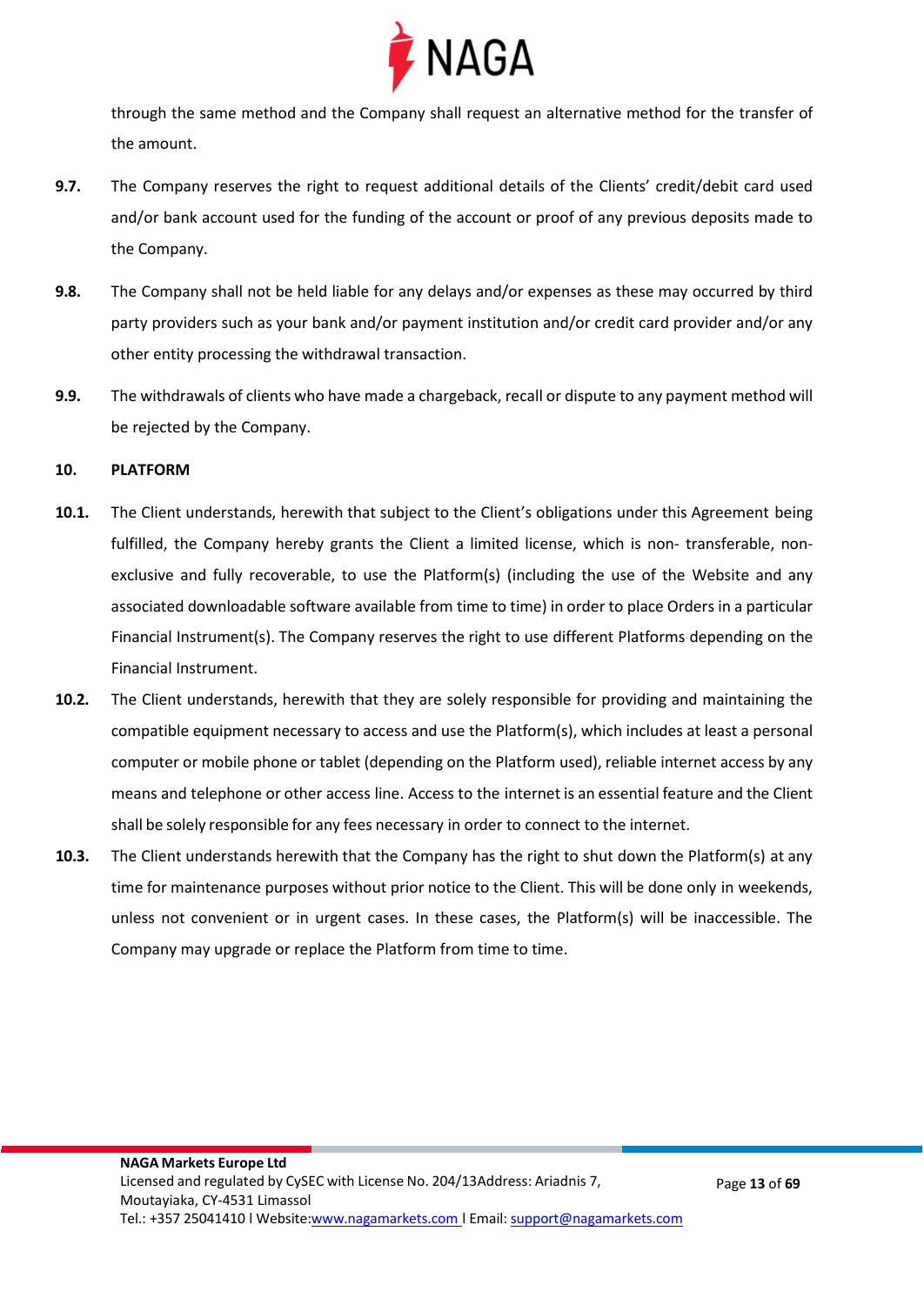

- **10.4.** The Client represents and warrants that they have installed and implemented appropriate means of protection relating to the security and integrity of their computer or mobile phone ortablet, and that they have taken appropriate actions to protect their system from computer viruses or other similar harmful or inappropriate materials, devices, information or data that may potentially harm the Website, the Platform(s) or other systems of the Company. The Client further understands herewith that they undertake to protect the Company from any wrongful transmissions of computer virus or other similarly harmful or inappropriate material or device to the Platform(s) from their personal computer or mobile phone or tablet.
- 10.5. The Client understands, herewith that the Company will not be liable to the Client should their computer system or mobile phone or tablet fail, damage, destroy and/or format their records and data. Furthermore, if the Client incurs delays and any other form of data integrity problems that are a result of their hardware configuration or mismanagement, the Company shall not be liable.
- **10.6.** The Client understands herewith that the Company will not be liable for any such disruptions or delays or problem in any communication experienced by the Client when using the Platform(s).
- **10.7.** The Client understands herewith that Orders with the Company are placed on the Platform(s), with the use of Access Data through the Client's compatible personal computer connected to the internet. It is agreed and understood that the Company will be entitled to rely and act on any Order given by using the Access Data on the Platform(s) or via phone, without any further enquiry to the Client and any such Orders will be binding upon the Client.
- **10.8.** The Client understands herewith that, to a reasonable extent, the Company maintains the Software and any other related systems up to date. The Company and/or any relevant third party may perform this maintenance from time to time, which includes shutting down, restarting and/or refreshing the servers to ensure, or procure to ensure the effective and efficient operation of the Software. These actions may cause the Software to be inaccessible and/or inoperative for a period. The Company will use best efforts to ensure that any maintenance activity will take place outside trading hours; however, the Client understands and accepts that this may not always be possible. Therefore, the Client accepts that the Company will bear no responsibility for any loss, including financial loss and/or loss of opportunity due to maintenance and/or any action or omission of the Company and/or the third-party software provider. For instance, such maintenance activity will occur to add a new symbol or remedy any technical issue.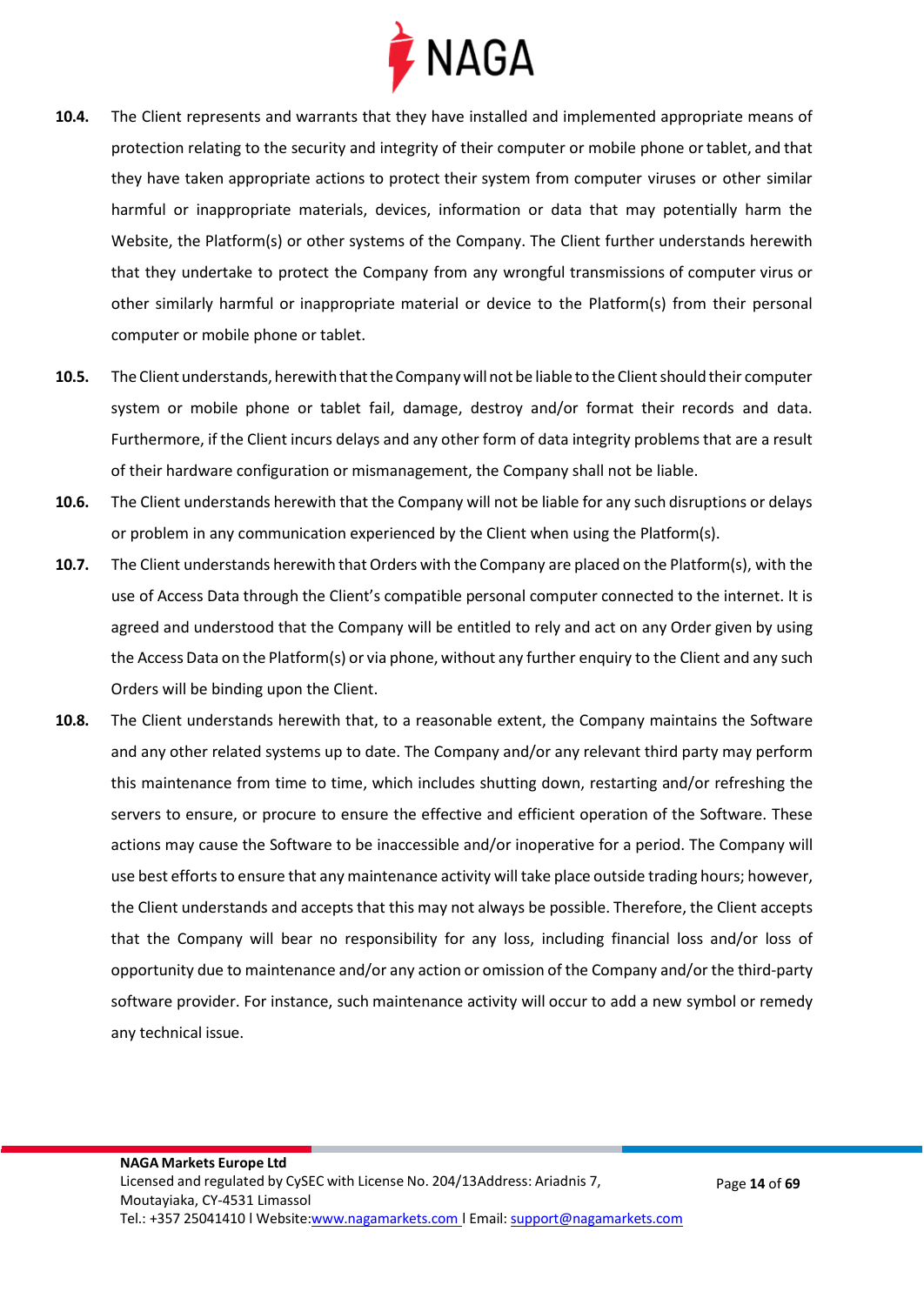

- **10.9.** The Company will use best efforts to make the Software and any other systems available. Where the above is not possible, the Company will endeavor, within reason, to provide the Client with prior notice and the Client understands and accepts that the Company cannot guarantee the Software's continuous availability at all times, due to instances including:
- **10.9.1.** failures and/or errors, including failures and/or errorsoftechnological nature such as failure of internet connectivity that may affect the access to the Software, which either the Client or the Company relies on; and/or
- **10.9.2.** suspension of service availability due to maintenance, repairs, updates, developments, and other issues outside of the Company's' control.

#### <span id="page-14-0"></span>**11. PLACEMENT AND EXECUTION OF ORDERS**

- **11.1.** The Company shall take all reasonable steps and efforts to obtain the best possible result for the Client always taking into account the relative factors as per its Order Execution Policy, as this may be amended from time to time, when executing Client's Orders which is binding to the Client. If there are any material changes on the Company's Order Execution Policy, the Company will notify the Client. Such notification may occur via electronic means, on their personal login area, on the Company's Platform and/or e-mail to the available email address provided by the Client during the Company's onboarding Client acceptance process and Client questionnaire, that the policy has been updated and published on the Company's official Website.
- **11.2.** The Company reserves the right to amend its policies at any time by making them public on its Website.
- **11.3.** The Client consents and agrees that the latest versions of any of the Documentation and/or Policies published on the Company's official Website shall prevail.
- **11.4.** The Client may place Orders on the Platform(s) or when the Platform is not accessible by phone by using their Access Data issued by the Company for that purpose and provided all the Essential Details are provided.
- **11.5.** The Company will be entitled to rely and act on any Order given by using the Access Data on the Platform(s) or via phone without any further enquiry to the Client and any such Orders will be binding upon the Client.
- **11.6.** Orders placed via phone will be placed by the Company on the Electronic Trading System of the Company. Orders are deemed as received by the Company when the Client has verbally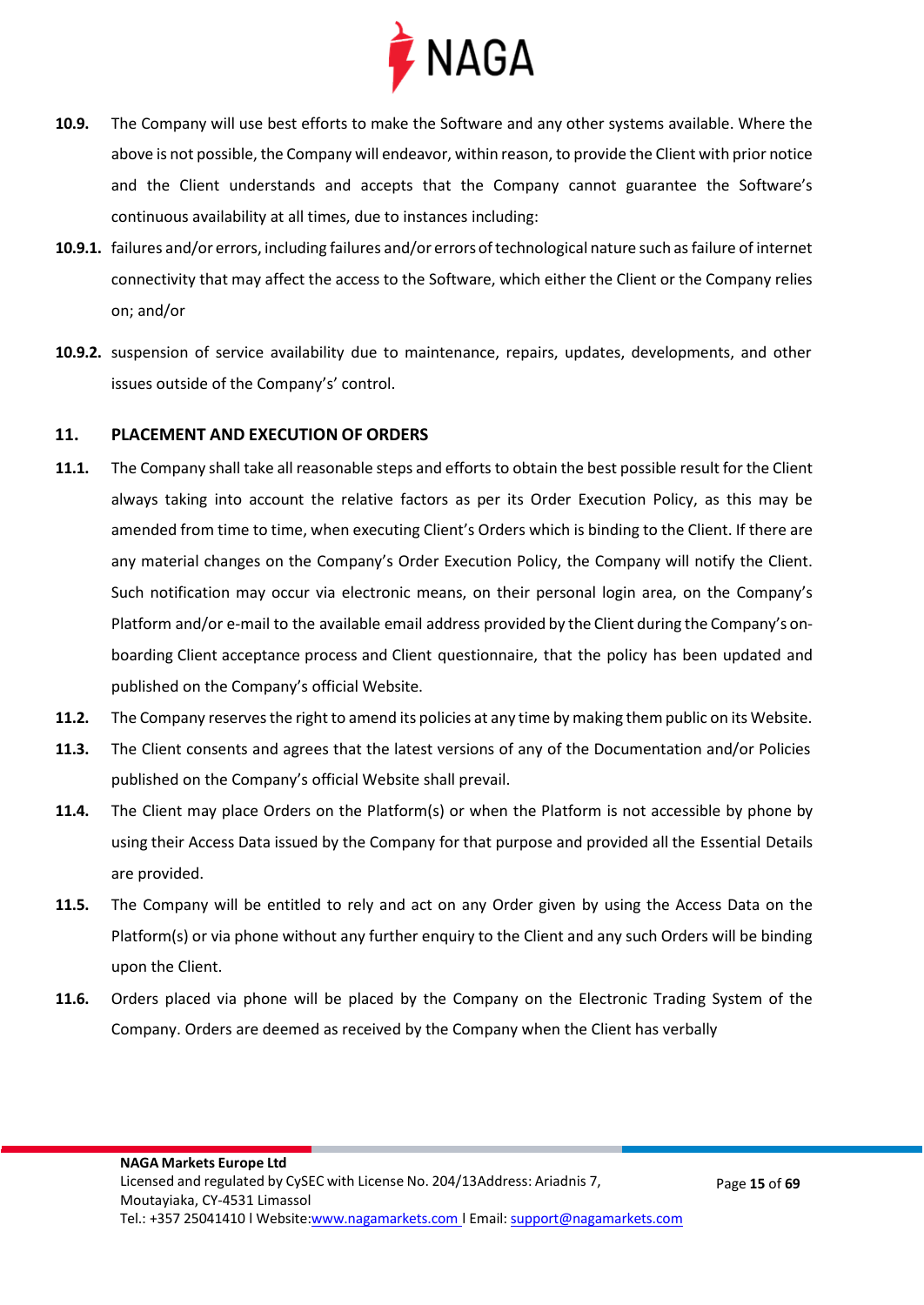

agreed upon the Basic Provisions of the Transaction and of any other details requested by the Company over the phone at the time and/or when the Company receives a written document (or electronic Order) containing all Basic Provisions of the Transaction and any other details requested by the Company and the Company confirms the receipt of such Order, in the event the order is not sent via the Company's Platforms.

- **11.7.** The Company will use reasonable efforts to execute an Order, but it is agreed and understood that despite the Company's reasonable efforts, transmission or execution may not always be achieved at all due to reasons beyond the control of the Company.
- **11.8.** Orders may be placed within the normal trading hours of the Company, available on the Company's Website and/or the Platform, as amended from time to time.
- **11.9.** The Company shall receive and transmit and/or execute all Orders given by the Client strictly in accordance with Company's terms. The Company shall use its reasonable endeavours to transmit or execute any Order promptly to the Client's best interest, but in accepting the Client's Order the Company does not warrant or represent that it will be possible to transmit or execute the Client Order at all, or that execution of the Order will be possible within the terms of the Client's instructions (whether as to price or size or any other condition).
- **11.10.** The Company will have no responsibility for checking the accuracy of any Order. Any Order that the Client gives to the Company constitutes an irrevocable instruction to the Company to proceed with the Order on the Client's behalf.
- **11.11.** The client understands and agrees herewith that the Company reserves the right to proceed with any Rollover on positions, other than CFD's, under extreme market conditions to ensure the best interest of its Clients.

#### <span id="page-15-0"></span>**12. REAL STOCKS**

- **12.1.** The Agreement sets out the terms under which you can trade "Real Stocks" using NAGA' Website and/or Platform(s). Prior to the use of Real Stocks trading, kindly note that the trading of Real Stocks is not appropriate for everyone. By acknowledging the Terms of this Agreement, you fully understand such risks. The terms of this sections apply to trades in relation to:
- **12.1.1.** Real Stock transactions made under leverage of 1; and
- **12.1.2.** Social trading transactions, excluding ETFs transactions.
- **12.2.** Without derogating from the generality of clause 10.1 above, the following transaction shall be classified as CFD's transactions:
- **12.2.1.** CFDs in Real Stocks transactions with leverage above 1:5 for Retail clients and up to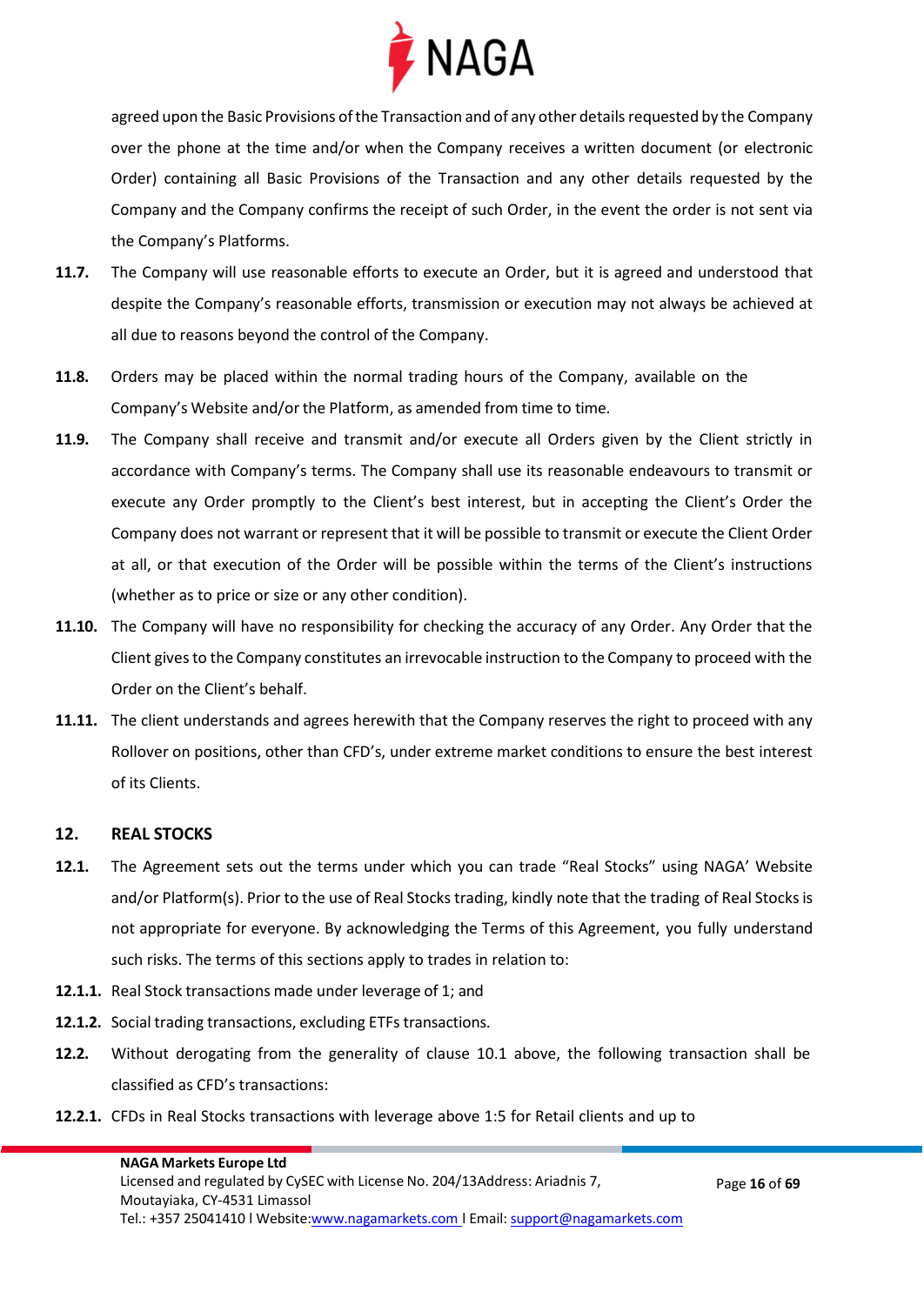

1:10 for clients other than Retail Clients;

- 12.2.2. all short transactions; and
- **12.2.3.** Social trading transaction in ETFs.
- **12.3.** By accepting the terms of the Agreement the clients consent and acknowledge that all trading in Real Stocks shall be made within the Trading Platform and you will be unable to transfer the aforesaid instruments out of your account into your own name or another nominee.
- **12.4.** The Client understands and acknowledges and consent that any Market Data presented in NAGA's Website and/or Platform(s) will be provided or made accessible for convenience and information only solely to assist you to make your own investment decisions, and does not amount to an investment advice. **The data will therefore be provided or made accessible to you without any liability, and you should not rely upon the market data in any way**. In particular, any price quoted in the Market Data may differ from the execution price you actually obtain.
- **12.5.** The Company in its sole discretion and option may decline to execute any order, for a variety of reasons, including, but not limited to, the size of an order, the market conditions, a violation of any applicable rules or regulations related to your orders, insufficient or inadequate securities or liquid funds in your Account.
- **12.6.** The Client understands and acknowledges that there is no guarantee that his/her order will be filled in full or in part. Where a delay occurs for any reason, NAGA will attempt to execute the order as soon as reasonably practicable. The Client acknowledges and accepts that the market price of the Real Stock may have moved during the time between our receipt and acceptance of your order and our attempt to execute order. In these circumstances, the third- party who has provided the quotation to us is not obliged to honor the indicative price you have received and, if that is the case, we may reject your order. Such movementsin price may be in your favor or against you.
- **12.7.** The Client acknowledgesthat itmay not be possible to cancel ormodify an order. Any attempt to cancel or modify an order is simply a request to us to do so. NAGA is not liable to you if we are unable to cancel or modify an order. The Client understands and agrees that, if an order cannot be cancelled or modified, he/she is bound by any execution of the original order. The Client further acknowledgesthat attempts to modify or cancel and replace an order can result in an over-execution of the order or the execution of duplicate orders and that he/she shall be responsible for all such over-executions or duplications. If the Client enters a cancellation request, he/she agrees to confirm that the cancellation request has been affected prior to entering a replacement order.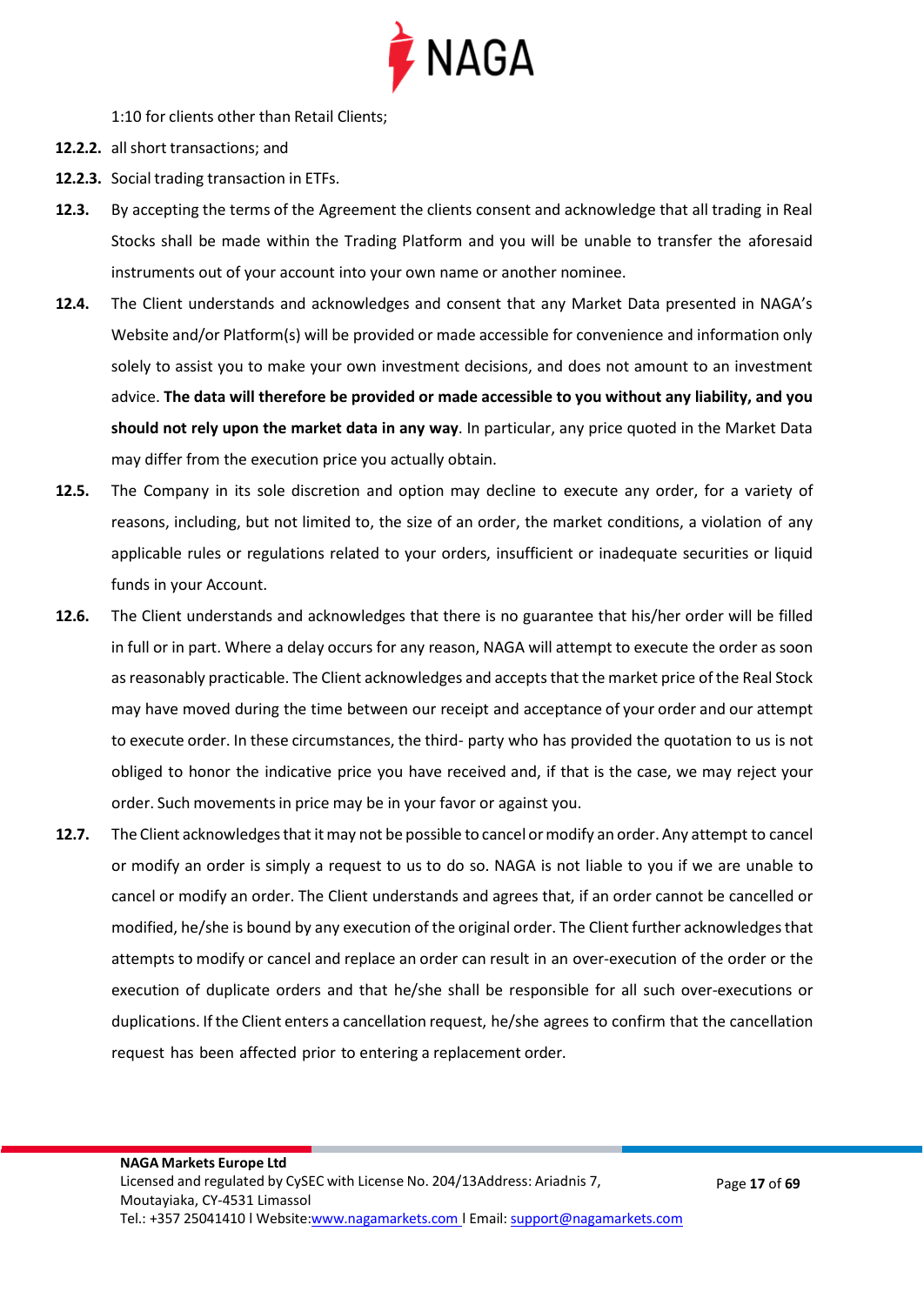

- **12.8.** The Client acknowledges that if he/she place an order (whether during normal market hours or when the market is closed), then he/she agrees to pay or receive the prevailing market price at the time your market order is executed. The Client understands that the price he/she pay may be significantly higher or lower than he/she had anticipated at the time you placed the order. To avoid paying a higher price and possibly exceeding his/her purchasing power or selling it at a lower price than he/she would like. **The Client may choose to enter a Limit Order**.
- **12.9.** NAGA will inform the client accordingly if a Limit Order related to Real Stock admitted to trading on a regulated market cannot immediately be executed under prevailing market conditions, unless NAGA expressly agrees otherwise.
- **12.10.** The Company agrees that if a Real Stock that the Client holds in his/her Account islikely to be delisted, the Company will promptly inform the Client accordingly.
- **12.11.** The Client shall only sell Real Stocks held on his/her account. If the client will instruct NAGA to sell a Real Stock that he/she does not own at the time of the sale and that is not held on the account ("Short Transaction"), such instruction shall be an order of CFD transaction in that underlying asset, regardless of the leverage which varies acrossthe client's categorization and actual product traded.
- **12.12.** The Client acknowledges that NAGA may deal through exchanges and a number of Market Makers, as listed in the Company's Order Execution Policy. NAGA may place the client order outside of an Exchange if this satisfies our Order Execution Policy. By accepting this Agreement**,** the client agrees to NAGA entering into transactions on his/her behalf outside a regulated market.
- **12.13.** To ensure the execution of Client's order, NAGA may aggregate orders received from its Clients. Aggregation means that we may combine your order with those of other clients of ours for execution as a single order. We may combine clients' order to deal with those of other clients if NAGA reasonably believe that this is in the overall best interests of its clients as a whole.
- **12.14.** The Client acknowledges that NAGA is not obligated to notify the client or arrange attendance at any annual general meetings or extraordinary general meetings applicable to his/her Real Stocks, and/or arrange the exercise of any voting rights attaching to the Real Stocks NAGA holds on behalf of the client, whether exercisable at an annual general meeting or otherwise.
- **12.15.** The Client agrees that since the Company will hold his/her Real Stocks in one or more pooled accounts, the client may receive dividends or distributions net of applicable taxes which has been paid or withheld at rates that are less beneficial than those that might apply if the Real Stock were held in the client's own name or not pooled. You should expect the dividend payment of such Real Stocks to be credited in your account once such payment is distributed by the issuer.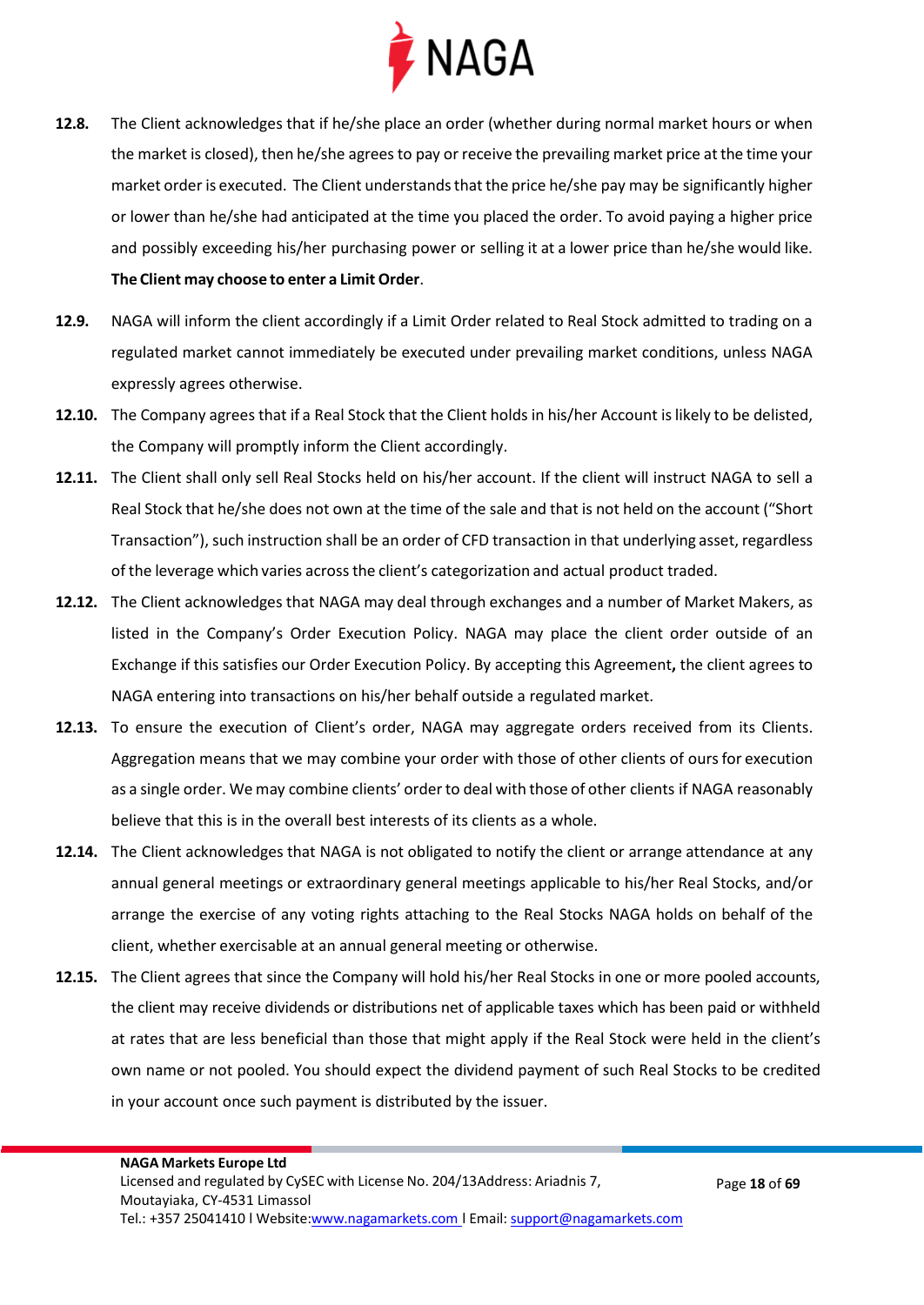

**12.16.** NAGA acknowledge its obligation to report the statement of the client's financial instruments

monthly, such statements will be provided through the accepted durable medium. Upon client's request the client, NAGA shall provide the aforesaid statement on a more frequent basis at no cost.

#### <span id="page-18-0"></span>**13. PRICE ERRORS**

- **13.1.** A "Price Error" means an obvious misquote by NAGA, or any market, exchange, price providing information source or official on whom we reasonably rely, having regard to the market conditions at the time of a trade is place.
- **13.2.** When determining whether a situation amounts to a Price Error, NAGA may take into account all information in its possession including, without limitation, any information concerning all relevant market conditions and any error in, or lack of clarity of, as well as, any information source or announcement.
- **13.3.** When making a determination as to whether a situation amounts to a Price Error, NAGA will act fairly towards you but the fact that you may have entered into a corresponding financial commitment, contract or trade in relation to an order placed with NAGA shall not be taken into account by us in determining whether there has been a Price Error. We reserve the right, without prior notice to:
- **13.3.1.** Amend the details of such order to reflect what we reasonably consider in our discretion, acting in good faith, to have been the correct or fair terms of such order if the Price Error(s) has not occurred;
- **13.3.2.** If you do not promptly agree to any amendment made which we propose under this clause [which we will notify you via the Website and/or Platform(s) or any durable medium through which you obtain information] we may void any transaction resulting from or deriving from a Price Error, such that the result is the same as if it had never been made; and/or
- **13.3.3.** Not take any action at all.
- **13.4.** NAGA may take any reasonable steps for any trades executed at prices resulting from a Price Error(s) (as defined herein), such as computer errors, misquotes or omissions, or at prices that are clearly at odds with the fair market prices. Acting reasonably and in good faith, we may take the following actions to trades based on a Price Error: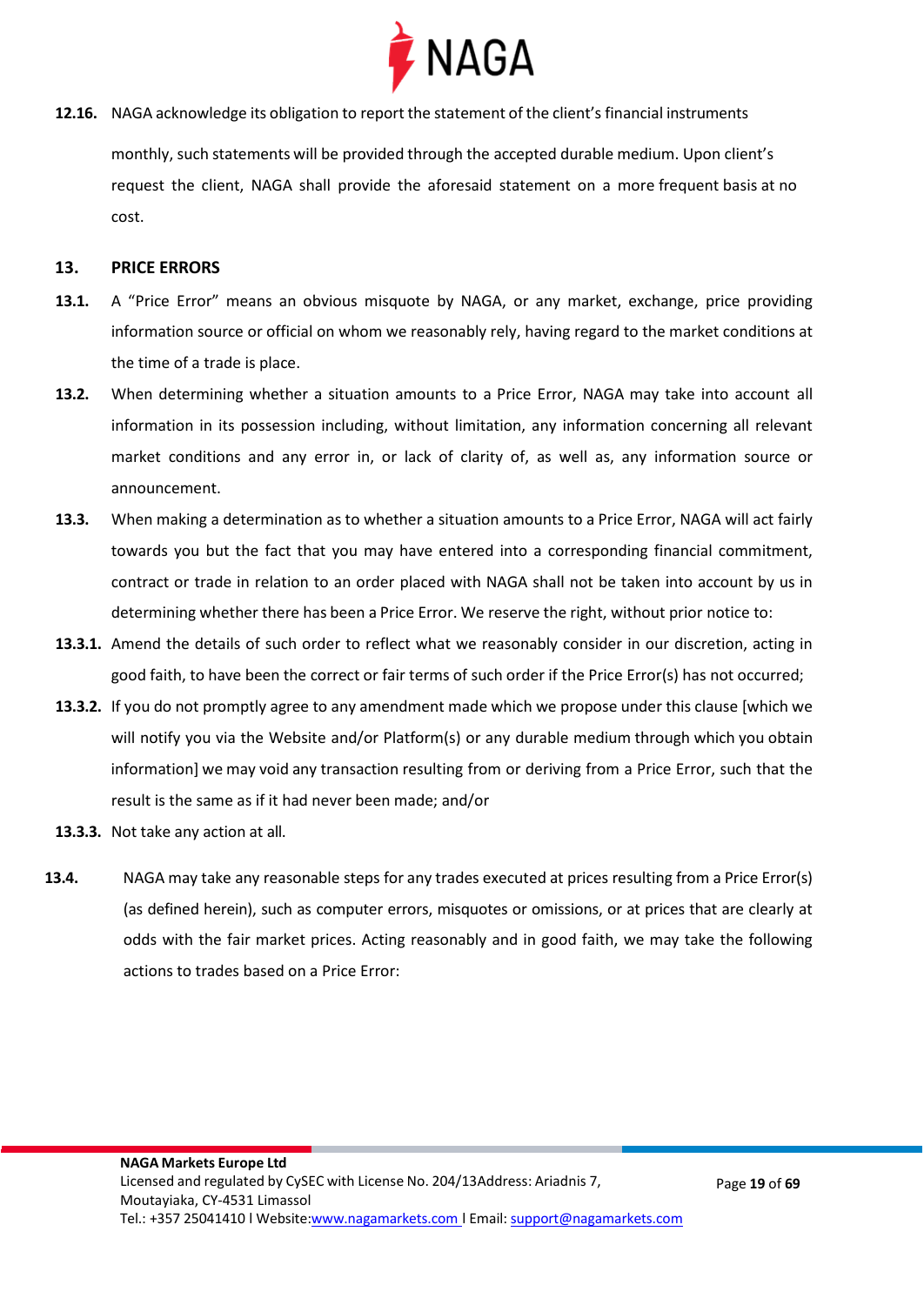

- **13.4.1.** void trade;
- **13.4.2.** close the trade at the current market prices; or
- **13.4.3.** amend the opening and/or the closing price of the trade, as if it would have been executed in the absence of the Price Error.
- **13.5.** We will not be liable to you for any loss, cost, claim, demand or expense that you suffer (including loss of profits or any indirect or consequential losses) resulting from a Price Error, including where the Price Error is made by any information source or from our decision to do anything under sub-clause **13.3** above, except to the extent that it is caused by our own fraud, willful default, system error or gross negligence.
- **13.6.** If a Price Error has occurred and we choose to exercise any of our rights under sub-clause **13.3**, and if you have received any monies from us in connection with the Price Error, those monies are due and payable to us with immediate effect, and you must return an equal sum to us without delay.
- **13.7.** We reserve the right to refuse any trades placed by you that we judge to be clearly outside the prevailing market price such that they may be deemed non-market price transactions, whether due to Price Error or stale, incorrect or broken price feeds.

#### <span id="page-19-0"></span>**14. DECLINE OF CLIENT'S ORDERS**

- **14.1.** Without prejudice to any other provisions herein, the Client understands, and agrees herewith that the Company hasthe right and is entitled, at any time and atits discretion, without giving any notice and/or explanation, to refuse at its discretion to transmit or execute any Order, to restrict the Client's trading activity, to cancel Client's Orders, to refuse to execute any Order of the Client, and the Client has no right to claim any damages, specific performance or compensation whatsoever from the Company, in any of the following cases:
- **14.1.1.** whenever the Company deems that the Order aims at or may aim at manipulating the market of the Securities or any other Financial Instruments, constitutes an abusive exploitation of privileged confidential information (insider dealing), or contributes to the legislation of proceeds from illegal acts or activities (money laundering), or affects or may affect in any manner the reliability or smooth operation of its Platform(s); or
- **14.1.2.** wheneverthere are no available cleared funds deposited with the Company and/or in the Nominated Bank Bank Account to pay all the charges relating to the said Order.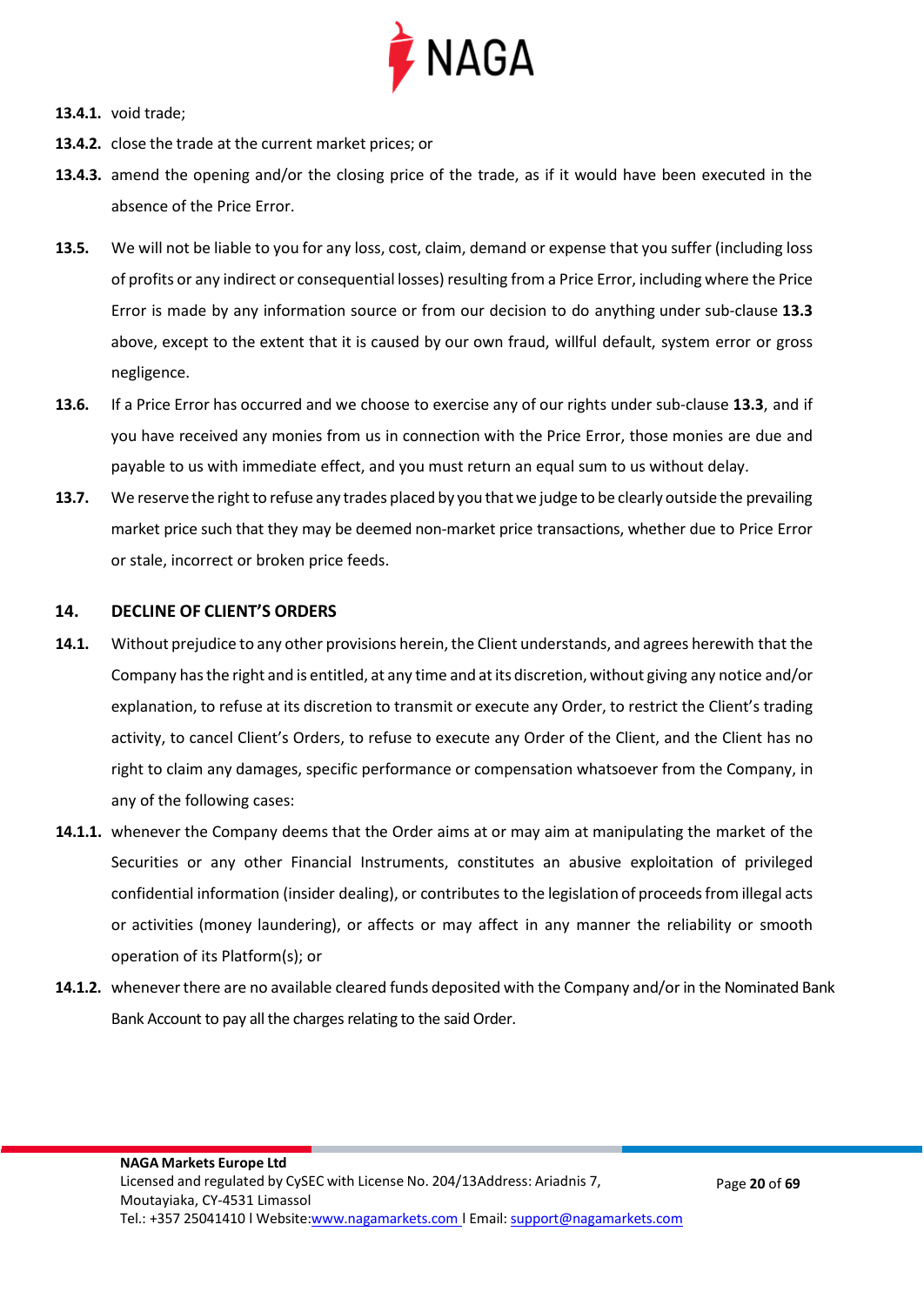

In calculating the said available funds, all funds required to meet any of the Client obligations include, but without limitation, obligations which may arise from the possible execution of other previously registered purchase Orders, which will be deducted from the cleared funds deposited with the Company and/or in the Nominated Bank Account; it is understood that any refusal by the Company to transmit or execute any Order shall not affect any obligation, which the Client may

have towards the Company or any right which the Company may have against the Client; or

- **14.1.3.** where the Company suspects that the Client is engaged in money laundering activities or terrorist financing or tax offences and/or other criminal acts; or
- **14.1.4.** internet connection or communications are disrupted; or
- **14.1.5.** consequence of request of regulatory or supervisory authorities of Cyprus or a court order or antifraud or anti-money laundering authorities; or
- **14.1.6.** where the legality or genuineness of the Order is under doubt; or
- **14.1.7.** in consequence of lawful claims or requirements of corresponding organized trading platforms, Affiliates of the Parties, as well as in consequence of lawful claims of third parties; or
- **14.1.8.** the Client has failed to meet a Margin Call of the Company; or
- **14.1.9.** the Company received from the Client the notice of Termination of this Agreement; or
- **14.1.10.** a Force Majeure Event has occurred; or
- **14.1.11.** in an Event of Default of the Client; or
- **14.1.12.** under Abnormal Market Conditions; or
- **14.1.13.**the Company has sent a notice of Termination of this Agreement to the Client;or
- **14.1.14.**it isimpossible to proceed with the Order due to condition of the market, customs of a trading volume.
- **14.2.** The Client understands, accepts, agrees, and declares herewith that they shall not knowingly give any Order or instructions to the Company which might instigate the Company taking action in relation to paragraph above herein.
- **14.3.** The Client acknowledges understands, accepts, and agrees herewith that the Company may refuse to accept any order from a Client in its absolute discretion and/or having accepted any order may decline to execute it, and shall not be obliged to give the Client any justification and/or reason for doing so.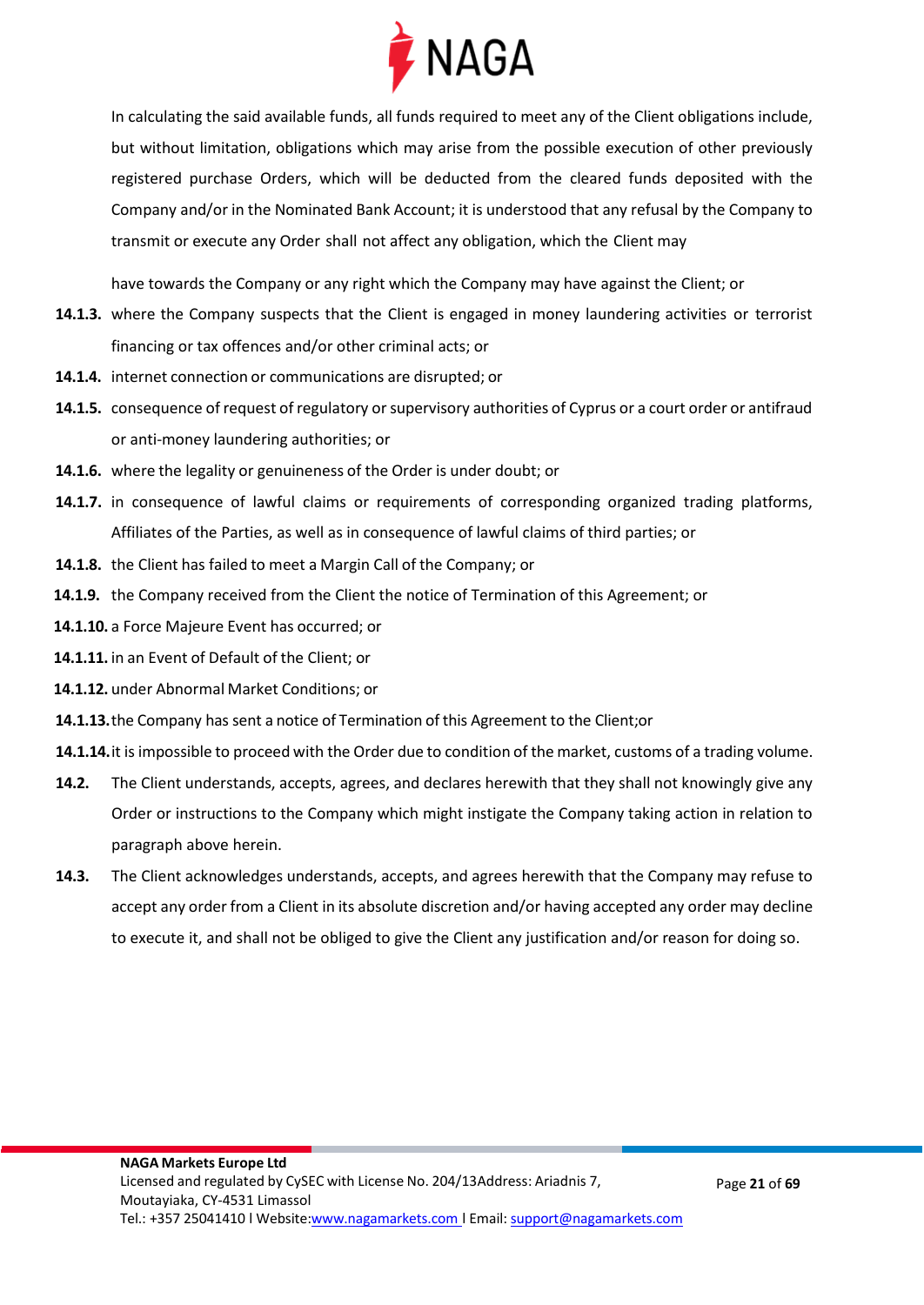

#### <span id="page-21-0"></span>**15. SWAP-FREE ACCOUNTS**

- **15.1.** The Company, at itssole discretion, may enable swap-free trading for 10 calendar days. Upon the lapse of the 10 days the Company shall charge the swap fee to accounts holding open positions accordingly. The Client agrees that a carry commission (equivalent to swap charges) may apply.
- **15.2.** The Company reserves the right to disable swap-free trading and/or retrospectively charge the swap fee, at its sole discretion and/or in the event of suspicion of swap abuse and/or in the event of default in accordance with Clause 25(e) of this Agreement.

#### <span id="page-21-1"></span>**16. COPY TRADING**

- **16.1.** You should read the Schedule B that applies to the Copy Trading Services in the event you use this Service.
- **16.2.** The Copy Trading Services is a limited form of discretionary investment management. This means that, before you can engage in a copy trade, we are required to assess whether our services are suitable for you (the "Suitability Assessment"). This is done by obtaining from you information about your investment knowledge and experience in copy trading, your investment objectives, including your risk tolerance, and your financial situation, including whether you can financially bear losses consistent with your investment objective.
- **16.3.** If we consider that our Copy Trading Services are not suitable for you as a result of the Suitability Assessment, in accordance with our obligations under Applicable Law and our internal policy and procedures, or if you do not provide us with the required information to conduct the Suitability Assessment, you will not be able to enter into copy trades on the NAGA platform.
- **16.4.** We may update your Suitability Assessment from time to time. If there has been a change to your knowledge, experience, financial situation, or investment objectives, including your risk tolerance, you should advise us, so that we can update your Suitability Assessment.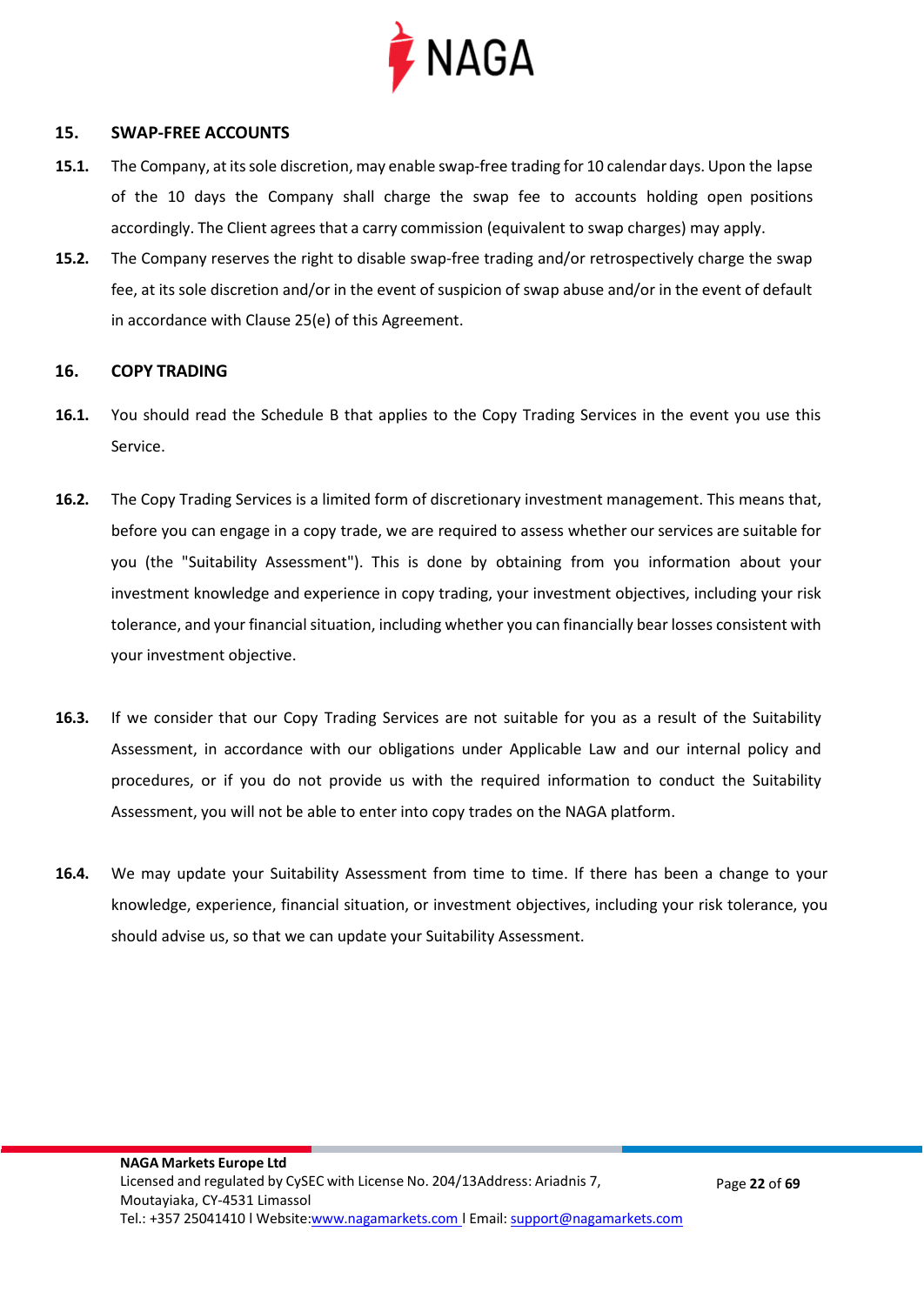

#### <span id="page-22-0"></span>**17. SIGNALS TRADING**

- **17.1.** By using Company's Signals, you agree to the privacy policy and terms of use stated below therefore you are strongly advised to read this section very carefully.
- **17.2.** The provisions herein include the details of the specific services which we will provide, and it sets out the obligations and rights applying between you and the Company. If there is anything in this document which you do not understand or with which you do not agree, do not use our Services.
- **17.3.** The Company does not hereby guarantee the accuracy, correctness, or completeness of information available from its service and therefore will not be liable for any loss incurred.
- **17.4.** The Company's Signals do not provide investment advice, not provide any personalized investment recommendations and/or advice in making a decision to trade. No guarantee is made that any user of this service will or is likely to achieve results advised by the widget. There is often a large difference between theoretical performance and the actual results later reached by any trading platform. There are many influencing factors related to either the market, in general, orto the specific implementation of any signals which can affect actual trading buy/sell results.
- **17.5.** By accepting the provisions herein, you hereby agree that you have considered your entire financial situation including financial commitments and you understand that Trading is highly speculative and that you could sustain significant losses.
- **17.6.** The Company will not be liable for the acts, omissions or with regards to delay or non-delivery of any means of notifications regarding signals alerts or calendar event alerts. It should not be presumed that the methods, techniques, or indicators presented will result in profits or that they will not result in losses.
- **17.7.** The Company takes no responsibility for your trading activity and results. Past results are not necessarily indicative of future results.
- **17.8.** The Company expressly disclaims all liability from actions or transactions arising out of the usage of this content. By using the specific service, you expressly agree to hold the Company harmless against any claims whatsoever and confirm that your actions are at your sole discretion and risk.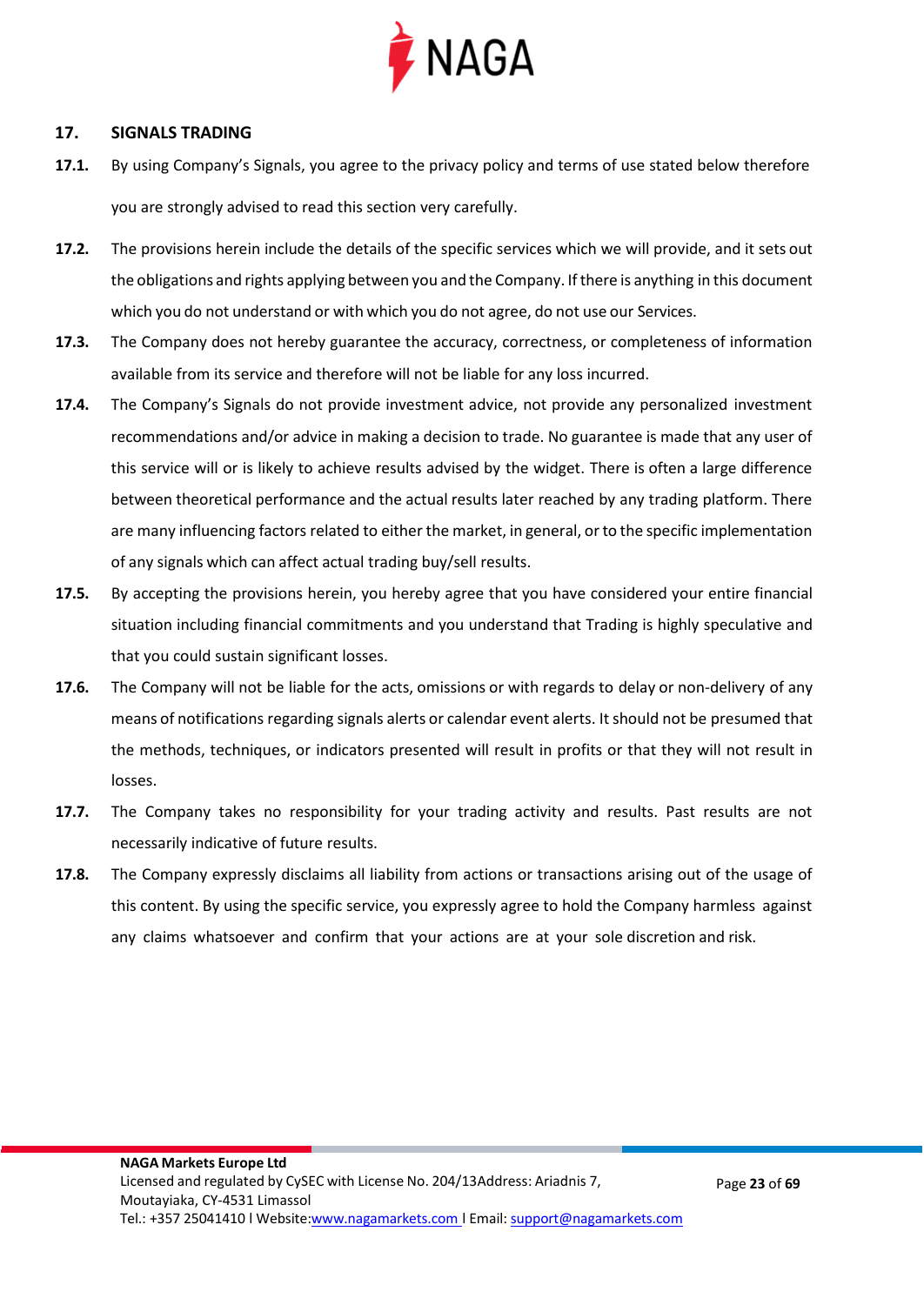

- **17.9.** This service may contain certain historical information. Historical information, necessarily, is not current and is provided for your reference only. We reserve the right to modify the contents of this service at any time, but we have no obligation to update any information on our trading platform. You agree that it is your responsibility to monitor changes to our trading platform.
- **17.10.** The Company reserves the right to review, monitor, revise and/or remove any such Content in any way we see fit in Company's sole discretion. You understand that the Company is not obligated to continue to provide the above-mentioned information. Furthermore, the Company is not obligated to update the information displayed on its website/platforms at any time and the Company will not be liable forthe termination, interruption, delay, or inaccuracy of any Market Information.
- **17.11.** We reserve the right, at any time and for any reason, to discontinue, redesign, modify, enhance, change, patch the software and/or the Services including without limitation, the structure, specifications, "look and feel," navigation, features and other elements of the Trading Platform and website and/or the Services or any part thereof.
- **17.12.** The financial information we post on our website and the Trading Platform is provided by us for the benefit of our users and as such you undertake not to enable deep linking or any other form of redistribution or reuse of the information, to any non-authorized users.
- **17.13.** The Company reserves the right to review fees, charges and commissions for the services is offering. The provision of the Signals is subject to similar costs to be carried by the Client. These appearon Signal Trades; the Company's website and/or Platform(s) and it is the Client's responsibility to check for updates regularly. It is the Client's right to ask for further clarifications should the Client require so.

#### <span id="page-23-0"></span>**18. BADGES AND ACHIEVEMENTS**

- **18.1.** The Company has in place several Badges and Achievements which are uploaded in its Website and/or Platforms(s). The client acknowledges that is his/her responsibility to monitorthe badging system and contact the Company in the case where he/she were not upgraded.
- **18.2.** The Client acknowledges and accepts the Company's Badges and Achievements System may change from time to time. Prior to any changes in its Badges and Achievements system, the Company shall notify the client using the formal means of communication, as specified in this Agreement.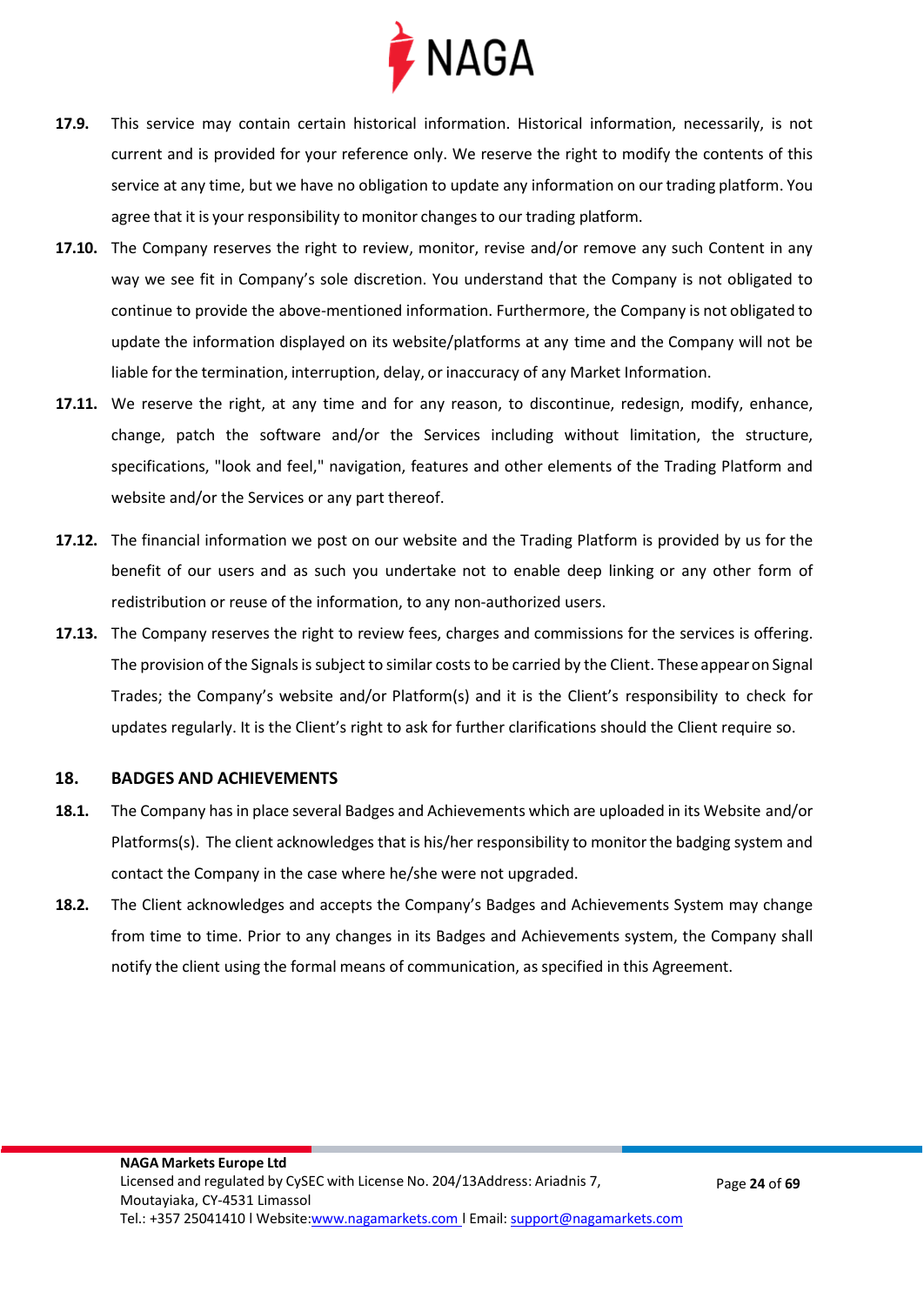

**18.3.** The Client acknowledges and accepts that in the case it performs any action with the intention to abuse the Company's Badges and Achievements system, he/she will be downgrade to the "Iron Badge".

#### <span id="page-24-0"></span>**19. CLOSURE OF POSITIONS**

- **19.1.** Without prejudice to any other provisions herein, the Client understands, and agrees herewith that the Company reserves the right to close Client open positions automatically if their equity falls below 50% of the margin requirement, in compliance with European regulatory obligations. Such open positions are closed at the current market price.
- **19.2.** The Company aims to notify the Client that they are on margin call before the Company starts automatically closing such open positions by sending a notification e-mail when the Client's equity falls below 100%. However, as markets move fast, the Client understands and agrees that the Company may not be able to contact the Client on time and before their positions get closed.

#### <span id="page-24-1"></span>**20. CONFLICTS OF INTEREST**

- **20.1.** Both Parties hereby agree and acknowledge that Conflict of Interest is a situation where the Company and/or an employee and/or other business associate(s) of the Company has competing professional and/or personal interest(s), which may prevent services being provided to Clients in an independent and/or impartial manner.
- **20.2.** The Company is committed to identifying, monitoring and managing all actual and/or potential conflicts of interest that can or may arise between the Company and the Client and/or any person directly and/or indirectly associated with the Company including and/or amongst the Company and the Client's interests.
- **20.3.** The Company is required by law to take all reasonable steps to identify and manage any potential or actual conflicts of interest between:
- **20.3.1.** the Company and any Affiliate Entity or third-party; and/or
- **20.3.2.** the Company and the Client; and/or
- **20.3.3.** the Company and any other Client; and/or
- **20.4.** Further details can be found in the Company's Conflicts of Interest Policy, available on the Company's Website. Where any conflicts of interest cannot be mitigated effectively, the Company will disclose the general nature and/or sources of such conflicts.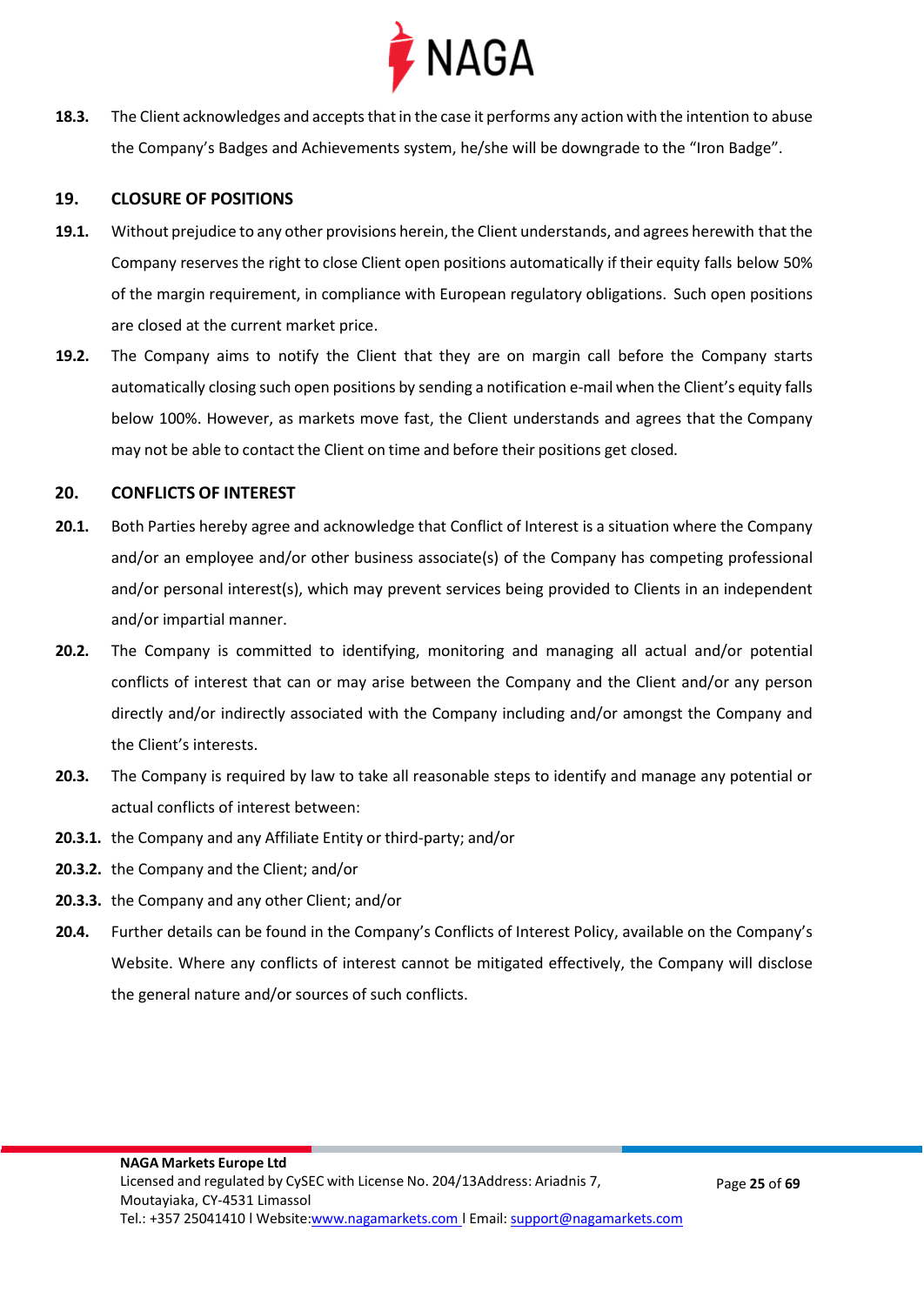

#### <span id="page-25-0"></span>**21. CLIENT'S MONEY**

- **21.1.** A Client's Money shall always be treated in accordance with the applicable Client Money rules and therefore, Client's monetary funds will be segregated from the Company's own money/funds and cannot and will not be used during the Company's business.
- **21.2.** The Company will promptly place any Client money it receives into one or more segregated account(s), denoted as the Clients' Accounts with reliable financial institutions within and/or outside Cyprus and/or the European Union (hereafter referred to as the "Eu") and/or the European Economic Area (hereafter referred to as the "EEA")
- **21.3.** Both Parties mutually agree and acknowledge that credit institution(s) or bank(s) shall be governed by the Laws of the foreign country and therefore the rights related to the Client's money or **Financial Instruments** may differ from those provided by local legislation.
- **21.4.** The Parties mutually agree and understand that the Companymay keepmerchant accounts in its name with payment services providers used to settle payment transactions of its Clients. However, for the avoidance of doubt, it is noted that such merchant accounts are

not used for safekeeping of Client money but only to effect settlements of payment transactions.

- **21.5.** By accepting the Agreement and commencing a business relationship with the Company, the Client expressly provides their consent for keeping their funds in an omnibus account. This means that all Client Money is treated as belonging to the Company's Clients, and under no circumstance the Company will use it to meet any of its obligations, at any time. An omnibus account means that Clients' funds will be pooled with money belonging to other Clients in a Segregated Account.
- **21.6.** In general, accounts held with financial institutions, including omnibus accounts, face various risks. For instance, in the event of default, no single Client will have a claim against a specific sum in a specific account in the event of insolvency or default of the institution. Any Client claim shall be against the money held in the Segregated Account, according to the laws of that jurisdiction. Under such circumstances, the enforcement of the respective national deposit guarantee scheme may apply without consideration of the ultimate beneficial owners of an omnibus account.
	- **21.7.** Client Money held in Segregated Account(s)may be exposed to obligations of the Company, connected with the Positions of the other Clients. Where the Company is or become unable to meet the above obligations and the Client has been categorized as Retail Client, they are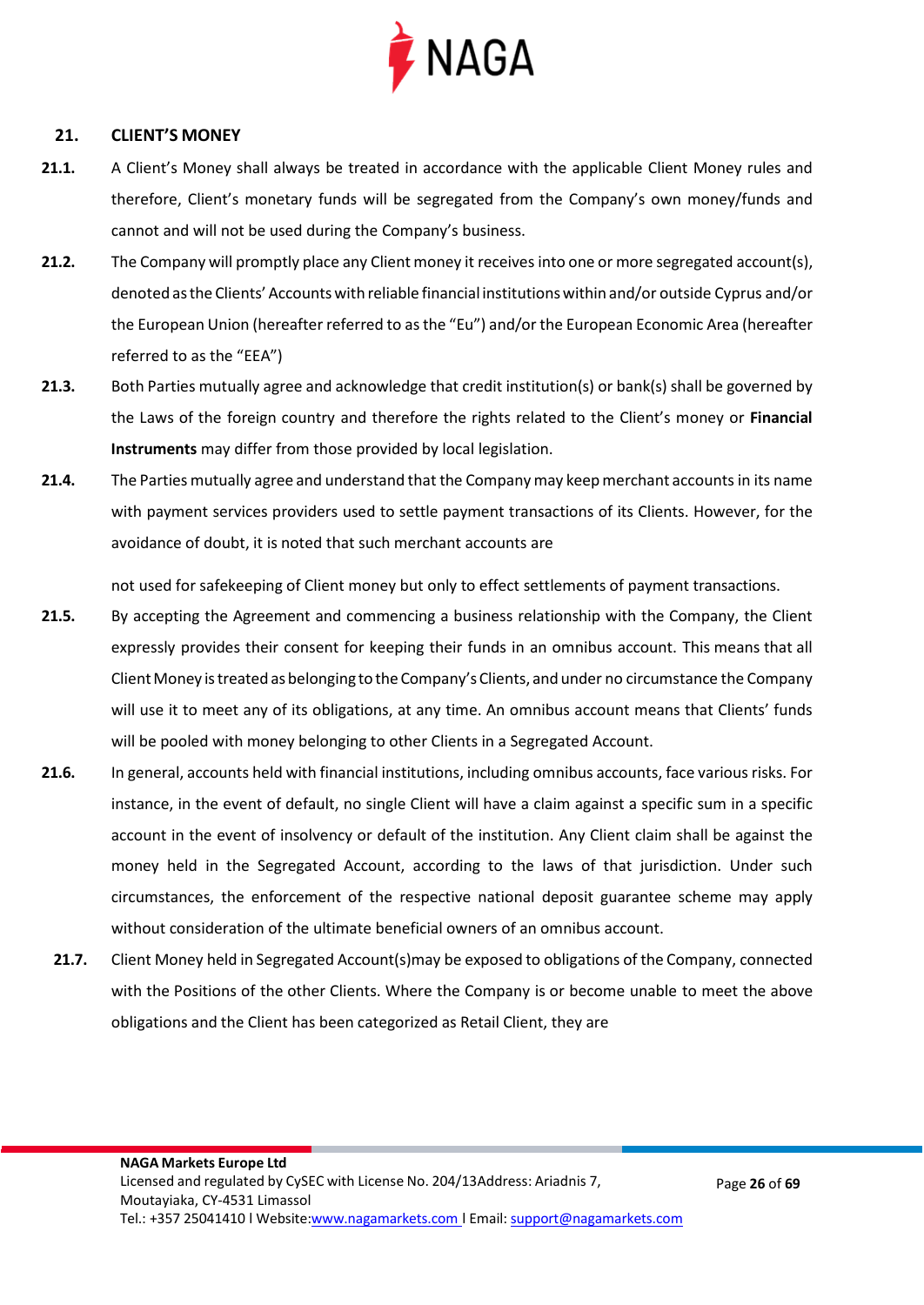

entitled to compensation from the Investor Compensation Fund (ICF). The Company is a member of the ICF. So, depending on their classification, the Client may be entitled to compensation from the ICF in the event that the Company is unable to meet its obligations. More details are found in the Company's document "Investor Compensation Fund", found on the Company's Website.

- **21.8.** Importantly, the Investor Compensation Fund is only applicable to regulated products.
- **21.9.** The Company has duty to and shall exercise due skill, care and diligence in the selection of the financial institution. However, it is understood that there are circumstances beyond the control of the Company and hence the Company does not accept any liability or responsibility for any resulting losses to the Client as a result of the insolvency or any other analogous proceedings or failure of the financial institution where Client money will be held.
- **21.10.** The Client understands, accepts and agrees herewith that when holding funds belonging to Clients, the Company must make adequate arrangements to safeguard Clients' rights and, except in the case of credit institutions, prevent the use of Client funds for its own account. The Client understands, accepts and agrees herewith that the Company is able to use the Margin in the following circumstances: (a) as long as the Margin remains in the Client's account, the Client agrees that the Company has the right to transfer ownership of the Client's Margin from the Client to the Company, to be kept by the latter as security, and be returned by the Company to the Client on completion of the Client's trade(s) and (b) in this case, the Margin will be considered as debt due by the Company to the Client and not as Client money, therefore it could be used by the Company subject to the repayment obligation(s). Irrespective of the above, the Balance and equity of the Client's account(s) remain unaffected and the Client may normally continue their trading and/ or other activity.
- **21.11.** Provided that the Company complies with its legal obligations, it can hold Client Money outside of the EEA. Any such Client Money will be subject to the laws of that territory and therefore Clients' rights differ accordingly. According to applicable legislation, the Company will apply adequate organizational arrangements to comply with any requirement with regards to Client Money and will exercise all due skill, care and diligence in the selection, appointment and periodic review of the third party and of the arrangements for the holding and safekeeping of those Financial Instruments. Yet, the Company will not be held responsible for the solvency, acts or omissions of any institution with which Client Money is held, regardless of the jurisdiction.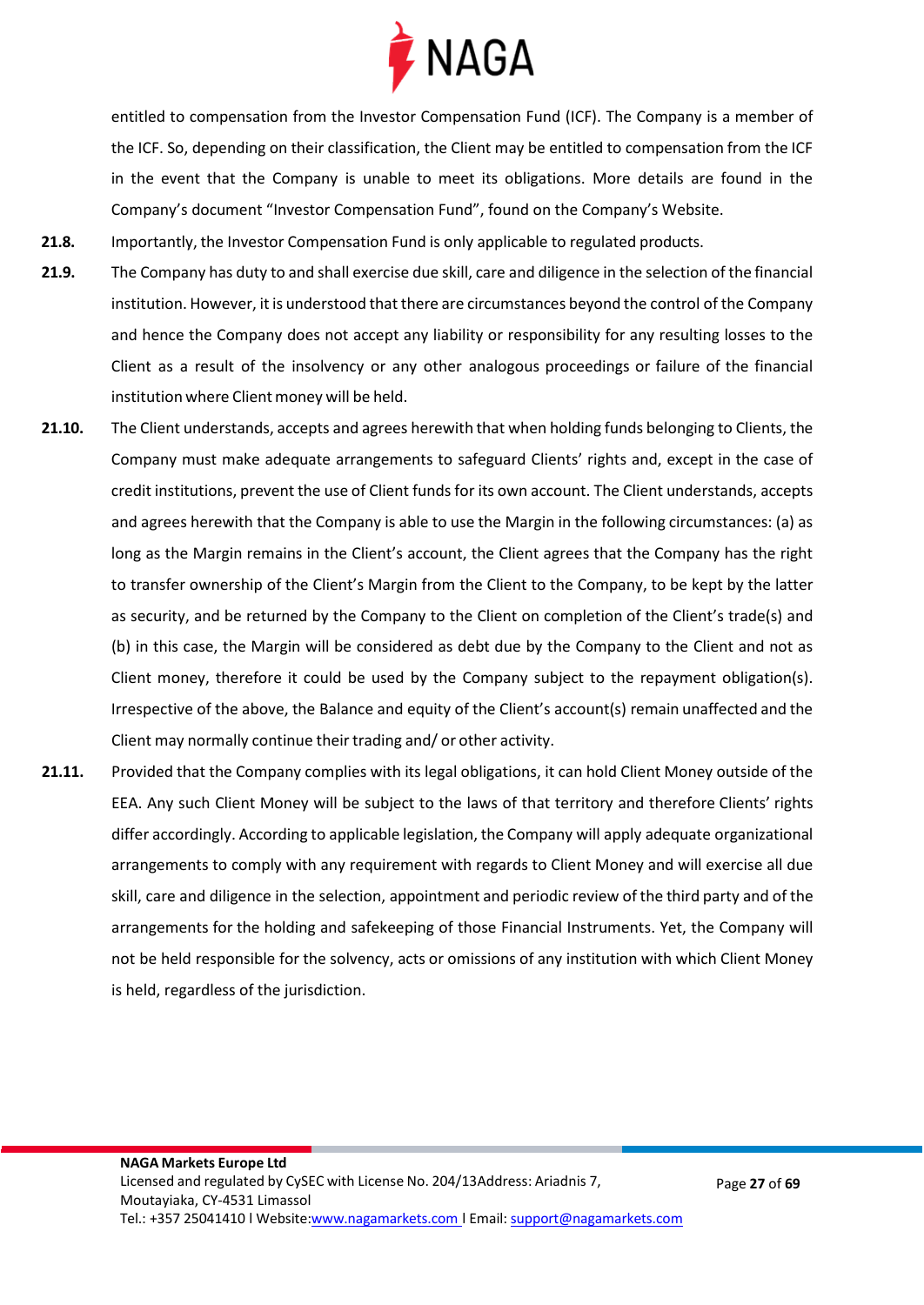

- **21.12.** The Company will carry out reconciliation of funds on a regular basis as per applicable legislation and in line with its internal policies and procedures, and will proceed with any required transfer to, or from the Segregated Account on the next Business Day, unless this is not possible for any reason.
- **21.13.** Any amounts corresponding to liabilities that Client has towards the Company, including liabilities arising as a result of abusing the Negative Balance Protection (NBP), can be deducted directly from the balance of any of the Client's Account(s) under their profile.
- **21.14.** The Client has the right to withdraw any part of the Client Money equal to the Free Margin available in their Account(s), subject to any applicable restrictions regarding the account's operation, and any other right or limitation on such withdrawal. The Company reserves the right to reject a withdrawal request in instances where the Company has reasonable grounds to believe that the said instruction is being placed to abuse the Company's NBP Policy. Further information on withdrawal times can be found on the Company's Website.
- **21.15.** Transfer of funds will take place once the debits or credits have been processed in the Company's systems and while the Company will try to the best if its ability to effect the payments promptly and efficiently, the Company cannot guarantee how long the process could take. It is the Client's responsibility to provide the appropriate and accurate information in a timely manner, in order to avoid any further delays.
- **21.16.** Any funds transferred to the Company for the purposes of funding a Trading Account, can only be deposited at the Value Date after any fees related to banking charges or transfer fees have been deducted. It is in the Company's discretion, and provided that the Client has delivered a validated proof of payment, to credit funds ahead of the Value Date even if they are still in transfer.
- **21.17.** The Company reserves the right to request additional information and/or documentation, at any time, in order to be satisfied that Clients' dealings with the Company, including, but not limited to deposits and withdrawals, are legitimate or for any other reason so as to fulfil and comply with the Company's regulatory obligations. The Client is responsible for providing the Company with complete and accurate information and failure to do so may result in delays with processing any requests, and/or any of the Client's requests may be rejected. Any refund will be sent to the same source from where the funds were received. The Company will only deviate from this policy where it has been satisfied that this will not be contrary to any of its policies and applicable legislation.
- **21.18.** The Company reserves the rights to request updated Know-Your-Client documentation (i.e.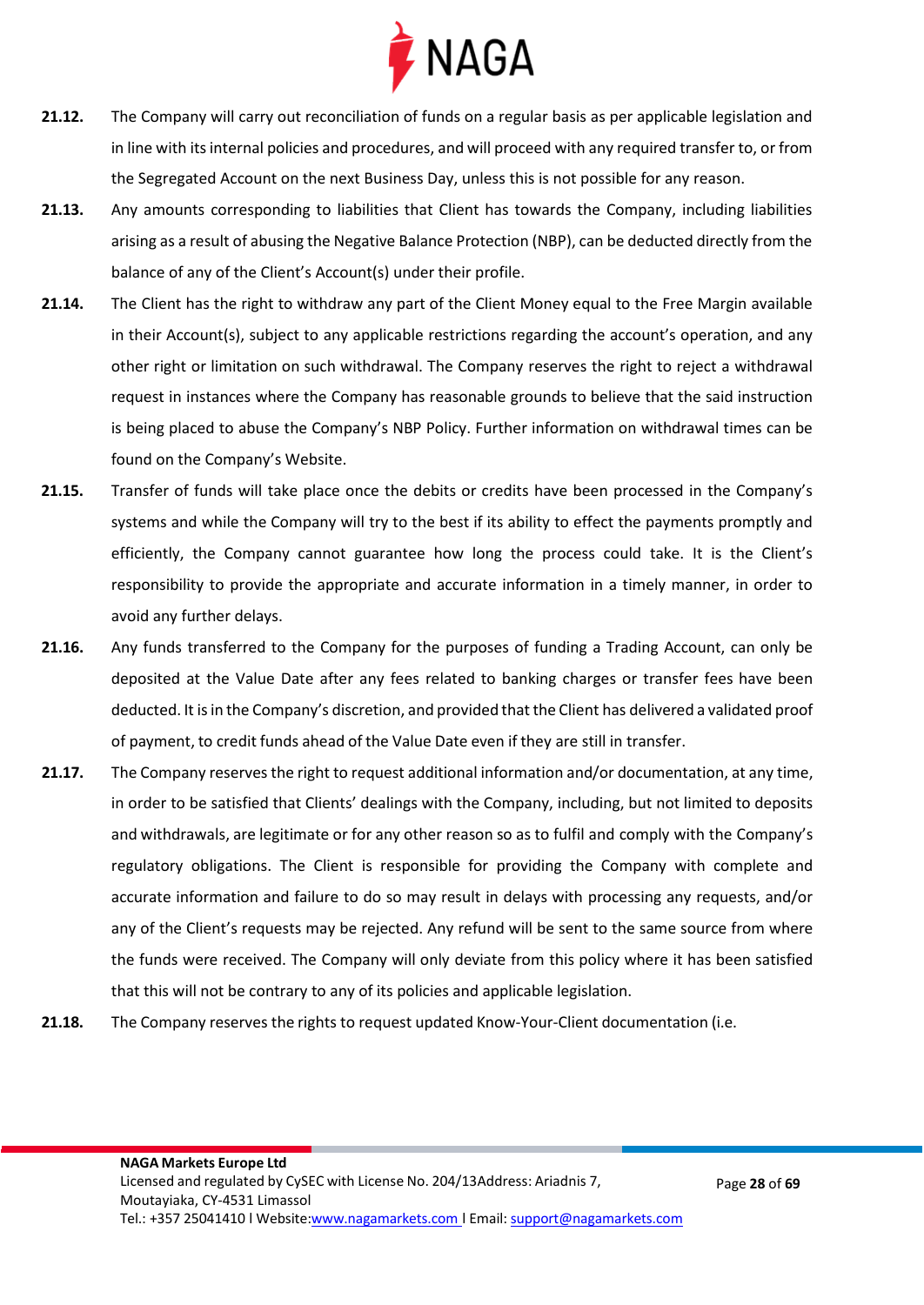

proof of identity and/or proof of address), if those documents are expired, upon a withdrawalrequest. The Company reserves the right to reject any withdrawal request unless the Know-Your-Client documentation are duly updated and properly in place, to maintain the Company's ongoing compliance with the applicable rules and regulations.

- **21.19.** It is part of the Company's policy to ensure that all withdrawals, either in part or in full of the funds a Client deposits with the Company, are sent to the same source where the funds came from. Where the Company is unable to do so, for whatever reason, and subject to any restriction under the regulatory regime, it shall return the funds as requested, in part or in full, net of any transfer fees, charges or other deductions incurred by the Company.
- **21.20.** The Company reserves the right to accept or decline any funding and/or withdrawal request by the Client depending on the payment method the Client chooses, and the Company may suggest to the Client an alternative for their request. More information on the Company's accepted payment methods can be found on the Company's Website. For instance, where a Client has requested to withdraw with a different method compared to the method they used to deposit, the request may be rejected, and the Client will be permitted to withdraw via another method they have used in the past.
- **21.21.** The Company will process any funding request in accordance with applicable rules and regulations, therefore, any requests which are not in line with the Company's legal obligations may not be processed. For example, this may include instances where the Company is not satisfied with the documentation provided by the Client. In this case, the Company reserves the right to reverse the Transaction in part or in full, net of any transfer fees, charges or other deductions incurred by the Company. The Client understands that there may be instances where the Company will be unable to provide the Client with an explanation as to why the Company cannot proceed with their request.
- **21.22.** The Company will take reasonable steps to ensure keeping the Client informed about the progress of any funding and/or withdrawal request, specifically in relation to processing times and any required documentation that if not in place may result in delays. Further information about the processing times can be found on the Company's Website; however, this information is provided for indicative purposes only. The Client understands that there may be instances where the Company cannot guarantee these times because of events outside of its control.
- **21.23.** In case the Client receives money from the Company by mistake, the Client agrees to hold such amount of money in trust for the benefit of the Company or the beneficial owner.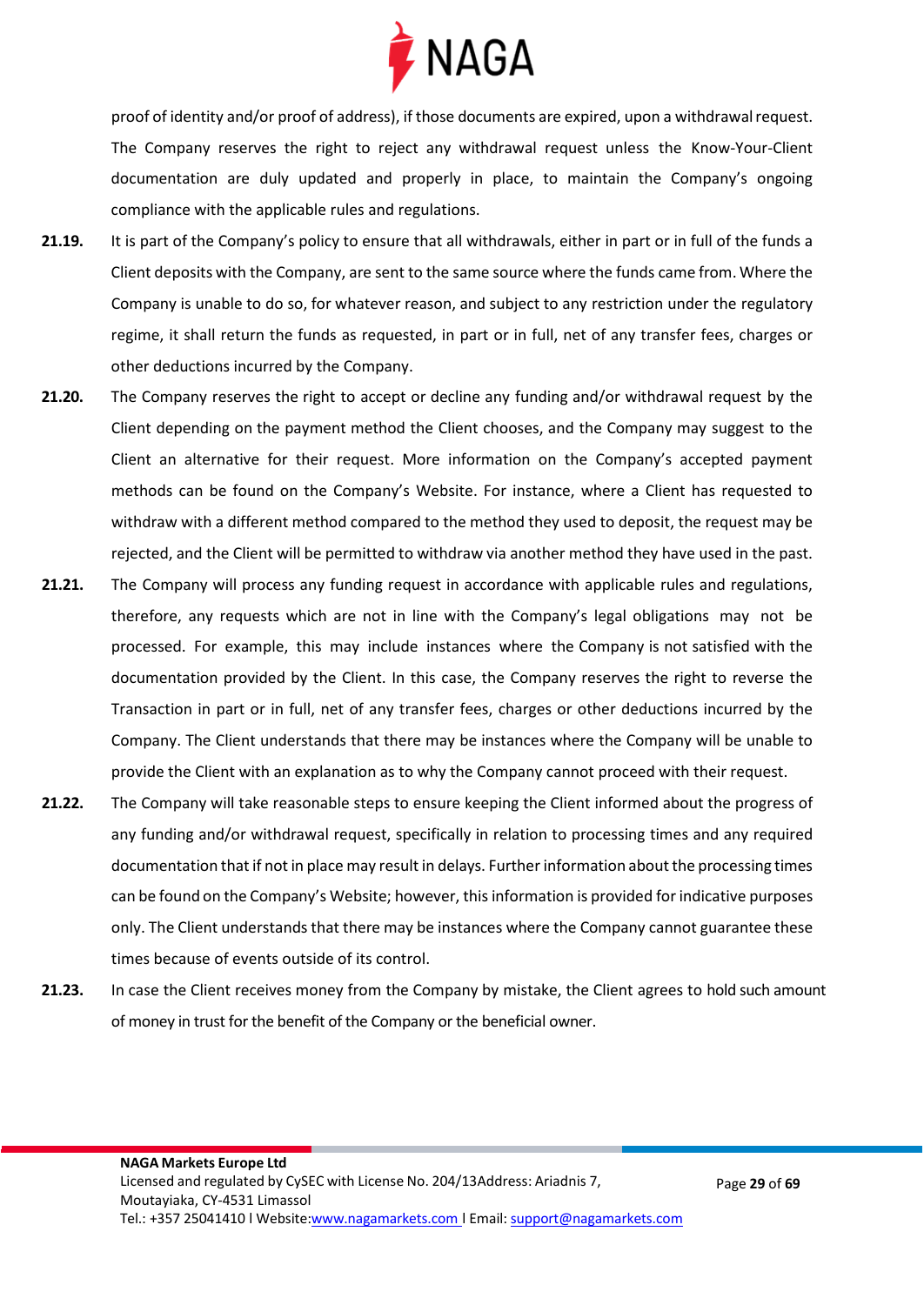

If the Client uses any of the funds that were sent by mistake, the Company will claim those funds, together with any profit derived from the use of those funds, on behalf of the beneficial owner. In the same way, the Company shall not compensate the Client for any losses incurred as a result of using the said funds. The claim forthe full amount shall remain.

- **21.24.** There are cases where the Company is required by law and/or any applicable rules to deduct or credit any amount from Clients' Account(s). The Company will try its best efforts to avoid deducting an amount unless this is necessary. Examples of when this right may be exercised includes instances where for some offered instruments, it may be required to withhold part of the profit for tax purposes.
- **21.25.** The Client understands and accepts that the Company reserves the right to set-off any liability of the Client under the Agreement. Where the liabilities to be set-off are expressed in different currencies, the Company may convert the said liabilities at a market rate of exchange.
- **21.26.** The Client understands and accepts that the Company reserves the right to net-off any amount due by deducting it from the Client's Account(s). Where this is done the Company will consider the obligation as satisfied and discharged. The Company reserves its rights on any obligation, which cannot be considered satisfied.
- **21.27.** Where an Account is inactive for a period of five (5) years with a positive balance (i.e. there are funds available on Clients' Account) and during that period no Transactions have been carried out in relation to the account or on the instructions of the holder ofthe account and the Company is unable to contact the Client after it takes reasonable efforts to achieve this, the Company has the right to cease treating those funds as Client Money and make a deduction from Client's Account. If the Client later makes a valid claim to the Company, the Company may pay any amount owed to the Client.
- **21.28.** The Client acknowledges that NAGA may appoint any other person as a sub-custodian or otherwise hold any Real Stocks, including documents of title or certificates evidencing title to such Real Stocks. NAGA will exercise reasonable skill and care in the selection, appointment and periodic review of subcustodians. Any discrepancy in terms of client assets and any resulting shortfall will be dealt with in accordance with any applicable regulations. Real Stocks will be registered in the same name as those of other clients (pooled together with other clients' Instruments). If the Company or its third-party nominee were to become insolvent there may be delays in identifying individual assets, and possibly An increased risk of loss if there should be a shortfall because additional time will be needed to identify the assets held for specific clients.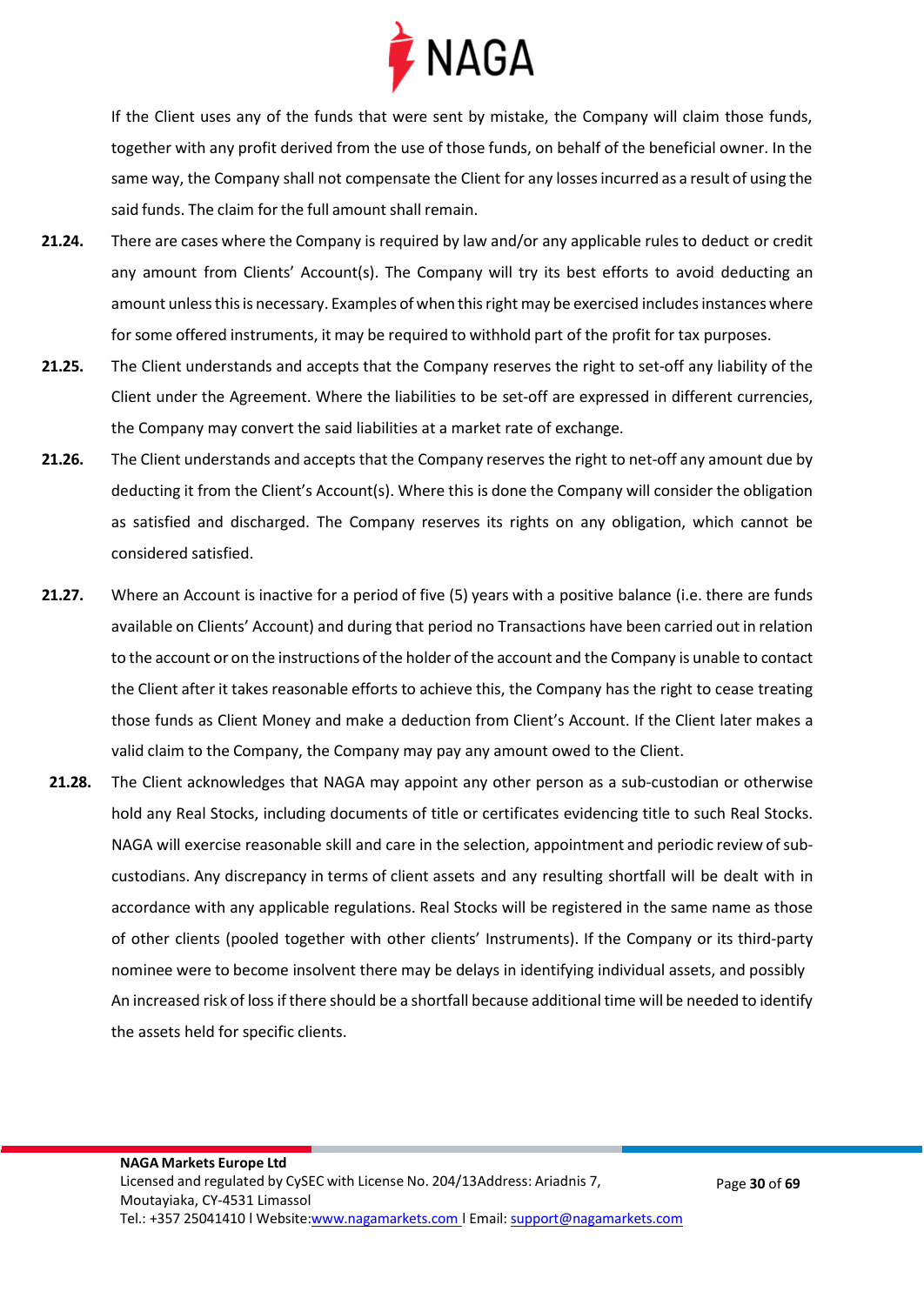

**21.29.** The Client acknowledges that in the event that the Company did not receive instructions from the Client in relation to any of the Real Stocks held in his/her account (e.g. to purchase, sell or move the assets) for a period of at least twelve years (notwithstanding any receipts of dividends or interest or similar items and irrespective of any movement of your account balance) and NAGA is unable to trace the client despite having taken reasonable steps to do so, that NAGA may cease to treat your assets as client assets.

#### <span id="page-30-0"></span>**22. CHARGEBACKS**

- **22.1.** The Company does not tolerate credit/ debit card fraud, and all fraud, without exception, will be prosecuted through criminal proceedings in your local jurisdiction to the fullest extent of the law. In addition to this, we will file a report with your local police department and pursue all fraudulent activities through your local jurisdiction for prosecution to the fullest extent of the law. Furthermore, in such instances, we reserve the right, at oursole discretion, to take all action as we see fit, including, without limitation, completely blocking access to our Website and/or Platform(s), blocking and/or revoking your Access Codes and/or terminating your Account. Under these circumstances, we reserve the right to seize any profits and/or revenues generated directly or indirectly by exercising any such prohibit trading activity and we shall be ended to inform any interested third parties of your breach of this clause; any active Orders associated with the same fraudulent credit card and/or Account will also be cancelled immediately: we have, and will continue to develop any tools necessary to identify credit/debit card fraud; any dispute arising from such fraudulent activity will be resolved by us in our sole and absolute discretion, in the manner we deem to be the fairest to all concerned; that decision shall be final and/or binding on all participants; no correspondence will be entered into.
- **22.2.** Upon the Company receiving an instruction from the Client to withdraw funds from the Client's Account, the Company aims to proceed with the payment of the said amount within one (1) Business Day. This is conditional provided that the following requirements are met:
	- a) The withdrawal instruction includes all required information;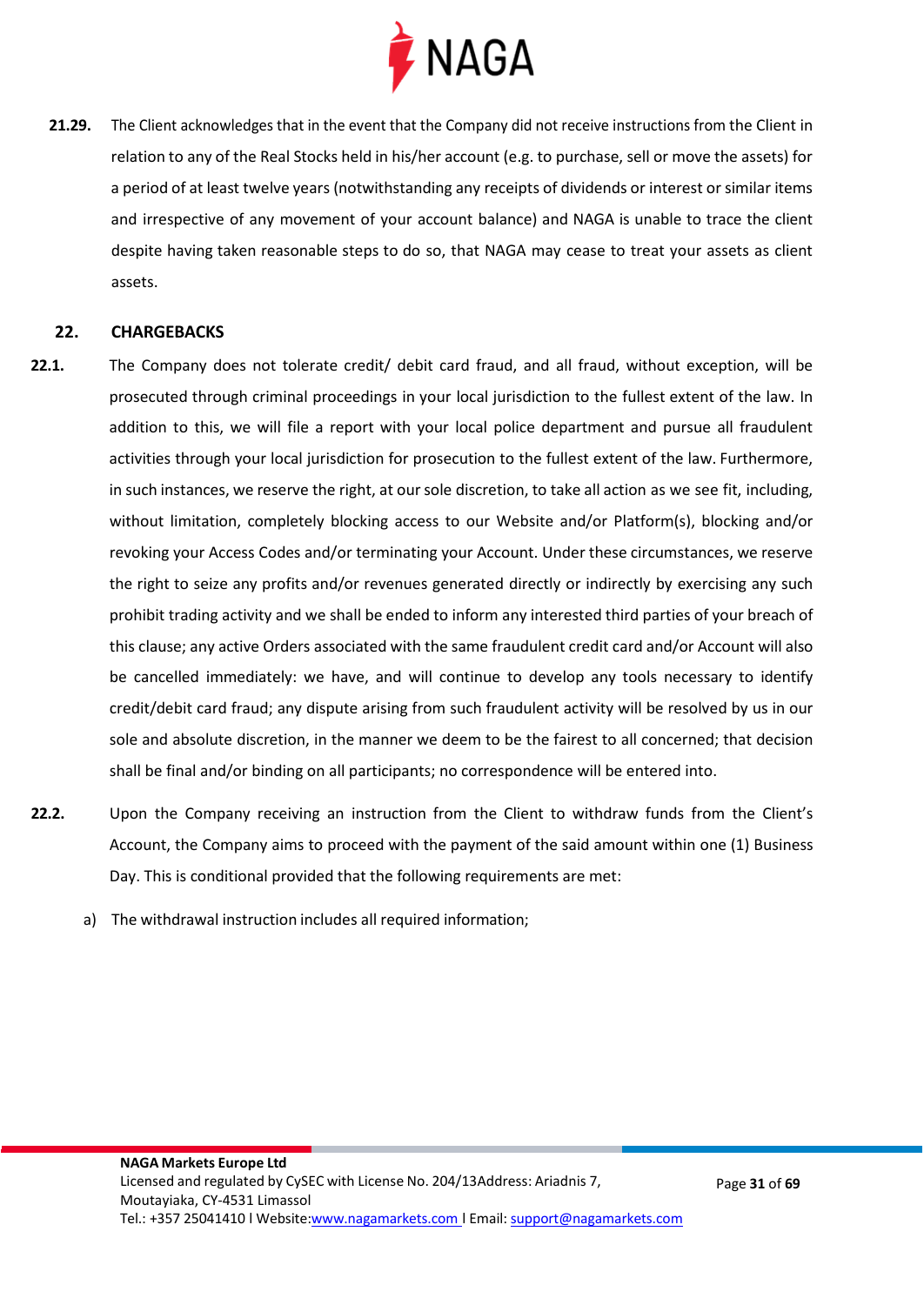

- b) The instruction is to make a transfer to the originating account (whether that is a bank account, a payment system account etc.) from which the money was originally deposited in the Client Trading Account or at the Client's request to a bank account belonging to the Client;
- c) The account where the transfer is to be made belongs to the Client;
- d) At the moment of payment, the Client's Balance exceeds or is equal to the amount specified in the withdrawal instruction including all payment charges;
- e) There is no Force Majeure Event which prohibits the Company from effecting the withdrawal;
- f) Where the Client has open positions, he can only withdraw up to 80% of its Client Free Margin.
- g) In the event you have made a chargeback claim to your debit and/or credit card provider, you will not be in a position to request a withdrawal until the dispute of the chargeback has been resolved.
- **22.3.** The Company reserves its rights that withdrawals may be subject to additional processing time depending on the procedures of the third-party remitters and/or banking institutions, the amount requested to be withdrawn and the jurisdictions in question. Whilst we take all reasonable steps to process payment withdrawals as soon as possible, certain limitations may apply depending on the thirdparty remitters and/or banking institutions that might process such payments.
- **22.4.** Withdrawals of funds deposited can only be made using the same method used by the Client to fund the Account and to the same remitter. Withdrawals of profits may only be transferred to a bank account under the Client's name. It is understood and agreed that the Client shall provide the Company with the correct details of the Client's bank account which includes the bank account number and the bank account holder name (must be the same as the Client's name) in order to be able for the Company to execute a withdraw order through a wire transfer.
- **22.5.** The Company shall not be held liable for any delays and/or expenses as these may occur owed to third parties, such as your bank and/or payment institution and/or credit cart provider and/or any other entity processing the withdrawal transaction.
- **22.6.** In the event we receive from your card provider a chargeback request for any deposit you made in your Account and/or there is a reasonable suspicion that you will place a chargeback request, we reserve the right to proceed to an investigation as to the validity of your request and charge you with a fee of up to EUR 150 or equivalent as an investigation fee.
- 22.7. The placing of a chargeback request may be construed as an Event of Default. In such a case, the Company reserves the right to take the following actions, if the client wrongfully and/or

Page **32** of **69**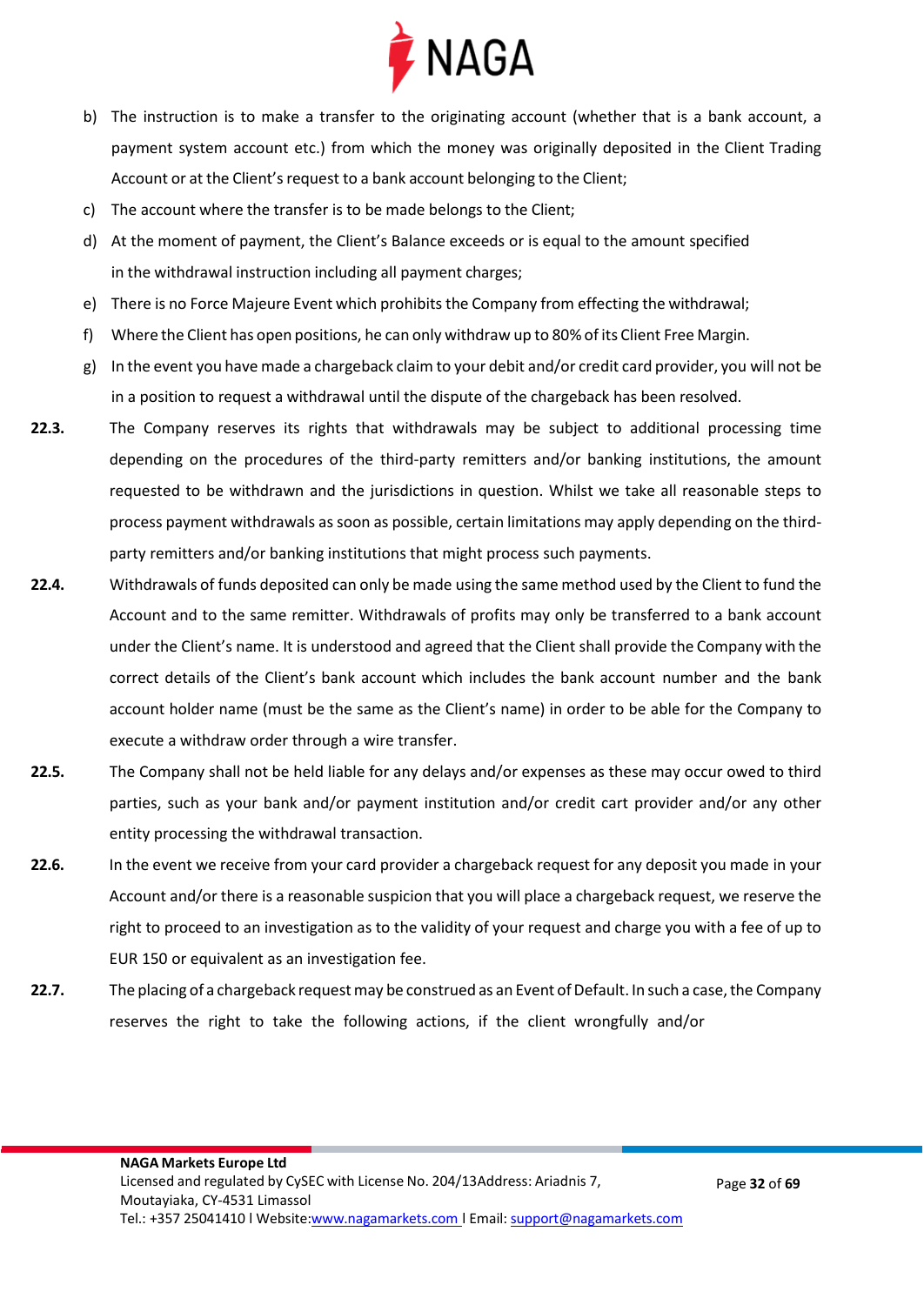

fraudulently and/or maliciously places a chargeback request from his/her credit card or any other payment method he/she may use, and/or a dispute and/or complaint:

- a. Proceed with criminal procedures at your place of residence;
- b. Block access to your Account;
- c. Freeze and/or terminate any trading activity;
- d. Terminate your Account;
- e. Seize any profits and/or revenues generated by exercising any such prohibited trading activity.
- **22.8.** The Company will not be held liable if the Company proceeds with any actions as mentioned in paragraph 22.7 and the Client suffers any losses and/or damages.

#### <span id="page-32-0"></span>**23. COMPANY FEES AND CHARGES**

- **23.1.** The provision of the Services by the Company is subject to payment of fees such as brokerage fees / commissions, Swaps/Rollover and other fees. These appear on the Company's Website and/or Platform(s). It is the Client's responsibility to ask for further clarifications should they require so.
- **23.2.** Charges may not all be represented in monetary terms but may also appear in other units such as **Spread**, which can vary depending on the instrument and market conditions. Spread cost is measured in pip value and Clients will be able to find the value of a pip across all instruments on the Company's Website.
- **23.3.** For Swaps, depending on the position held and the prevailing interest rates of the Currency Pair involved in a Transaction, Clients' Account(s) may be credited or debited with financing. The operation is conducted at 23:59 (GMT+3) and the resulting amount is automatically converted into their Balance Currency.
- **23.4.** From Mondays to Thursdays (GMT+3) Swaps are charged once for every Business Day, but on Fridays, Swaps are charged three times the size in order to account for the weekend. For triple Swaps, for some instruments are charged on Wednesday and for some on Friday. Further information on Swaps can be found on the Company's Website.
- **23.5.** If the Client Account is inactive for one year or more, the Company reserves the right, after notifying the Client via phone or email and by using the Client's last known contact details; and shall have the right to render the account dormant. Money in the dormant account shall remain owing to the Client and the Company shall make and retain records and return such funds upon request by the Client at any time thereafter.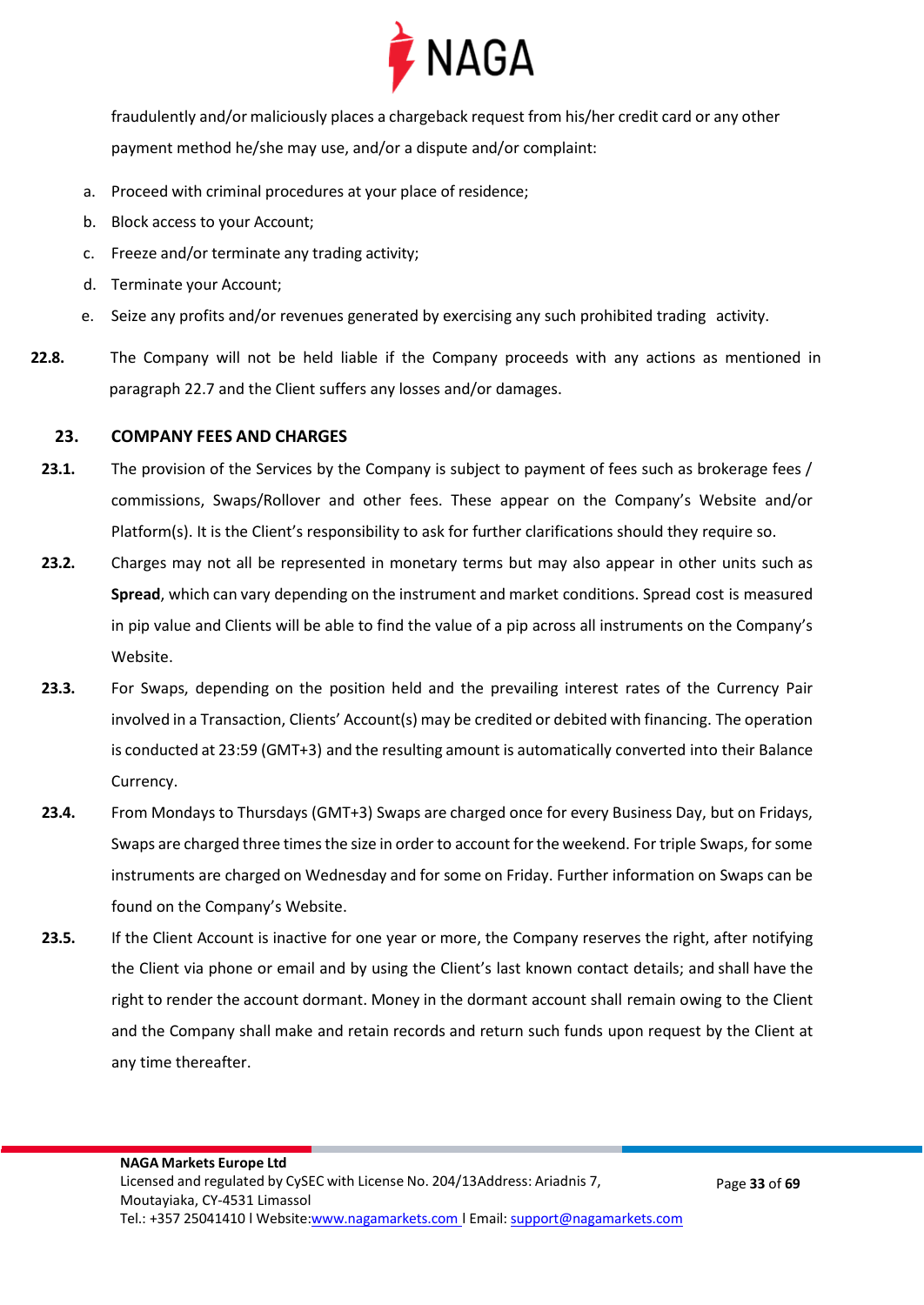

**23.6.** For some payment methods, there are Transaction fees. Where the Client engages in deposit and withdrawal activity without entering into any trading activity with the Company, fees or charges are imposed depending on the specific payment methods used. These fees are available on the Company's Website.

#### <span id="page-33-0"></span>**24. TAX IMPLICATIONS**

- **24.1.** The Company shall not provide any advice to its Clients on any tax issues related to any of its Services. The Client is advised to obtain individual independent counsel from their financial advisor(s), auditor(s) or legal counsel with respect to any tax implications resulting from using the Company's' Services.
- **24.2.** The Company does not collect tax on behalf of any authority in any form or manner whatsoever. The Client is solely responsible to manage tax implications related to the income derived from their trading activity on or through the Company's Online Trading Facility.
- **24.3.** It is the Client's obligation to calculate and pay all taxes applicable to them in their country of residence, or, in the case of Legal Entities, in their country of formation, incorporation and/or domiciliation, or otherwise arising as a result of their trading activity from and/or the access and/or use of the Company's Services.

#### <span id="page-33-1"></span>**25. PRIVACY AND DATA PROTECTION**

- **25.1.** The Client acknowledges that by entering into this Agreement and opening a Trading Account with the Company, they will be providing the Company with personal data within the meaning of the General Data Protection Regulation (679/2016) (hereafter referred to as "**GDPR**") when it enters into force, or any other similar applicable law/regulation as may be in force from time to time.
- **25.2.** The Client hereby understands and provides his/her free consents to the processing of all such information for the purposes, so the Company complies with its legal obligations, performing its contractual obligations and administering the relationship with the Client. The Client acknowledges and agrees that this may result in their personal information being sent outside the EEA. Further information about transfers of the client's personal data outside the EEA, can be found on Privacy Notice, as published on the Company's Website. The Client consents to the Company processing and disclosing such information in accordance with this Agreement and the Privacy Policy, as published on the Company's Website, as this may be updated from time to time.
- **25.3.** The Company is the Data Controller for the purposes of all applicable Personal Data Protection Legislation. All information regarding privacy and data protection, as well as for the legal bases and purposes of the processing of Clients' personal data and other relevant information can be found on the Company's Privacy Policy.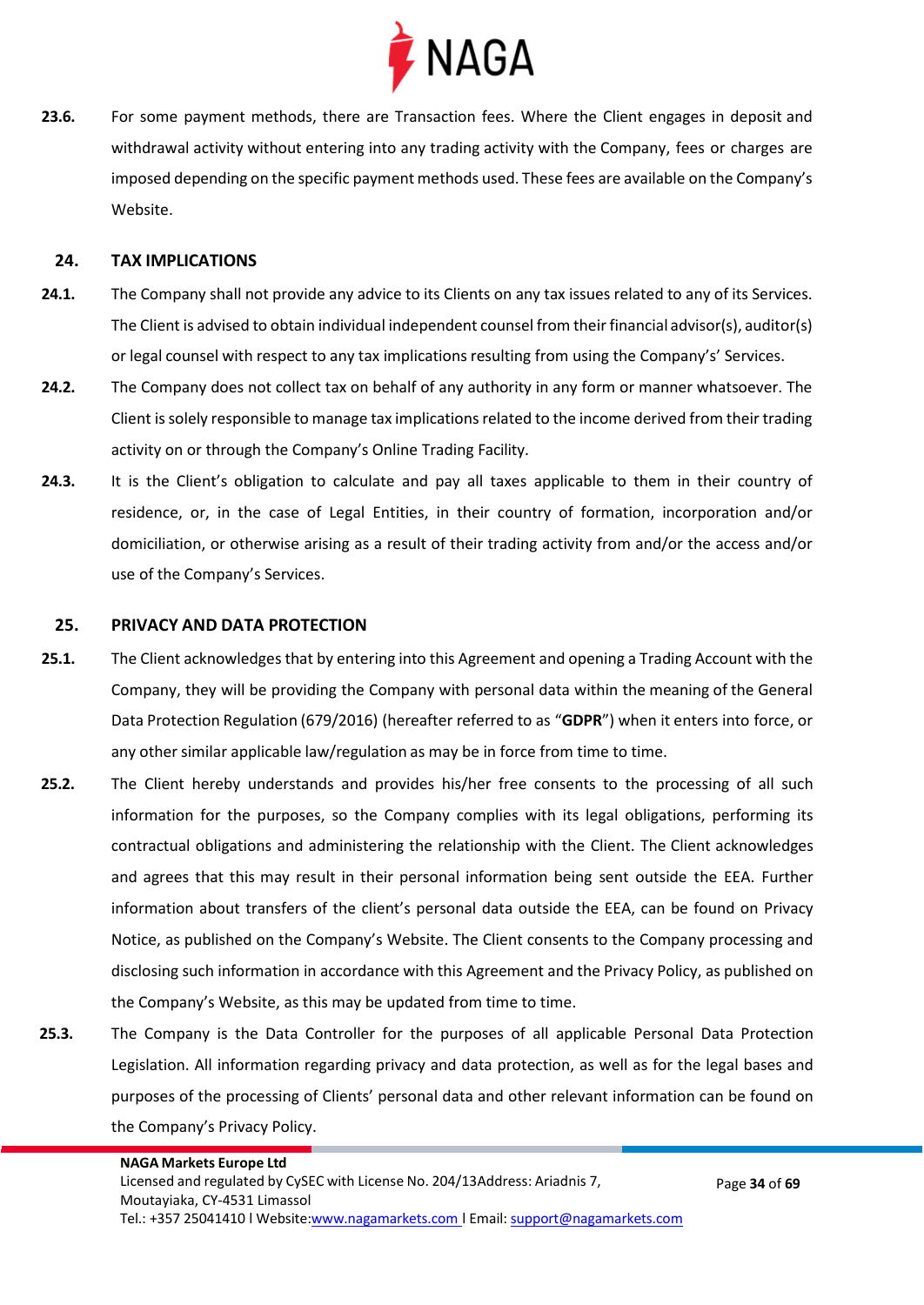

- **25.4.** As per the applicable Data Protection Legislation, the Client has certain rights regarding the Personal Data that the Company collects and holds about them at the time of request.
- **25.5.** The Client understands, accepts and agrees that their personal data (and records of their dealings with the Company) will be stored for as long as the Client's Account is active and registered with the Company and/or as required under applicable law.
- **25.6.** The Company processes the Client's personal data for the purposes mentioned herein on the lawful basis that (i) the Client has given consent (where applicable); (ii) the processing is necessary for the performance of the Company's contract and in order to take steps at the Client's request prior to entering into the contract; (iii) the processing is necessary for compliance with a legal obligation to which the Company is subject; and (iv) the processing is necessary for the purposes of the legitimate interests pursued by the company (subject to the relevant individual's fundamental rights and freedoms overriding such interests).
- **25.7.** The Company shall disclose Clients' personal data to affiliate companies, companies belong to the same group, governmental authorities, marketing companies, business partners, IT service providers and other financialinstitutions such as payment services providers and banks and third-party introducers, for the purposes described in this Agreement.
- **25.8.** The Company shall implement appropriate technical and organisational measuresto ensurean adequate level of security appropriate to the applicable risk. Transmission of data via theinternet and/or other networks does not always ensure appropriate security of personal data, hence the Client must always ensure that they transfer data via secure means.
- **25.9.** By accepting the provisions herein, the Client agrees and acknowledges that the following information and content shall be considered non-confidential and non-proprietary information (other than the Client's personal data as described below. Content which may be publicly shown on the Company's websites and trading platform apps include: the Client's username, picture/avatar (if provided), state of residency, gender, networks, list of users who follow the Client, users who copy and/or auto copy the Client etc., list of users the Client follows or copies and/or auto copies, and any network status/posts/blogs and any other content options that enable the Company's users to interact amongst themselves, including without limitation content and information the Client posts on the Company's community, comments, feedback, postings, "likes", blogs and/or all Information that the Client provides to the Company via our website, our mobile apps, and/or by email, chat, fax or telephone and/or any other means. In addition, if the Client has chosen to use one of the Company's applications provided via social networks (such as Facebook, Twitter, Instagram etc.), the Company's application will access the Client's social network account general information which includes the

Page **35** of **69**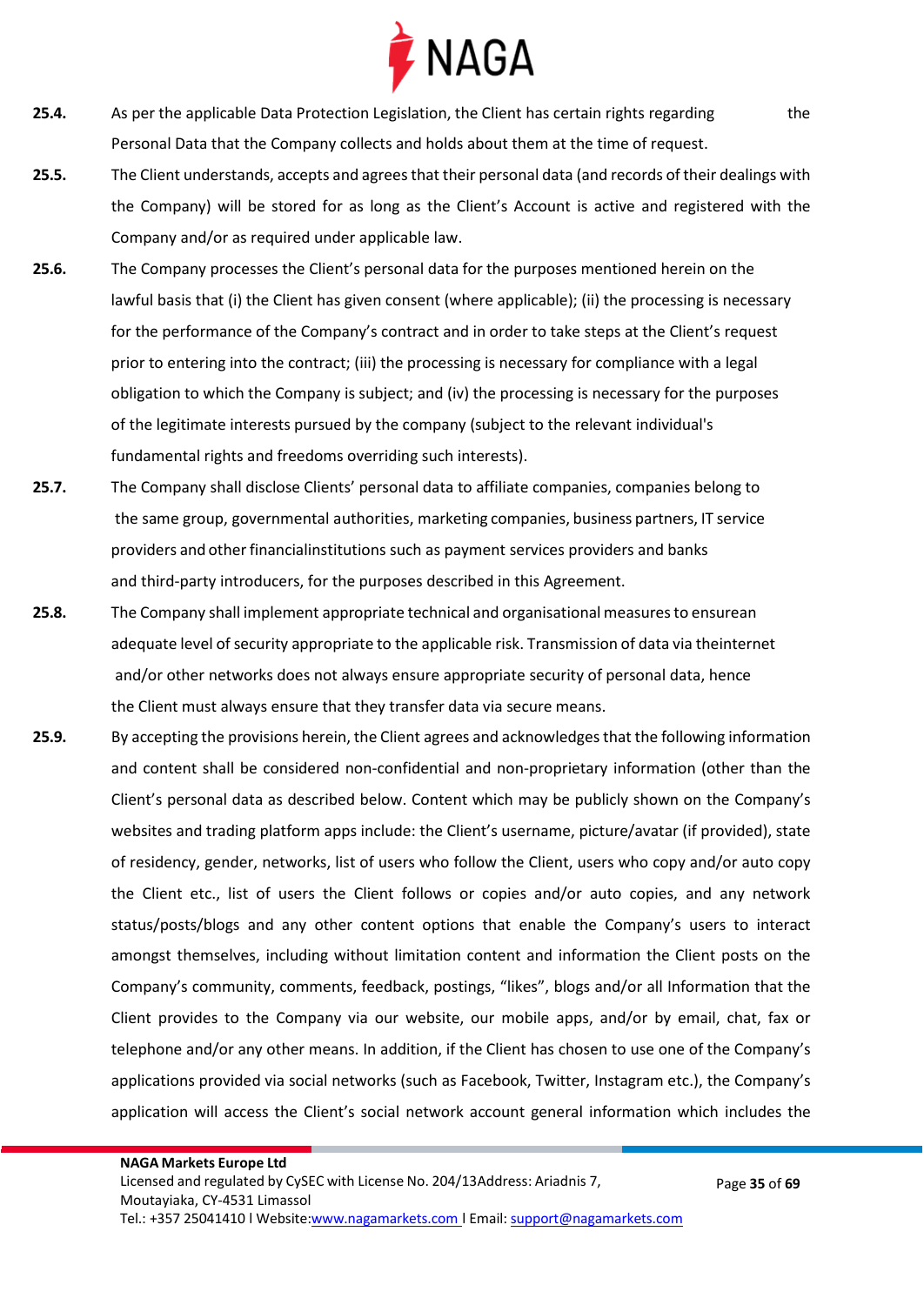

Client's name and username in such social network, profile picture, gender, networks, user ID, list of friends, and any other information the Client has shared with "everyone" on the relevant social network. Additional information may be collected in specific social networks campaigns as shall be specified in the terms and conditions applicable to any such campaign. All portfolio and trading information performance results shall be considered non-confidential and non-proprietary information and as the Company's property. By providing such Content, the Clients specifically grants the Company a nonexclusive, irrevocable, transferable, sub-licensable, royalty-free, worldwide license to use, copy, duplicate store, present and/or publish all or any part of the Client's Content, and the Company shall be free to use such Content in any manner or media whatsoever, on an unrestricted basis and without any attribution or royalties or other compensation to the Client, including without limitation, within or outside the Company's website, advertisements, in printed media, newspapers to as described below you have to check where we talk about personal info.

**25.10.** For verifying your identity for the purposes of Anti-Money Laundering, identification and risk mitigation, by accepting this agreement, the client agrees to provide the Company with his/her Personal Data, in order for the Company to proceed with any actions ensuring the client's identity and the validity of the information provided during the Account Opening.

#### <span id="page-35-0"></span>**26. METHODS OF COMMUNICATION**

- **26.1.** To communicate with the Client, the Company may use any of the following methods: e-mail, Software, facsimile transmission, telephone, post, commercial courier service. All the Company's contact details are available on the Company's Website. It is noted that all notices, instructions, and other communications to be provided to the Company under the present agreement shall be provided in writing. It is the responsibility to ensure that they have read all and any communication that the Company may send them from time to time, via any approved communication method.
- **26.2.** The Client consents to the provision of Product KIDs through the Company's Website. The Client can request a hard copy of the Product KIDs free of charge at any time.
- **26.3.** In order to communicate with the Client, the Company will use the contact details provided by the Client whilst opening the Client Account or as updated later on. Hence, the Client has an obligation to notify the Company immediately of any change in their contact details. Faxed documents received by the Company may be electronically scanned and reproduction of the scanned version shall constitute evidence.
- **26.4.** The Client shall be able to call the Company within its normal working hours, namely between the hours of 9am and 6pm (GMT+3) on any Business Day. If the Company needs to contact the Client urgently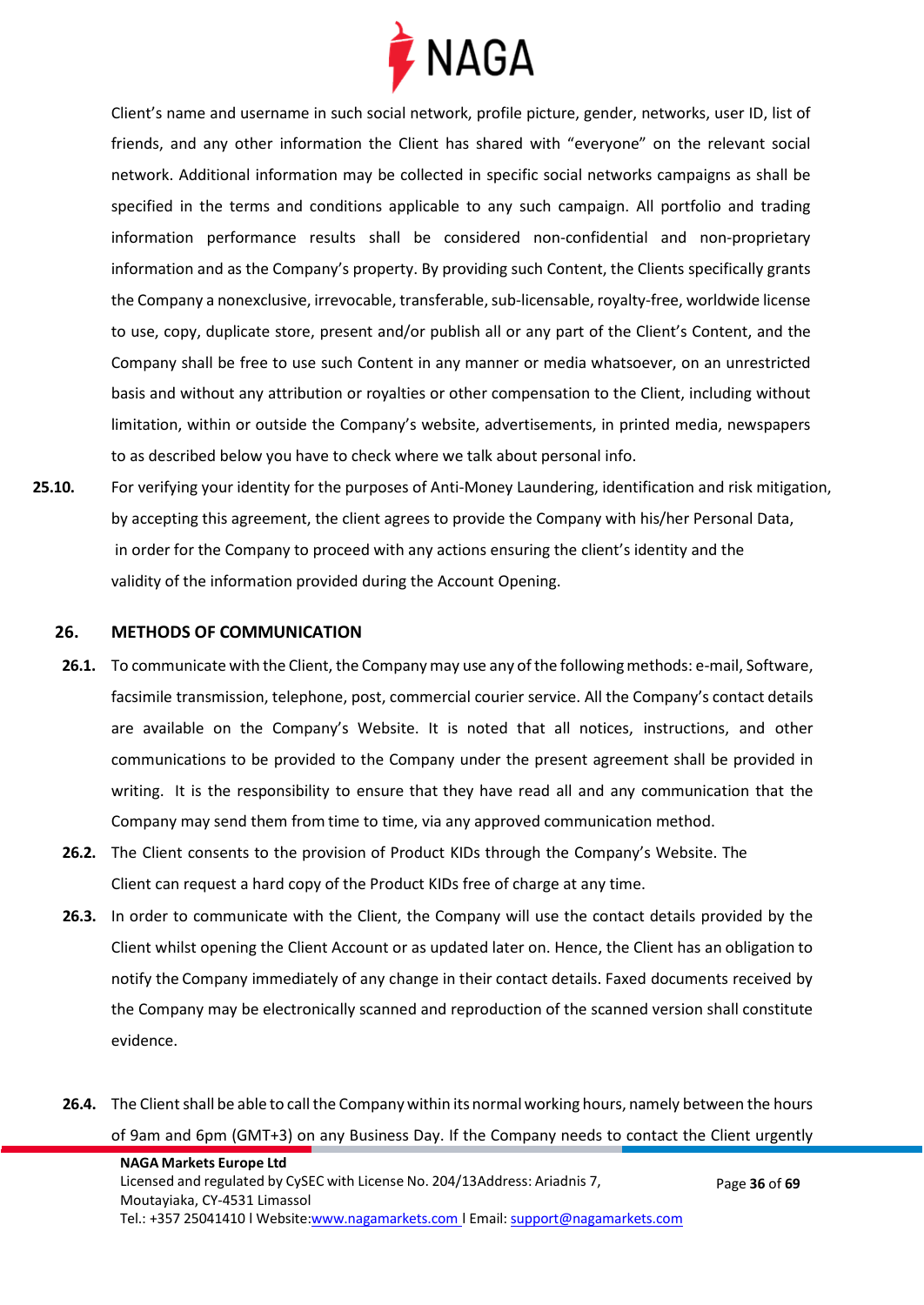

regarding their Account, the Company may contact the Client outside its normal working hours.

- **26.5.** The Client understands, accepts and agrees herewith that any Notices sent to the Client by the Company will be emailed to them at the email address which is registered on their Account or posted to them at the last address that they provided to the Company as their normal residential address. The Client understands, accepts, and agrees herewith that it is the Client's responsibility to ensure that they provide accurate and up to date contact information to the Company.
- **26.6.** Any orders orinstructions provided by the Client via e-mail or any other electronicmeanswill constitute evidence of the orders or instructions given.
- **26.7.** The Company is not responsible for covering any fees incurred in relation to the use of telecommunication media. It is the Client's obligation to settle any telecommunication fees with the respective telecommunication provider.

#### **27. RECORDING OF COMMUNICATIONS**

- **27.1.** In accordance with the laws and regulations of CySEC, the Company shall keep records of all services and activities that it is providing, as well as for all transactions undertaken. Therefore, all communication between the Client and the Company is being recorded and kept by the Company, and recordings will be the sole property of the Company.
- **27.2.** The Client further understands, accepts and agrees herewith that the Company may monitor and/or record any electronic communications between the Parties, including but not limited to telephone calls, emails, SMS and instant message that relate to any transactions concluded when dealing on the Company's account, providing services that relate to reception, transmission and execution of Client Orders, as well as for quality monitoring, training and other regulatory purposes.
- **27.3.** The Company will also record any other communication between the Parties, including chat messages, e-mails and other electronic communications, even if those conversations or communications do not result in the conclusion of such transactions or in the provision of client order services. The Company reserves the right to use these records where it deems necessary, including, but not limited to dispute resolution situations.
- **NAGA Markets Europe Ltd** Licensed and regulated by CySEC with License No. 204/13Address: Ariadnis 7, Moutayiaka, CY-4531 Limassol Page **37** of **69 27.4.** The Company may record telephone conversations without use of a warning tone to ensure that the material terms of any Transaction and any other material information relating to such a Transaction is promptly and accurately recorded. All records are stored in a durable medium, which allows the

Tel.: +357 25041410 | Website[:www.nagamarkets.com](http://www.nagamarkets.coml/) | Email: [support@nagamarkets.com](mailto:support@nagamarkets.com)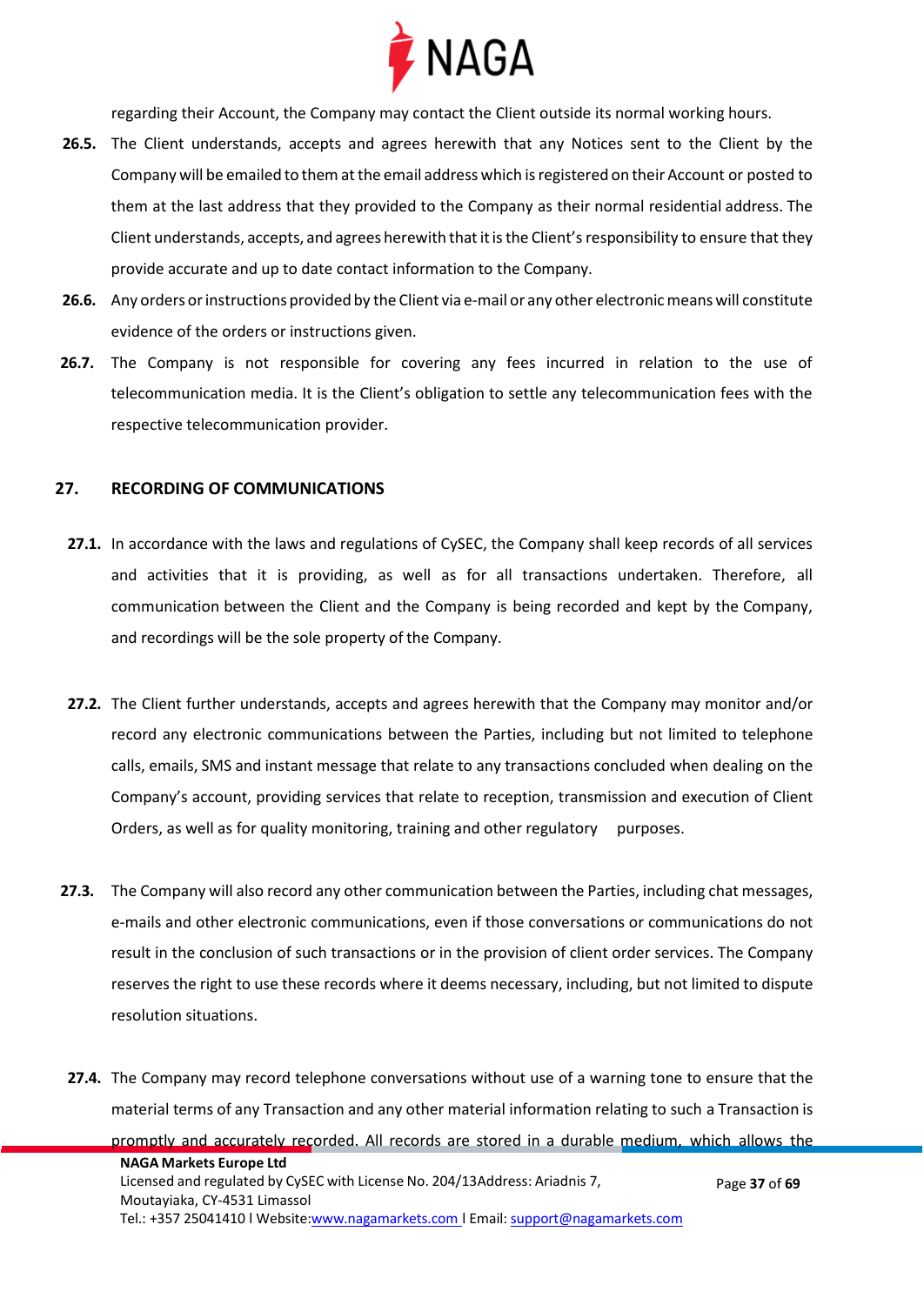

Company to replay or copy them and retain such records in a form that is not allowing to alter or delete the original version. Copies of such recordings might be provided to regulatory authorities upon their request in order for the Company to comply with regulatory obligations without the Client's consent.

**27.5.** Copies of any such records will be kept for any period of time which is required by applicable legislation, starting from the date on which the record is created. The Client has the right to request a copy of the recorded communications. The Company will provide these following a written request by the Client.

#### **28. REPRESENTATIONS AND WARRANTIES**

- **28.1.** The Client hereby represents and warrants to the Company the following:
- **28.1.1.** he/she is at least 18 years old, or the age of legal consent and/or has full capacity and/or is competent to enter into the present Agreement, and for engaging in financial investment activities under the Laws of any jurisdiction that applies to them and is aware of the local Laws and regulations of their country of residence in regards to being allowed to enterinto this Agreement and the information they provide during the registration process, as well as in any Company documents is true and correct, complete and accurate and that they will promptly inform the Company of any changes to the details or information provided to the Company; and
- **28.1.2.** he/she is of sound mind and capable of taking decisions for their own actions; and
- **28.1.3.** there are no restrictions on the markets or financial instruments in which any Transactions will be sent for execution, depending on the Client's nationality or religion; and
- **28.1.4.** all actions performed under the Agreement will not violate any Law or rule applicable to the Client or to the jurisdiction in which the Client is resident, or any agreement by which the Client is bound or by which any of the Client's assets or funds are affected; and
- **28.1.5.** he/she will not use the IP or the Platform or Website in contravention to this Agreement, or for unauthorized or unlawful purposes and that they will use the IP, Platform and Website only for the benefit of their Client Account and not on behalf of any other person;
- **28.1.6.** he/she is duly authorized to enter into the Agreement, to give Orders and to perform their obligations hereunder; and
- **28.1.7.** he/she is the individual who has completed the Account Opening Application Form or, if the Client is a company, the person who has completed Account Opening Application Form on the Client's behalf is duly authorized to do so; and
- **28.1.8.** he/she is acting as a principal and not as agent or representative or trustee or custodian on behalf of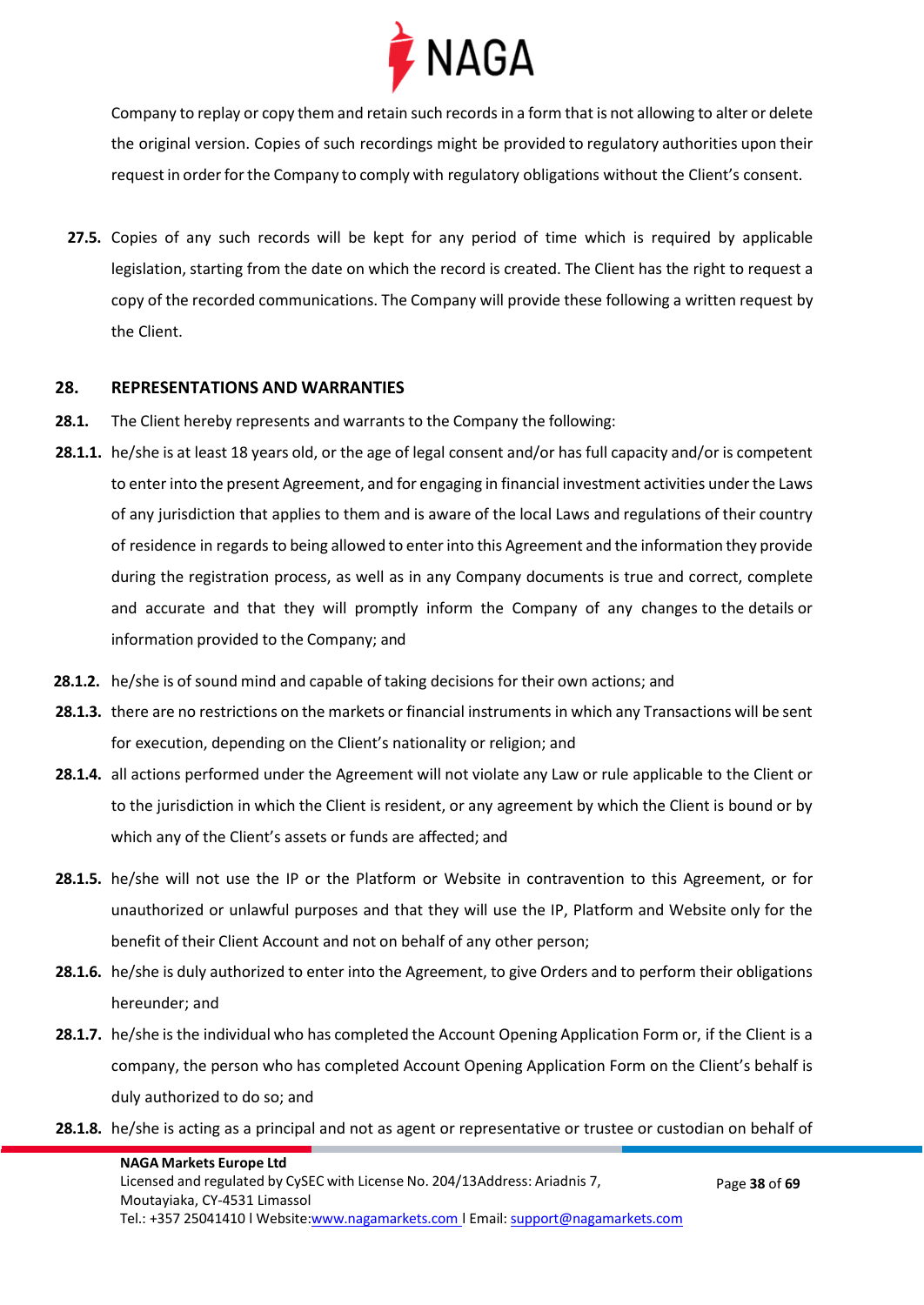

someone else. The Client may act on behalf of someone else only if the Company specifically consents to this in writing and provided all the documents required by the Company for this purpose are received; and

- **28.1.9.** the information provided by the Client to the Company in the Account Opening Application Form and at any time thereafter is true, accurate and complete and the documents handed over by the Client are valid and authentic; and
- **28.1.10.**he/she has read and fully understood the terms of the Agreement including the information in the Appendices; and
- **28.1.11.**the funds used for trading are not in any direct or indirect way the proceeds of any illegal activity or used or intended to be used for terrorist financing; and
- **28.1.12.** he/she has read and understands the Risks Disclosure and Warnings Notice; and
- **28.1.13.** he/she consents to the provision of the information of the Agreement by means of a Website or email; and
- **28.1.14.** he/she confirms that he/she has regular access to the internet and consents to the Company providing themwith information, including, without limitation, information about amendments to the terms and conditions, costs, fees, this Agreement, Policies and information about the nature and risks of investments by posting such information on the Website or email. Should the Client wish, they may request from the Company for these documents to be provided and/or sent by post or facsimile to them; and
- **28.1.15.**that all and any documents delivered by or on behalf of the Client to the Company are at all timestrue, valid and authentic. Any information which the Client provides to the Company will not be misleading and will be true and accurate in all material respects. The Client will inform the Company if their position changes and information provided to the Company becomes misleading or does not materially represent the Client's capacity and ability to trade with the Company; and
- **28.1.16.**he/she accepts that, for the purpose of transmitting orders for execution, the Company will act as an agent on the Client's behalf and will endeavourto find the best Execution Venue (Liquidity Provider) for the execution of the Client's Orders. It is explicitly stated that the Company may receive remuneration, discount or nonmonetary benefits from Execution Venues for routing client orders to them. This may entail additional risk of conflicts of interest. For transparency, the Client is hereby made aware of this and accepts this risk when conducting business with the Company; and
- **28.1.17.**he/she hereby acknowledges that the Company acts as a principal counterparty to its clients' trades and part or all of these trades are covered within the Company or may be covered with related entities of the same Group. This may entail additional risk of conflicts of interest and for transparency, the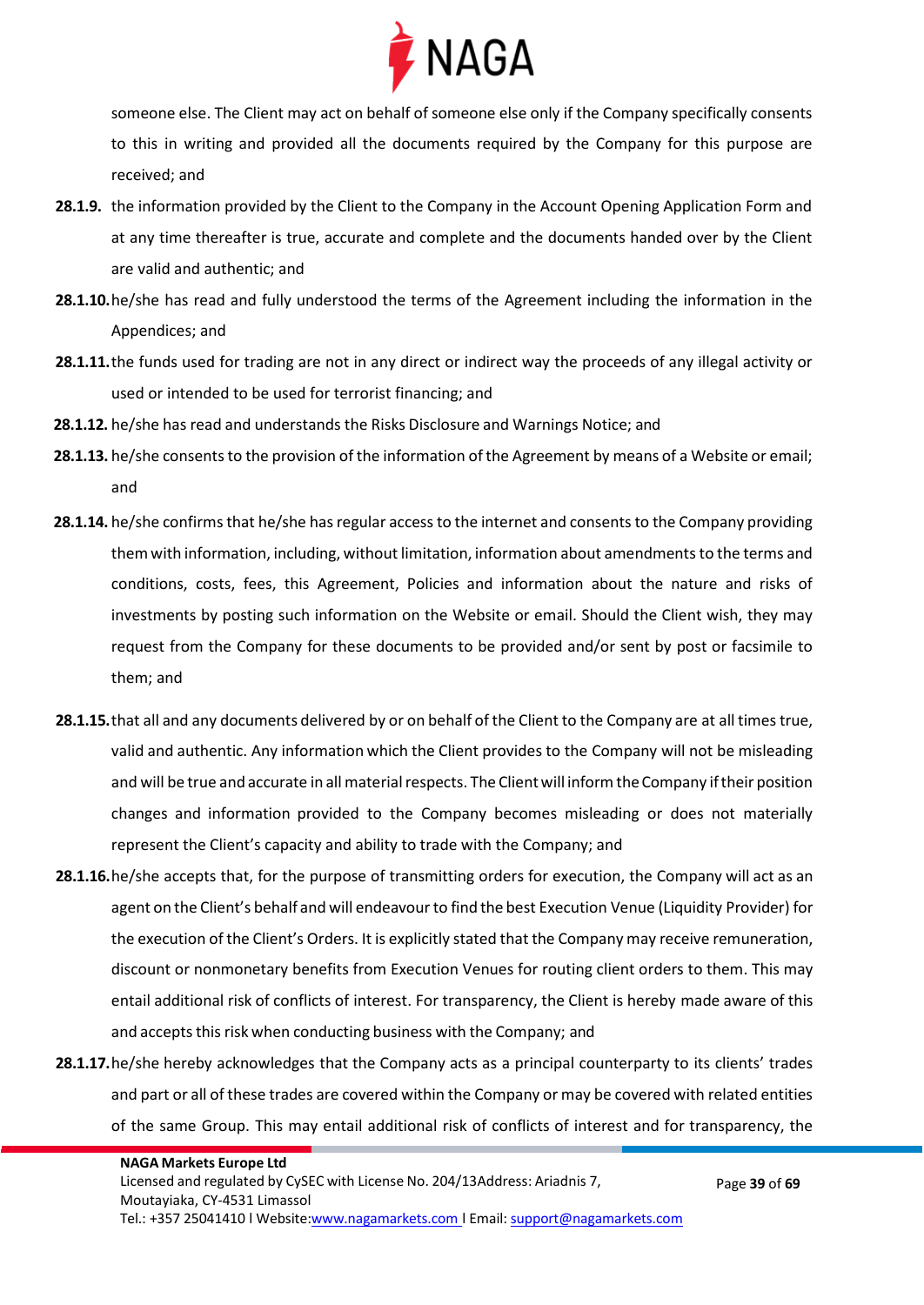

Client is hereby made aware of this and accepts this risk when conducting business with the Company; and

- **28.1.18.**he/she hereby acknowledges that the Company may receive remuneration, discount or nonmonetary benefits from Execution Venues for routing client orders to them. This may entail additional risk of conflicts of interest. For transparency, the Client is hereby made aware of this and accepts this risk when conducting business with the Company; and
- **28.1.19.**he/she unreservedly states, affirms, warrants and guarantees that he/she has chosen the investment amount taking their total financial circumstances into consideration, which they consider reasonable under such circumstances and any monies deposited by the Client to the Company shall belong exclusively to the Client, free of any lien, charge, pledge and any other encumbrance, and that they shall not be either directly or indirectly proceeds of any illegal act or omission nor a product of any criminal activity; and
- **28.1.20.** he/she acts for himself/herself and not as a representative nor as a trustee of any third person, unless they have produced, to the satisfaction of the Company, adocument of powers of attorney enabling them to act as representative and/or trustee of any third person; and
- **28.1.21.** he/she acknowledges that the Company shall not be obliged to inform the Client on an individual basis for any developments or changes on existing Laws, directives, regulations, information and policies from any competent authority, but the Client should refer to the Company's Website to obtain all these data and information, as well as to any other document(s) that the Company may from time to time publish;
- **28.1.22.** he/she warrants that he/she has regular access to the Internet, and to the e-mail address and mailbox they have provided, and it is hereby expressly agreed that it is appropriate for the Company to communicate information, relevant to this Agreement and the provision of the Investment Services, to the Client by electronic means, including through the Company's Website, even though such information may not be addressed personally to the Client; and
- **28.1.23.** he/she warrants and represents that they shall indemnify the Company and maintain it so indemnified against any claim, damage, liability, costs or expenses of any third party and/or which may be satisfied by the Company and which may arise in relation to this Agreement and/or in relation to the provision of the Investment Services and/or in relation to the disposal of the Client's Financial Instruments and/or in relation to the non-fulfilment of any of the Client's statements and/or Orders and/or instructions contained in this Agreement.

#### **29. LIMITATIONS OF LIABILITY AND INDEMNITY**

**29.1.1** The Company gives no warranty as to the performance and/or profitability of the Client's trading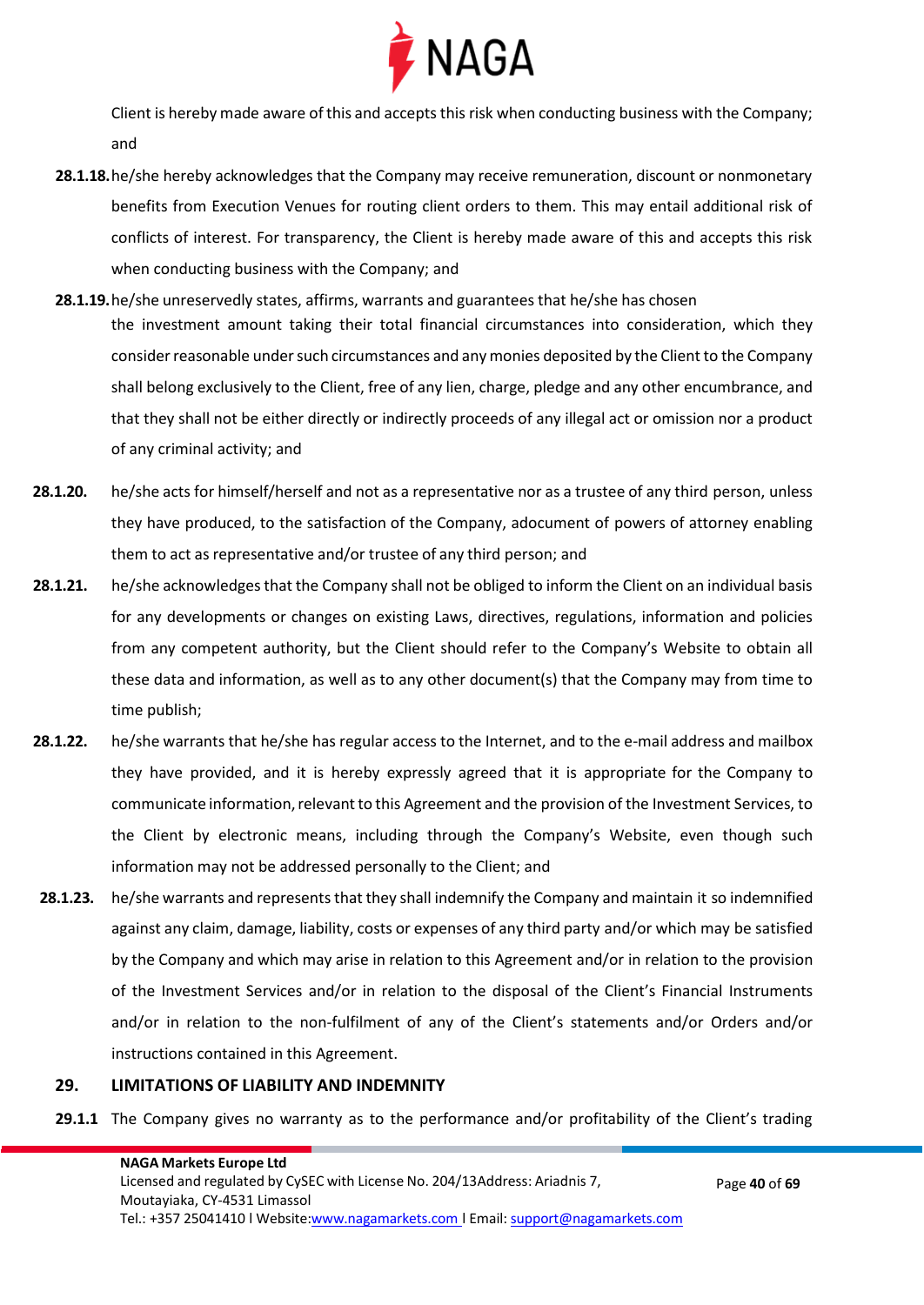

decisions and therefore, we shall not be liable for any act or omission or for the solvency of any counterparty, bank, custodian, liquidity provider or other third party, which acts on behalf of the Client or with or through whom transactions on behalf of the Client are carried out.

- **29.1.2** The Company shall not be liable for any loss suffered by the Client in connection with the Services it provides to the Client under this Agreement, unless such loss arises directly from the gross negligence, wilful default or fraud of the Company.
- **29.1.3** Both Parties hereby agree that the Company shall not be liable to the Client or any other person for any consequential, circumstantial, special or indirect damages (including without prejudice to the generality of the aforementioned loss of profit, loss of opportunity, commercial losses and damages) which are incurred by the Clientin connection with this Agreement.
- **29.1.4** Subject to the terms of this Agreement and Applicable Regulation, the Client agrees that the Company's maximum aggregate liability to the Client whether in contract, tort (including negligence) or otherwise shall not exceed the higher of the amount that would be recoverable by the Company under the Company's professional indemnity insurance if the Client's claim had been satisfied in full (less any amount, other than any excess payable by the Company under the terms of such insurance, that the Company is unable to recover through no fault of the Company).
- **29.1.5** The Client agrees with the Company (for the Company's own benefit and for the benefit of any person who is or was a member, director, consultant or employee of the Company, each may be referred to as a Connected Person; that the Company shall alone be liable to the Client and that no Connected Person (such as director, employee or affiliate) will be personally liable to the Client (whether in contract, tort including negligence or otherwise).
- **29.1.6** Save in cases of gross negligence, wilful default or fraud on the part of the Company, the Client shall indemnify and keep indemnified the Company and/or its directors and/or its employees and/or its representatives for any claim by third parties and/or for any loss, liability, costs or expenses which the Company or any third party may have incurred or paid in respect of any act or omission of the Client and/or its Authorised Representative / Attorney and/or due to the performance of the Agreement and/or the provision of any Services and/or the liquidation of any Financial Instruments

of the Client in settlement of any claims of the Company.

**29.1.7** The Company shall not be liable for any loss suffered by the Client in connection with the Services it provides to the Client under this Agreement, unless such loss arises directly from the gross negligence, wilful default or fraud of the Company.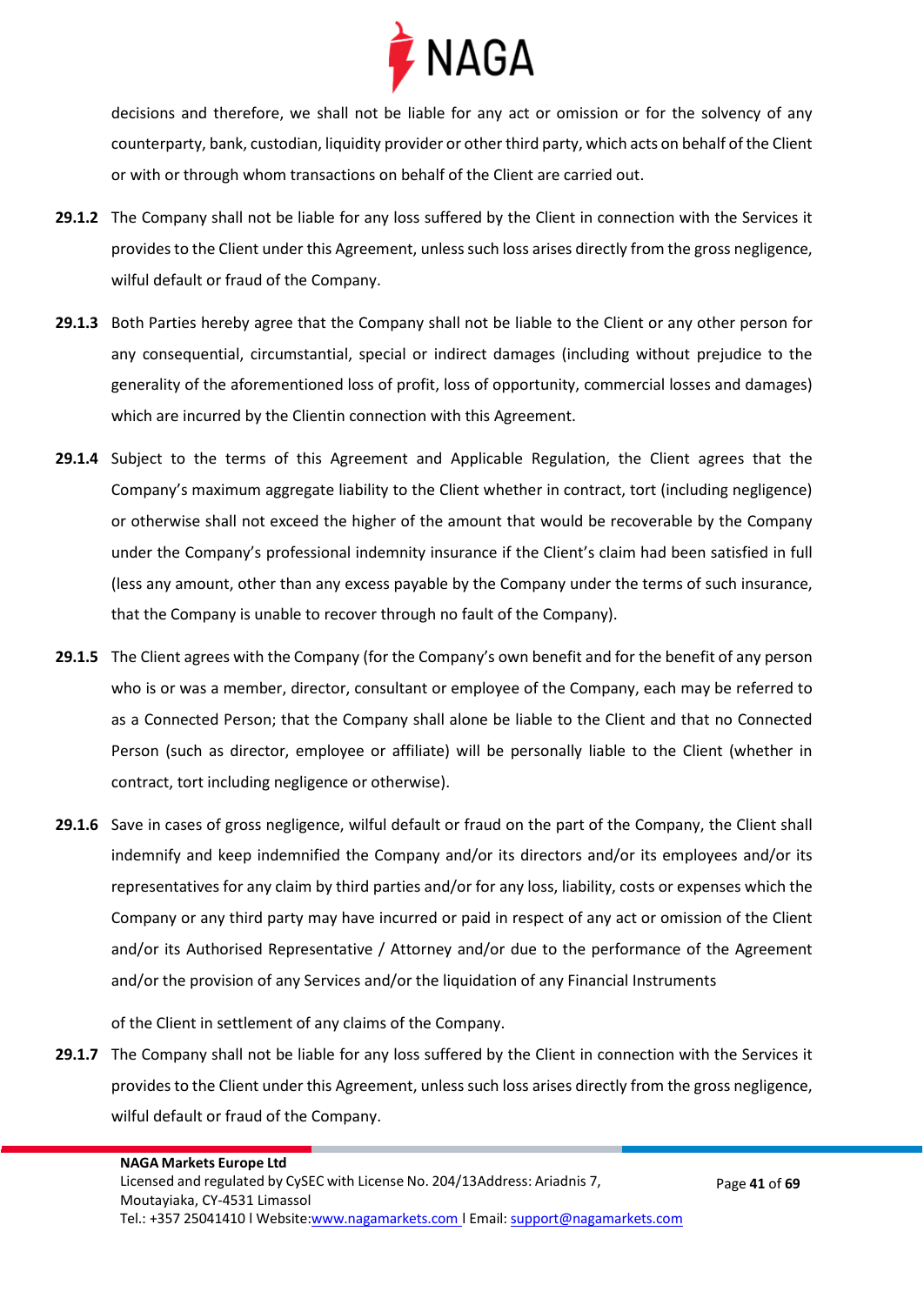

- **29.1.8** Both Parties hereby agree that the Company shall not be liable to the Client or any other person for any consequential, circumstantial, special or indirect damages (including without prejudice to the generality of the aforementioned loss of profit, loss of opportunity, commercial losses and damages) which are incurred by the Clientin connection with this Agreement.
- **29.1.9** Subject to the terms of this Agreement and Applicable Regulation, the Client agrees that the Company's maximum aggregate liability to the Client whether in contract, tort (including negligence) or otherwise shall not exceed the higher of the amount that would be recoverable by the Company under the Company's professional indemnity insurance if the Client's claim had been satisfied in full (less any amount, other than any excess payable by the Company under the terms of such insurance, that the Company is unable to recover through no fault of the Company).
- **29.1.10** The Client agrees with the Company (for the Company's own benefit and for the benefit of any person who is or was a member, director, consultant or employee of the Company, each may be referred to as a Connected Person; that the Company shall alone be liable to the Client and that no Connected Person (such as director, employee or affiliate) will be personally liable to the Client (whether in contract, tort including negligence or otherwise).
- **29.1.11** Save in cases of gross negligence, wilful default or fraud on the part of the Company, the Client shall indemnify and keep indemnified the Company and/or its directors and/or its employees and/or its representatives for any claim by third parties and/or for any loss, liability, costs or expenses which the Company or any third party may have incurred or paid in respect of any act or omission of the Client and/or its Authorised Representative / Attorney and/or due to the performance of the Agreement and/orthe provision of any Services and/orthe liquidation of any Financial Instruments of the Client in settlement of any claims of the Company.

#### **30. FORCE MAJEURE**

- **30.1** Neither Party shall be liable for the non-performance or improper performance of its obligations under this Agreement, if such Party is prevented from or delayed by reason of occurrence of Force Majeure circumstances and/or event, including, but not limited to, the following:
- **30.1.1.** government actions, the outbreak of war or hostilities, the threat of war, military actions, rebellion, acts of terrorism, national emergency, riot, strike, civil disturbance/disorder, sabotage, requisition, or any other international calamity or political crisis; and/or
- **30.1.2.** act of God, earthquake, hurricane, typhoon, flood, fire, epidemic or other natural disaster; and/or
- **30.1.3.** labour disputes not including disputes involving the Company's workforce; and/or
- **30.1.4.** postal or other strikes or similar industrial action; and/or

**NAGA Markets Europe Ltd** Licensed and regulated by CySEC with License No. 204/13Address: Ariadnis 7, Moutayiaka, CY-4531 Limassol Tel.: +357 25041410 | Website[:www.nagamarkets.com](http://www.nagamarkets.coml/) | Email: [support@nagamarkets.com](mailto:support@nagamarkets.com) Page **42** of **69 30.1.5.** decisions by the legislative and/or other bodies of the Republic of Cyprus (including the Central Bank,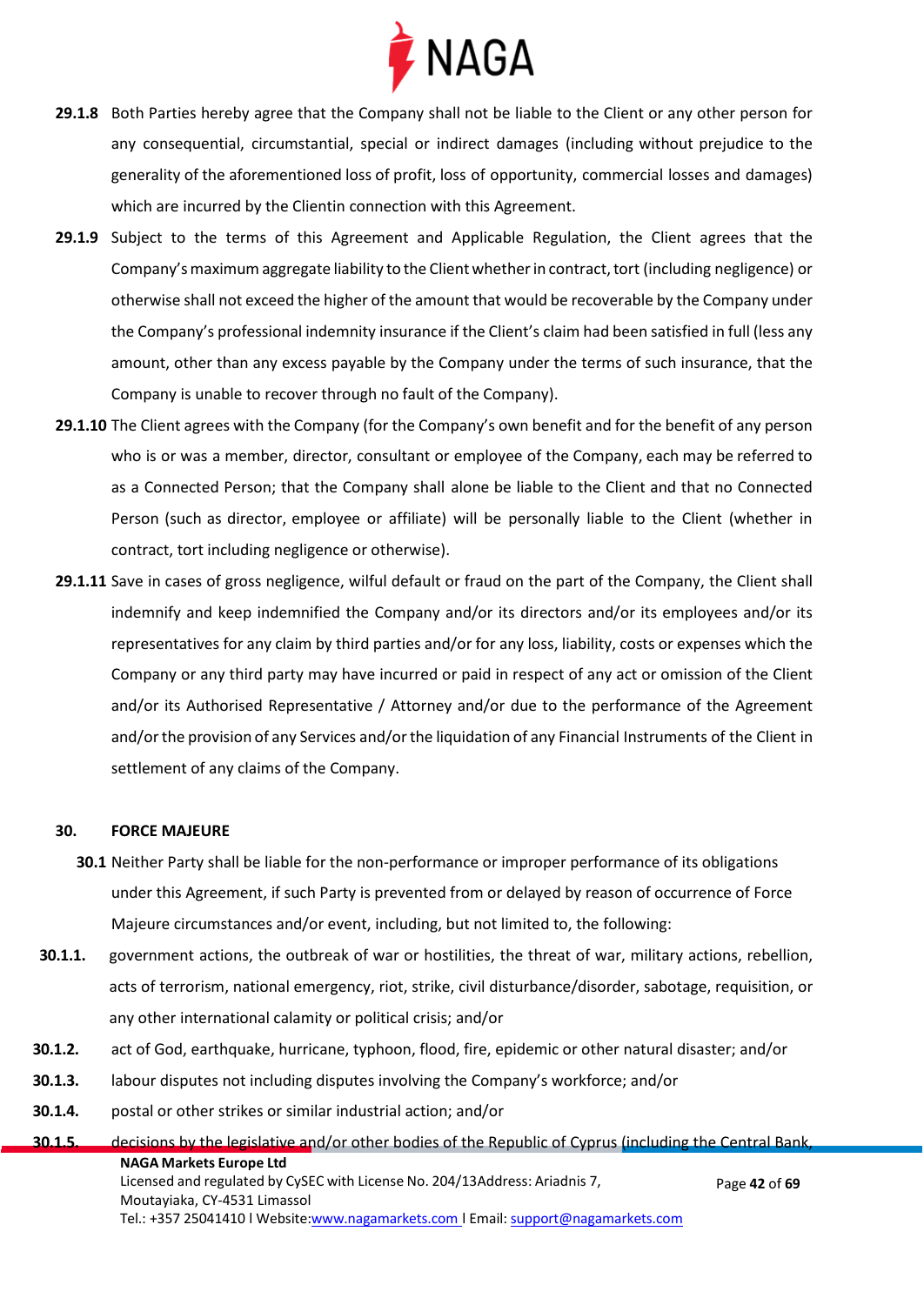

the Cyprus Securities and Exchange Commission) and other countries, that makes it impossible for the Party to fulfil its obligations under the Agreement; and/or

- **30.1.6.** discontinuance or suspension of the operation of any Market; and/or
- **30.1.7.** failure of communication for any reason with Market makers, mal-functioning and/or non-operation of any computer transaction system due to defectiveness or failure of the mechanic equipment, fault or stoppage in communication lines, any other problems in connection, breakdown or unavailability of access to the internet or the Platform; and/or
- **30.1.8.** other similar circumstances that are beyond the reasonable control of the affected Party that may occur after the conclusion of the Agreement; and/or
- **30.1.9.** suspension of trading on a market or the liquidation or closure of any market, or the fixing of minimum or maximum prices for trading on a market to which the Company relates its Quotes, or the imposition of limits or special or unusual terms on the trading in any such market or a regulatory ban on the activities of any party (unless the Company has caused that ban), decisions of state authorities, governing bodies of self- regulating organizations, decisions of governing bodies of organized trading platforms; and/or
- **30.1.10.** breakdown, failure or malfunction of any electronic, network and communication lines (not due to the bad faith or wilful default of the Company) including, but not limited to any breakdown, or interruption of power supply, or failure of transmission or communication or computer facilities, including but not limited to hacker attacks and/or other illegal actions against Company's Electronic Trading Platform and/or the Company's equipment; and/or
- **30.1.11.** abnormal market conditions, such as extreme volatility or instability in the Underlying Asset / product and generally in the markets and/or any other extreme event beyond the reasonable control of the Company (such a terrorist attack, a drastic decision of a Monetary or other Authority, a referendum etc.) that may significantly affect the Market and may cause excessive movements to the price, supply or demand of any Underlying Asset /product and/or may occur permanent closure of trading in the market of any Underlying Asset/product; and/or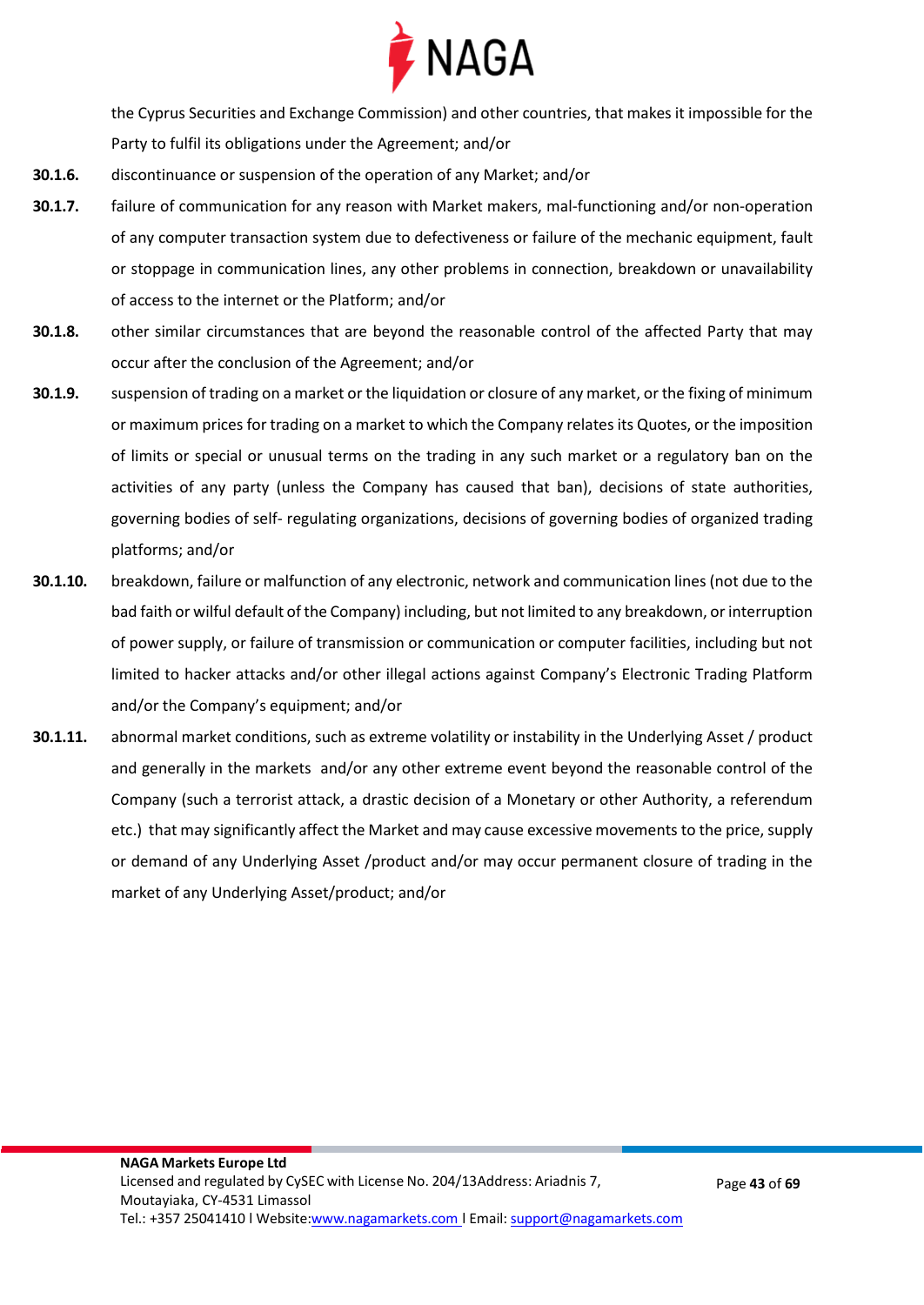

- **30.1.12.** abnormal market conditions, such as extreme volatility or instability in the markets which make the Company unable to receive data or to receive the correct data from its service providers for the proper provision of its services to the Company's clients; and/or
- **30.1.13.** liquidity providers which cease provide or being unable to provide liquidity to the Company for reasons beyond the reasonable control of the Company; and/or
- **30.1.14.** any other event, act and/or circumstances and/or action and/or omission and/or event and/or occurrence in relation but not limited, to any natural and/or economic and/or social and/or political and/or technological and/or governmental events and/or activities and/or omissions and/or occurrences that will have direct effect in the regulated markets and which including, without limitation, to any illegitimate actions against not reasonably within the Company's control and the effect of that event(s) is such that the Company is not in a position to take any reasonable action to cure the default, including but not limited to any other even that might be considered by the Company as an abnormal market condition based on which the Company may be unable to execute a Client Order at a declared price.
	- **30.2.** If the Company determines that a Force Majeure event has occurred, without prejudice to any other rights of ours under the Agreement and without notice at any time acting reasonable and in good faith, it may take one or more of the following actions:
	- **30.2.1**. increase margin level requirements;
	- **30.2.2.** decrease leverage;
	- **30.2.3.** change the spreads;
	- **30.2.4.** close any open trades at the price available in the circumstances;
	- **30.2.5.** make any necessary adjustments to open trades;
	- **30.2.6.** suspend temporarily or remove the trading in any Underlying Asset/product;
	- **30.2.7.** cease trading;
	- **30.2.8.** suspend temporarily or restrict the provision of Company's services;
	- **30.2.9.** cancel all open trades in affected Underlying Assets/products;
	- **30.2.10.** change the Trading Hours for transactions in affected Underlying Assets/products;
	- **30.2.11.** limit the availability of instructions that you can give in respect of a trade;
	- **30.2.12.** reject or delay the processing of any withdrawal request;
	- **30.2.13.** exercise any right that the Company is entitled under this agreement.

#### **NAGA Markets Europe Ltd**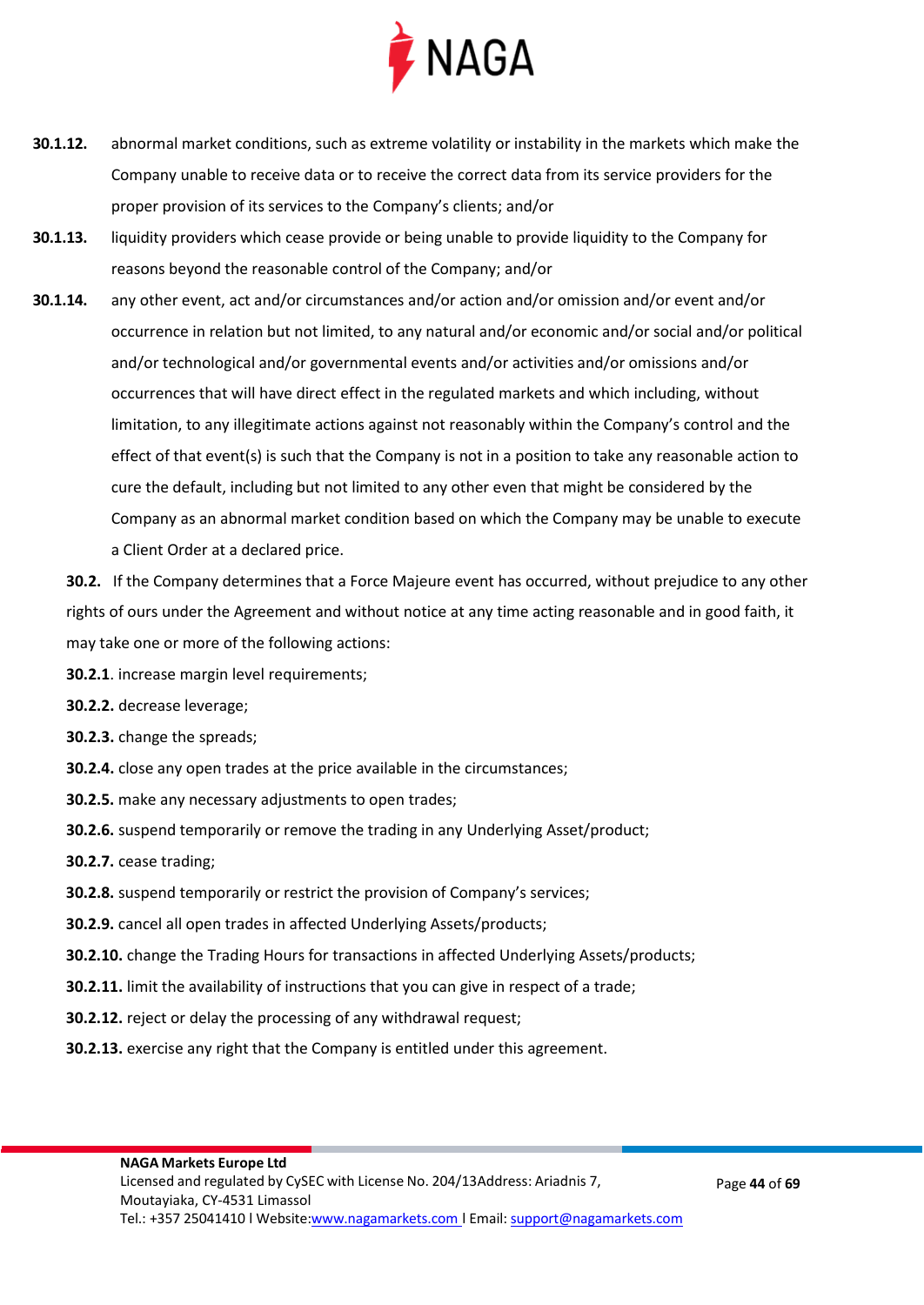

- **30.3.** The Company will not be liable for any loss which clients may suffer resulting from a Force Majeure event, except to the extent that it is caused by the Company's own willful default or gross negligence.
- **30.4.** The Company will use all the reasonable efforts to resume the proper provision of its services as soon as reasonably possible, after a Force Majeure event occurs.
- **30.5.** The Company will inform you in writing as soon as possible for the Force Majeure event and the actions that should be taken by the Company's side.

#### **31. AMENDMENTS**

- **31.1.**The Parties hereby acknowledge and agree that the Company may unilaterally change any of the terms of this Agreement for any of the following reasons:
- **31.1.1.** where the Company reasonably considers that:
- **31.1.1.1.** the change would make the terms of this Agreement easier to understand; or
- **31.1.1.2.**the change would not be to the disadvantage of the Client.
- **31.1.2.** in order to cover:
- **31.1.2.1.** the involvement of any service or facility the Company offers to the Client; or
- **31.1.2.2.** the introduction of a new service or facility; or
- **31.1.2.3.** the replacement of an existing service or facility with a new one; or
- **31.1.2.4.** the withdrawal of a service or facility which has become obsolete, or has ceased to be widely used;
	- or

 **31.1.5.5.** has not been used by the Client at any time in the previous year, or it has become very expensive for the Company to offer.

**31.1.3.**to enable the Company to make reasonable changes to the services offered to the Client as a result of changes in:

**31.1.3.1.** the banking, investment or financial system; or

**31.1.3.2.**technology; or

**31.1.3.3.**the systems or Platform used by the Company to run its business or offer the Services hereunder.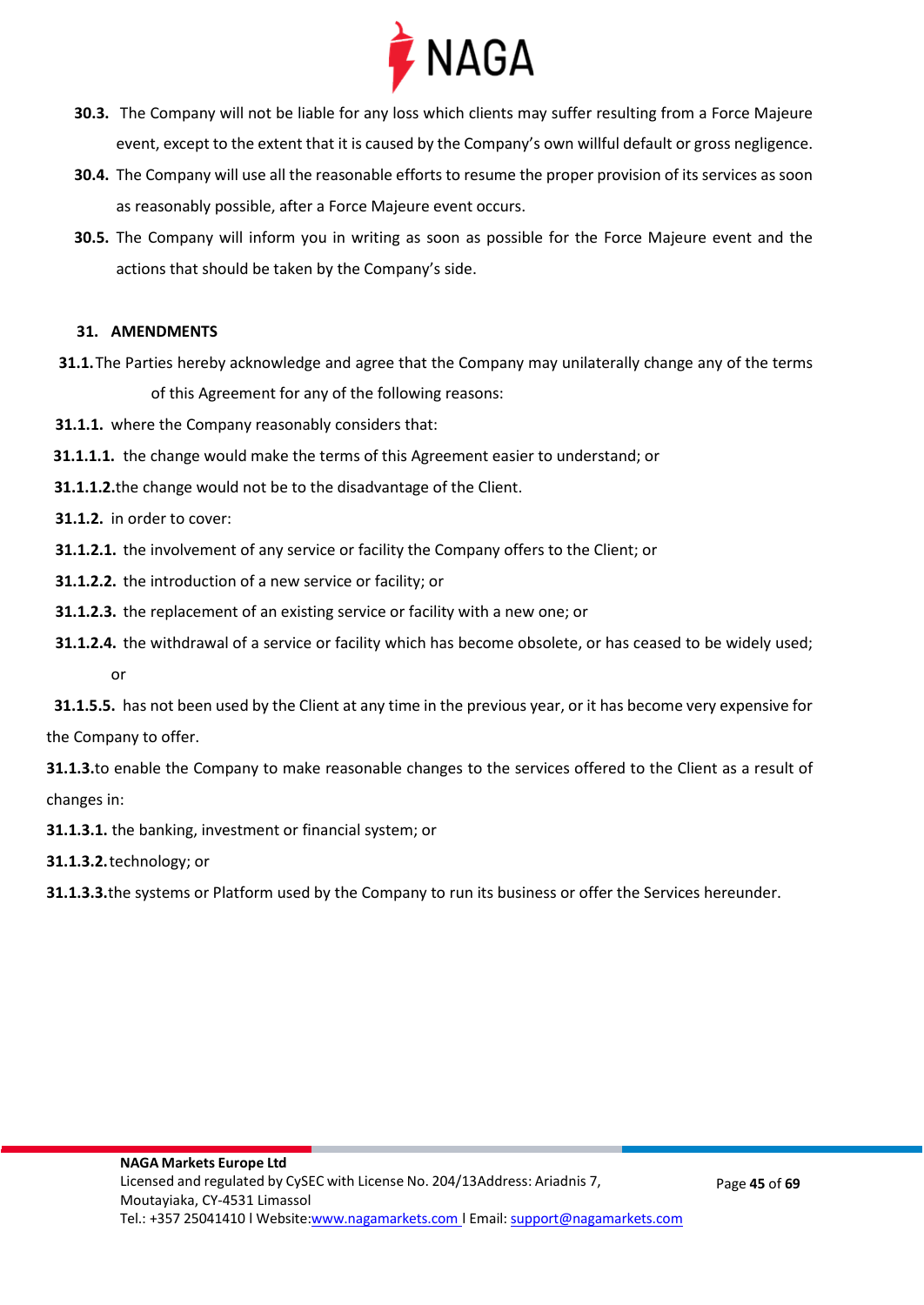

- **31.1.4.** as a result of a request of CySEC or of any other authority or as a result of change or expected change in Applicable Regulations.
- **31.1.5.** Where the Company finds that any term in the Agreement is inconsistent with Applicable Regulations. In such a case, it will not rely on that term but treat it as if it did reflect the relevant Applicable Regulations and shall update the Agreement to reflect the Applicable Regulations.
- **31.2.** For any change in the Agreement under paragraph above herein, the Company shall provide the Client with advance Written Notice of at least 10 days. However, the Client acknowledges that a change which is made to reflect a change of Applicable Regulations or a request of a supervisory body may, if necessary, take effect immediately. When the Company provides Written Notice, it shall tell the Client the date it comes into effect.
- **31.3.** For any change in the Agreement under paragraph above herein, where the Company elects to provide Written Notice via a post on the Website, the Company shall also provide the said Written Notice with an additional means of Written Notice, but only to Clients who are natural persons.
- **31.4.** The Company shall have the right to review its costs, fees, charges, commissions, financing fees, swaps, the Stop Out Level, trading conditions, execution rules, roll over policy and trading times, found on the Company's Website and/or Platform, from time to time. Such changes shall be effected on the Website and /or the Platform and the Client is responsible to check for updates regularly, as the Company is not obliged to notify the client in advance for any changes.
- **31.5.** The Client shall be treated as accepting the change on that date unless, before then, the Client informs the Company that the Client wishes to terminate the Agreement and not accept the change.
- **31.6.** The Client shall not have to pay any charges as a result of terminating in this case, other than costs due and payable for Services offered until the termination.
- **31.7.** By entering into this Agreement, the Client duly acknowledges that they have read, understood and accepted the information hereunder as these are uploaded on the Company's Website, in which all related spreads, commission, costs and fees are explained.
- **31.8.** The Company reserves the right to amend at its discretion all such spreads, commission, costs and fees, and information on such amendments will be made available on the Company's Official Website.
- **31.9.** The Client further understands, accepts and agrees herewith that it is their responsibility to visit the Company's Official Website and review this information during the time they are dealing with the Company, as well as prior to them placing any orders with the Company.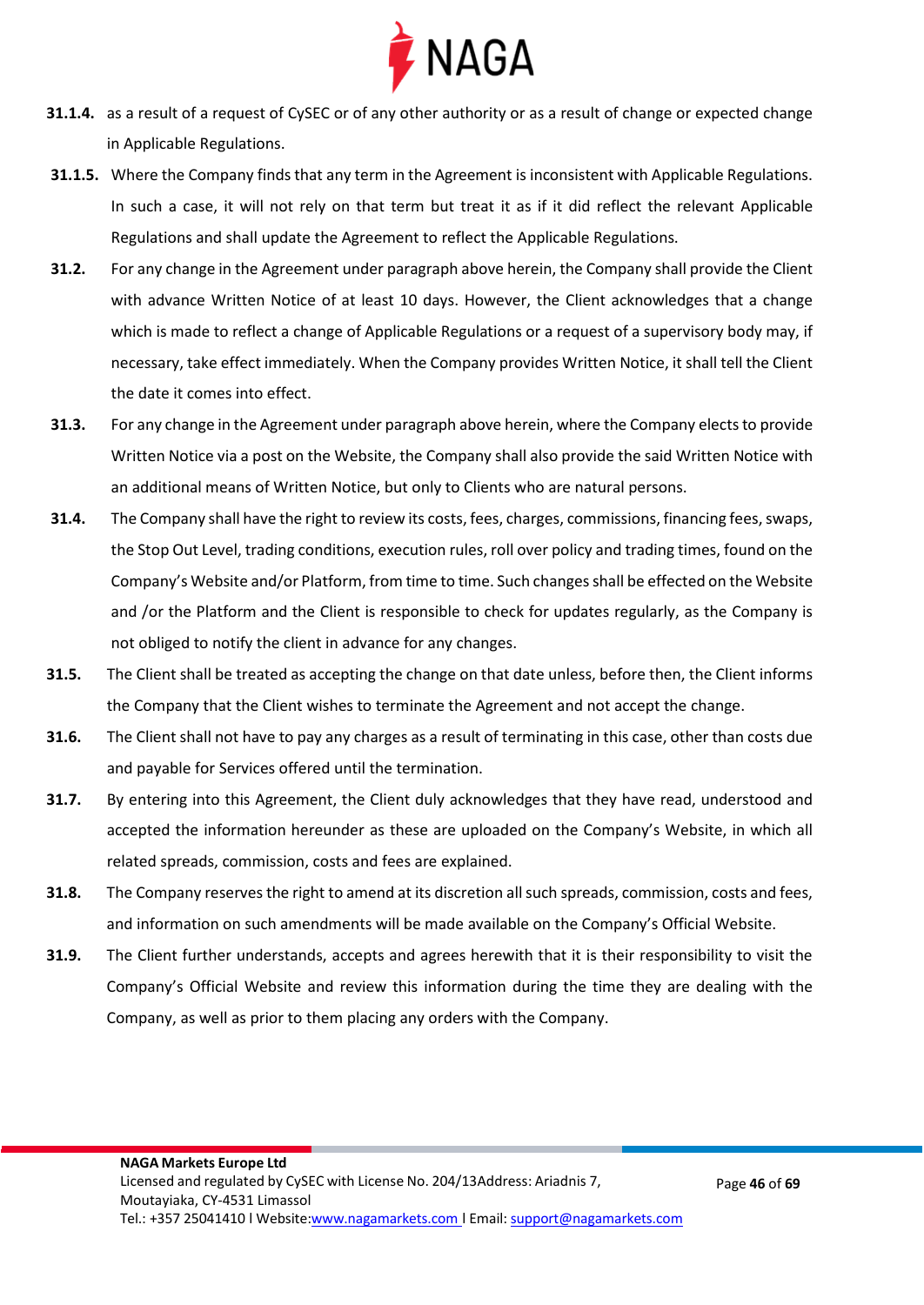

- **31.10.** In the cases where such an event occurs that the Company decides in its reasonable opinion that Force Majeure exists, the Company may, without any prior notice to the Client, at any time and without any limitations, take any of the following actions:
- **31.10.1.** increase margin requirements;
- **31.10.2.** the Client may be required to deposit substantial additional margin, at short notice, to maintain their trading position. If the Client does not provide such additional margin within the time required by the Company, their trade may be closed at a loss and the Client will be liable for any resulting deficit.
- **31.11.** The Company has the right to change the Margin requirements, by providing at least 10 (ten) Business Days' notice. Such changes shall be effected on the Website and /or the Platform and the Client is responsible to check for updates regularly.
- **31.12.** The Company has the right to apply new Margin requirements to the new positions. Should the Company wish to change the Margin Requirements for open Positions, it shall have to provide the Client with at least 15 Business Days Notice to the Client. However, it is agreed and understood that in extraordinary cases, the Company may make such an amendment and apply them on new and open Positions on shorter notice or without giving prior notice, where in its reasonable opinion such an amendment is necessary to protect the interests of the Client or of the Company. Margin Requirements always relate to each individual client account and must be covered by margins available thereon.
- **31.13.** The Company has the right to change Margin requirements without prior notice to the Client in the case of Force Majeure Event and especially when there are abnormal market conditions and high volatility. In this situation, the Company has the right to apply new Margin requirements to the new positions and to the positions which are already open.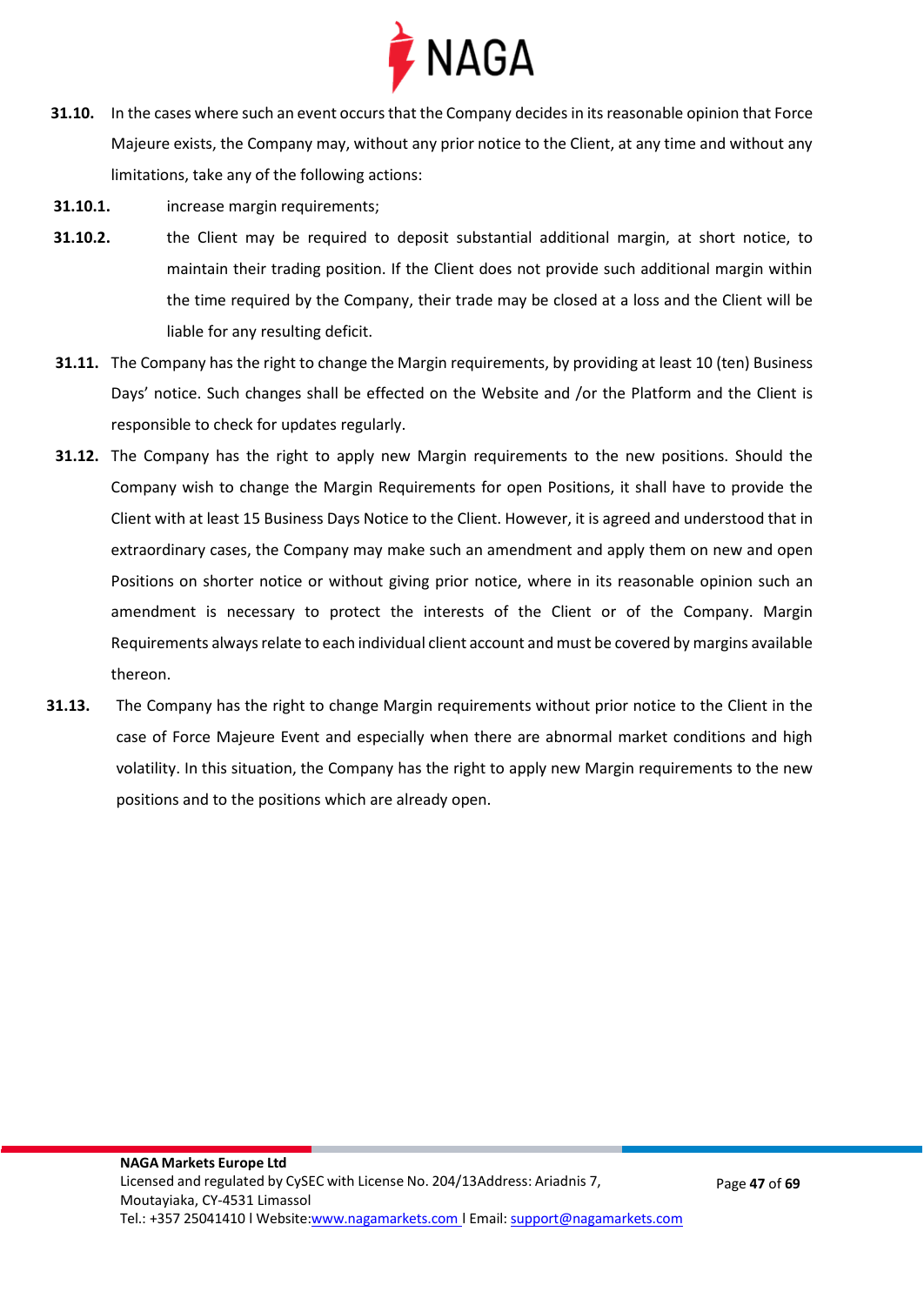

#### **32. PROHIBITED ACTIONS**

- **32.1.** The Client hereby acknowledges, understands, accepts, and agrees herewith that it is absolutely prohibited for the Client to take any of the following actions in relation to the Company's systems and/or Platform(s) and/or Client Account:
- **32.1.1.** use, without the prior and written consent of the Company, of any software/system (e.g. Expert Advisor(s) and/or any automated data entry system), and of any software/system, which applies artificial intelligence analysis to the to the Company's systems and /or Platform(s) and/or Client Account; and/or
- **32.1.2.** intercept, monitor, damage or modify any communication which is not intended for the Client; and/or
- **32.1.3.** use any type of spider, virus, worm, Trojan-horse, time bomb or any other codes or instructions that are designed to distort, delete, damage or disassemble the Platform(s) or the communication system or any system of the Company; and/or
- **32.1.4.** send any unsolicited commercial communication not permitted under applicable Law or Applicable Regulations; and/or
- **32.1.5.** and/or do anything that will or may violate the integrity of the Company computer system or Platform(s) or cause such system(s) to malfunction or stop their operation; and/or
- **32.1.6.** unlawfully access or attempt to gain access, reverse engineer or otherwise circumvent any security measures that the Company has applied to the Platform(s); and/or
- **32.1.7.** perform any action that could potentially allow the irregular or unauthorised access or use of the Platform(s); and/or
- **32.1.8.** send massive requests on the server which may cause delays in the execution time such as Abusive Trading; and/or
- **32.1.9.** use of a Virtual Private Network (VPN) during registration process and throughout trading activity. IP must reflect registered and current residential country when creating and operating an account with NAGA.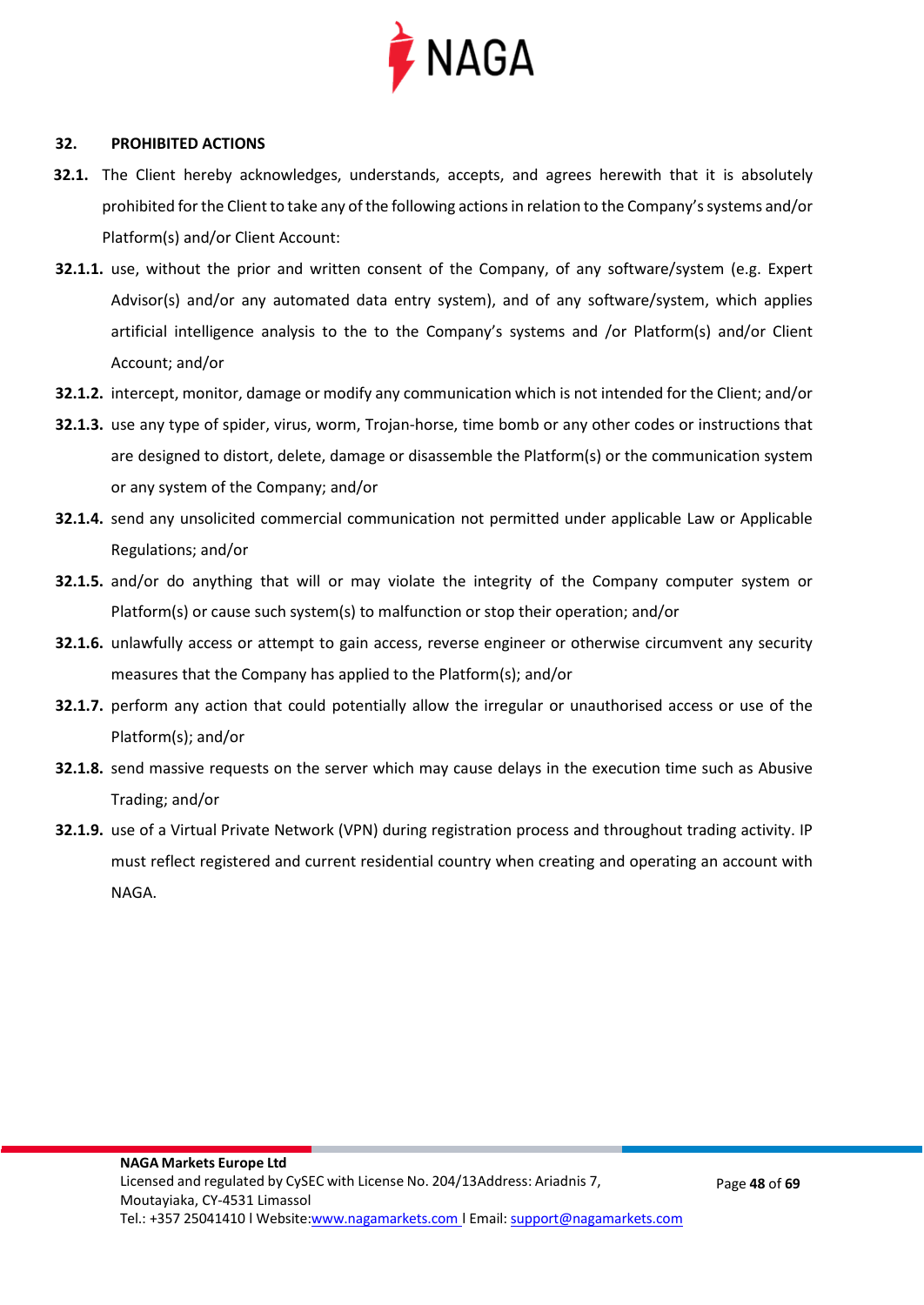

- **32.2.** The Client is not allowed to enter into any form of prohibited trading i.e. certain trading techniques commonly known as "arbitrage trading", "picking/ sniping", "scalping trades" or the use of certain automated trading systems or "Expert Advisors"; and/or coordinated transactions by related parties in order to take advantage of system errors and delays on systems updates or follow an abusive trading strategy i.e. any trading activity which is aiming towards potential riskless profit by opening opposite orders, during periods of volatile market conditions, during news announcements, on opening gaps (trading sessions starts), or on possible gaps where the underlying instrument has been suspended or restricted on a particular market, between same or different trading accounts. The Client agrees and acknowledges that if the Company considers that the Client has been acting in any of the manners described above; the Company may at its sole discretion and without prior notice to the Client, take one or more, or any portion of, the following actions:
	- **32.2.1.** adjust the Price Spreads available to you; and/or
	- **32.2.2.** restrict your access to instantly tradable quotes, including providing manual quotation only; and/or
	- **32.2.3.** obtain from your Account any historic trading profits that you have gained through such abuse of liquidity; and/or
	- **32.2.4.** reject an order or to cancel a trade; and/or
	- **32.2.5.** immediately terminate this Agreement.
- **32.3.** The Client hereby acknowledges and agrees that will comply in full and follow the *Community* [Standards.](https://files.naga.com/NAGA_Community_Standards_2022.pdf)
- **32.4.** Both Parties hereby acknowledge and agree that where the Company reasonably suspect that the Client has violated any of the terms of clause 32 herein in the Agreement; the Company is entitled to take one or more of the counter measures contained in this Client Agreement.

#### **33. TERMINATION AND RESULTS OF TERMINATION**

- **33.1.** Without prejudice to the Company's rights under this Agreement to terminate it immediately without prior notice to the Client, each Party may terminate this Agreement with immediate effect by giving at least 15 Business Days Written Notice to the other Party. Termination will be without prejudice to Transactions already initiated. In the case of such termination, all pending Transactions on behalf of the Client shall be cancelled and any open positions shall be closed. Upon termination of this Agreement the Company will be entitled, without prior notice to the Client, to cease the access of the Client to the Company's Trading Platform.
- **33.2.** The Client has a right to terminate these Terms for a period of fourteen (14) days commencing on the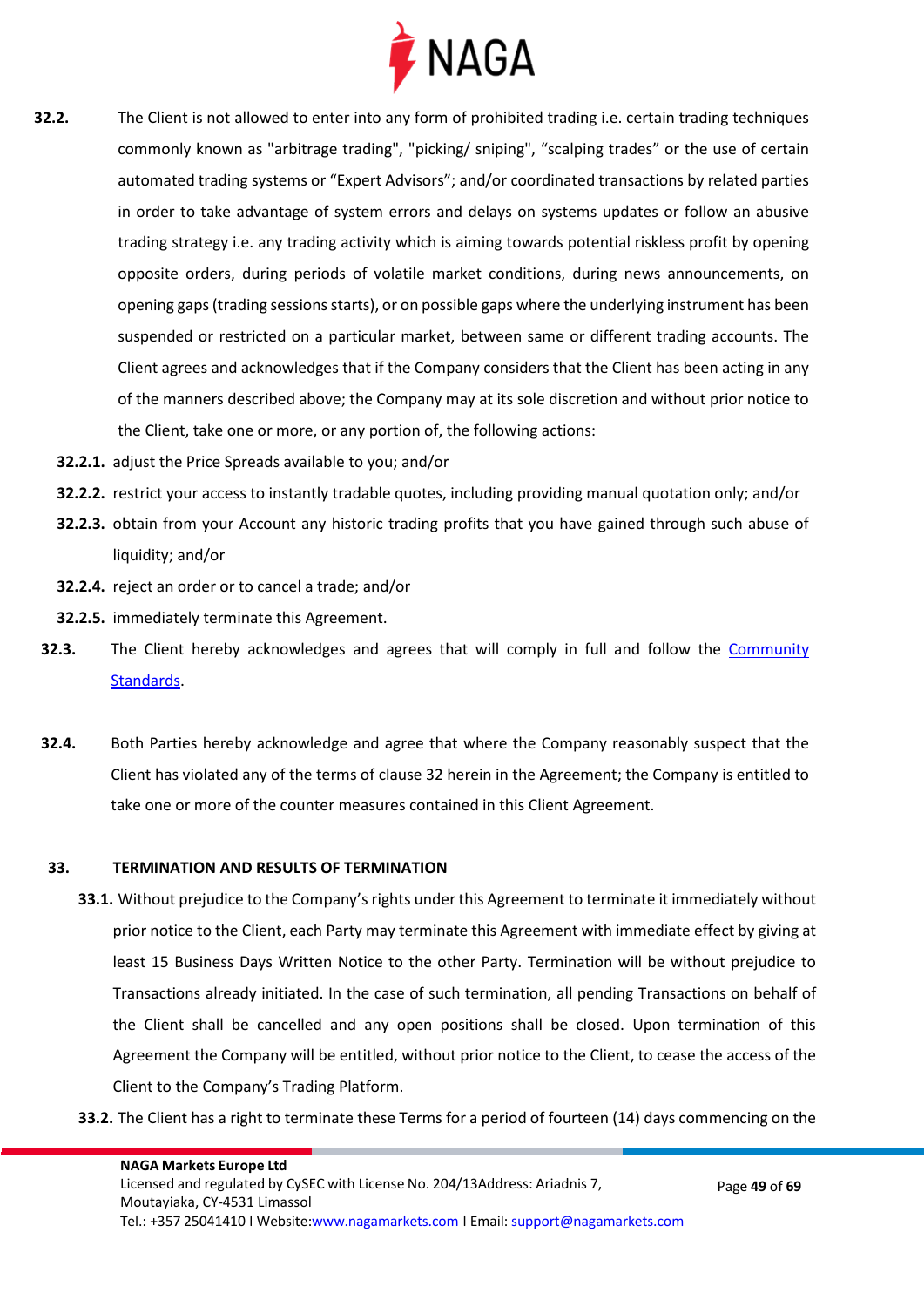

date on which the Client has accepted these Terms.

- **33.3.** Should the Client wish to terminate the Terms, a notice in writing should be sent to the contact details that are set out in Section 37 or electronically through the Live Chat Support of the Company.
- **33.4.** Termination by any Party will not affect any obligation which has already been incurred by either Party or any legal rights or obligations which may already have arisen under the Agreement, or any Transactions made hereunder.
- **33.5.** Upon termination of this Agreement, all amounts payable by the Client to the Company will become immediately due and payable including (but without limitation) all outstanding costs and any other amounts payable to the Company, any charges and additional expenses incurred or to be incurred by the Company as a result of the termination of the Agreement.
- **33.6.** Once a written notice of termination of this Agreement is sent and before the termination date:
- **33.6.1.** the Client will have an obligation close all their Open Positions. If they fail to do so, upon termination, the Company will close any Open Positions (the time of the closing of the open positions is at the discretion of the Company); and/or
- **33.6.2.** the Company will be entitled to cease to grant the Client access to the Platform(s) or may limit the functionalities the Client is allowed to use on the Platform(s); and/or
- **33.6.3.** the Company will be entitled to refuse to accept new Orders from the Client; and/or
- **33.6.4.** the Company will be entitled to refuse to the Client to withdraw money from the Client Account and the Company reserves the right to keep Client's funds as necessary to close positions which have already been opened and/or pay any pending obligations of the Client under the Agreement.
- **33.7.** Upon Termination any or all the following may apply:
- **33.7.1.** the Company has the right to combine any Client Accounts of the Client, to consolidate the Balances in such Client Accounts and to set off those Balances;
- **33.7.2.** the Company has the right to close the Client Account(s);
- **33.7.3.** the Company has the right to convert any currency;
- **33.7.4.** the Company has the right to close out the Client's Open Positions; and in absence of illegal activity or suspected illegal activity or fraud of the Client or instructions from the relevant authorities, if there is Balance in the Client's favour, the Company will (after withholding such amounts that in the Company's absolute discretion considers appropriate in respect of future liabilities) pay such Balance to the Client as soon as reasonably practicable and supply them with a statement showing how that Balance was arrived at and, where appropriate, instruct any Nominee or/and any Custodian to also pay any applicable amounts. Such funds shall be delivered in accordance to the Client's Instructions to the Client. It is understood that the Company will effect payments only to an account in the name of the Client; and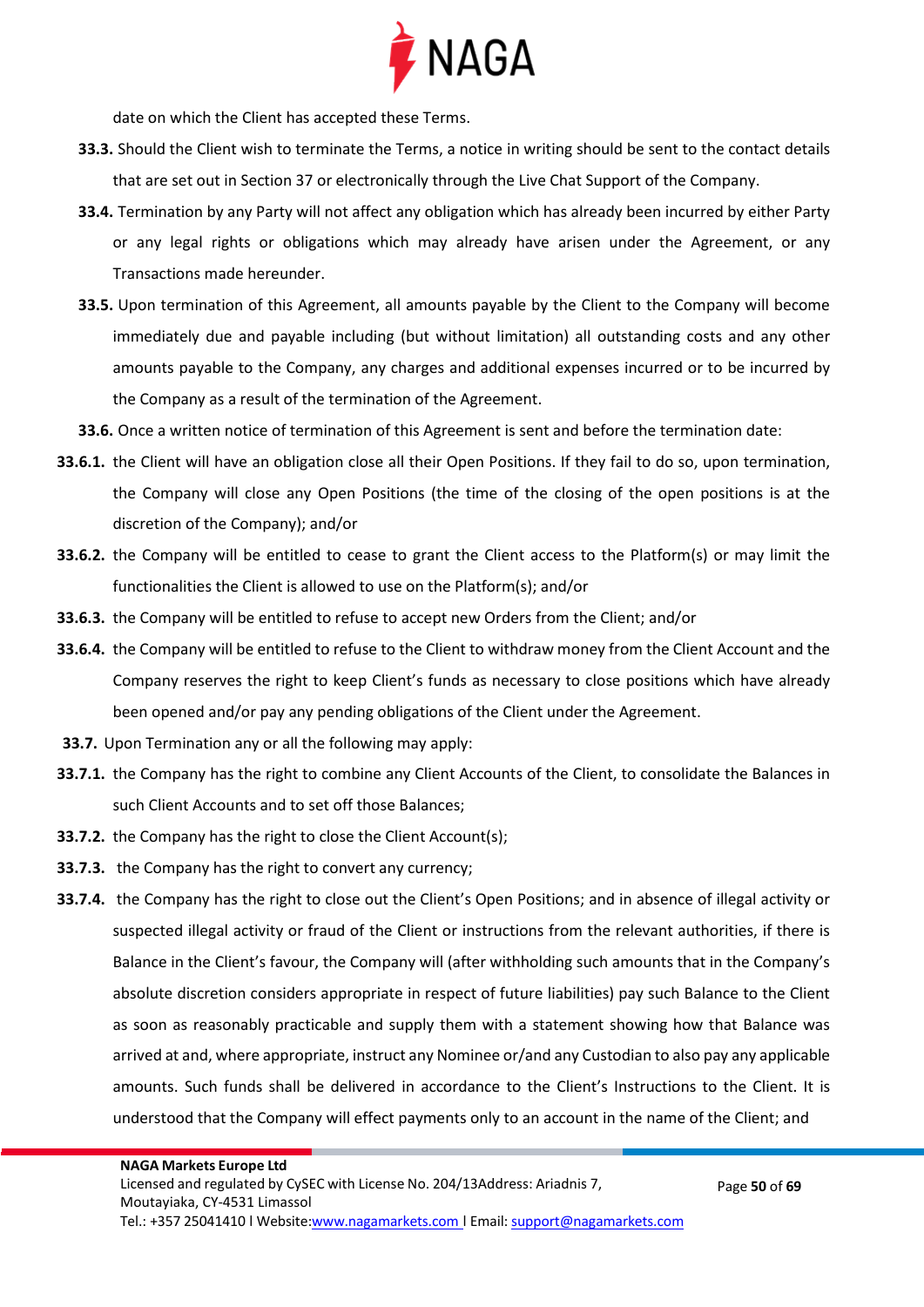

- **33.7.5.** the Company has the right to refuse, at its discretion, to effect thirty party payments; and
- **33.7.6.** termination shall not in any case affect the rights which have arisen, existing commitments and/or any contractual provision which was intended to remain inforce after the termination and in the case of termination, the Client shall pay tothe Company; and
- **33.7.7.** any pending fees/commissions of the Company and any other amount payable to the Company; and
- **33.7.8.** any charge and additional expenses incurred or to be incurred by the Company as a result of the termination of this agreement; and
- **33.7.9.** any damages which arose during the arrangement or settlement of pending obligations.
- **33.8.** The Company may terminate this Agreement immediately without giving 15 Business Days' notice in accordance with the terms of section 33 herein, the Events of Default and not limited to the following cases:
- **33.8.1.** The Client violates and/or breaches any part and/or term within this Agreement and/or any documentation that forms part of this Agreement provided by the Company to the Client.
- **33.8.2.** The Client's involvement in, but not limited to, any criminal and/or fraud and/or illegal action and/or omission whether against the Client and/or in turn adverse implications to and/or involvement of the Company deriving from and/or is linkedin connection with the Client's involvement and/or in which it places the Company's interests and/or any Company's Clients interests at risk prior to terminating the Agreement.
- **33.9.** Should any application be made and/or any order is issued and/or a meeting is convened and/or a resolution is approved and/or any measures of bankruptcy and/or winding up of the Client are taken.
- **33.10.** Such termination is required by any Competent Regulatory Authority and/or Governmental Body and/or Court of Law.
- **33.11.** The Company has grounds to believe that the Client's trading activity affects in any manner the reliability and/or smooth operation and/or orderly of the Company's Trading Platform.
- **33.12.** The Client has failed to provide any information related to any investigation or/and verification undertaken by the Company or/and any other Competent Authority.
- **33.13.** The Client acts in a rude or abusive manner and/or threats to employees of the Company.
- **33.14.** False and/or misleading information provided by the Client or unsubstantiated declarations made herein.
- **33.15.** The Death of the Client in the cases of the Client being a physical person.

#### **34. EVENTS OF DEFAULT**

**34.1.** Each of the following constitutes an Event of Default: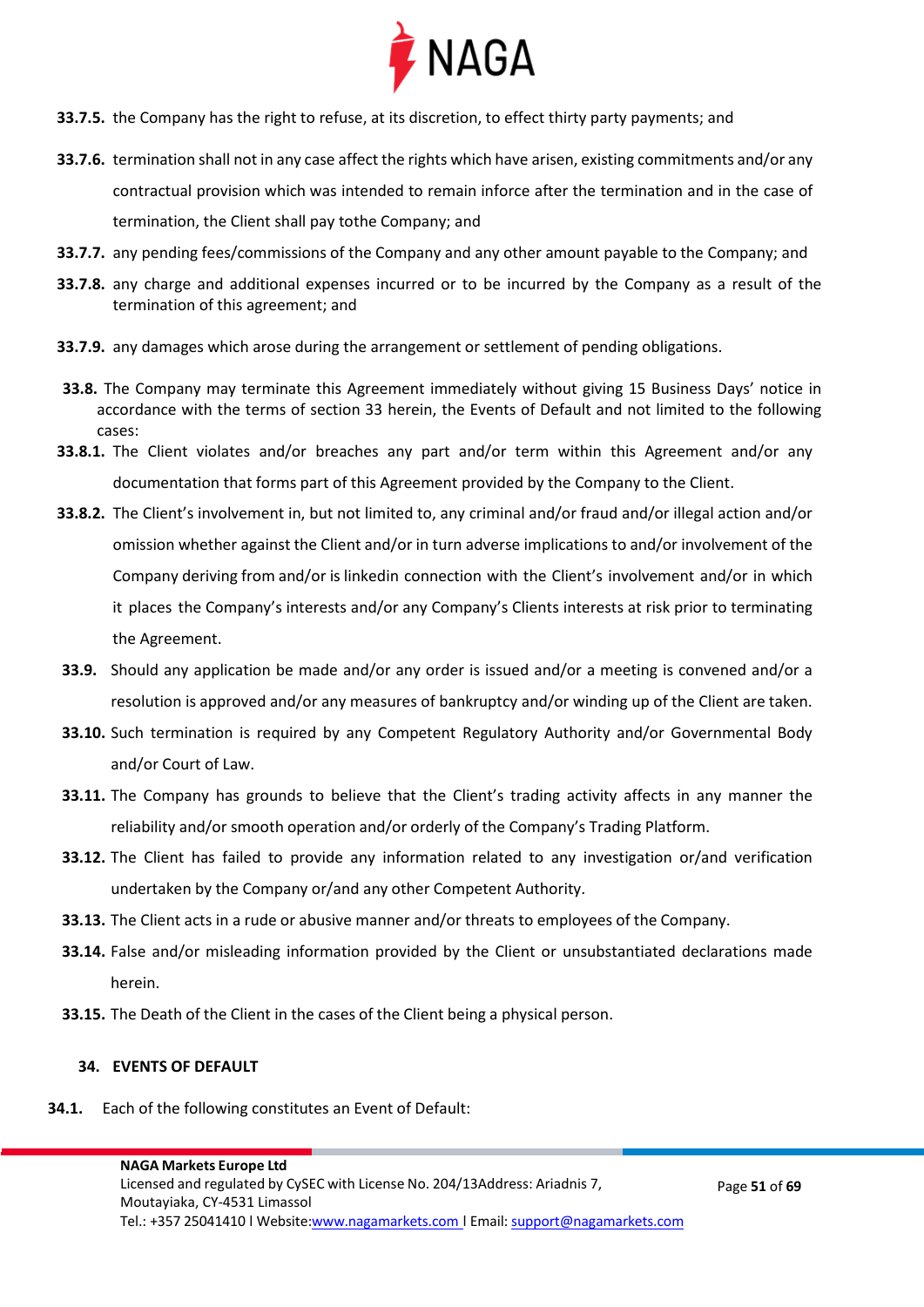

- **34.1.1.** The failure of the Client to perform any obligation due to the Company.
- **34.1.2.** If an application is made in respect of the Client pursuant to the Cyprus Bankruptcy Act or any equivalent act in another Jurisdiction (if the Client is an individual), if a partnership, in respect of one or more of the partners, or if a company, a receiver, trustee, administrative receiver or similar officer is appointed, or if the Client makes an arrangement or composition with the Client's creditors or any procedure which is similar or analogous to any of the above is commenced in respect of the Client.
- **34.1.3.** The Client is unable to pay the Client's debts when they fall due.
- **34.1.4.** Where any representation or warranty made by the Client regarding the term of this Client Agreement is or becomes untrue.
- **34.1.5.** The Client (if the Client is an individual) dies or is declared absent or becomes of unsound mind.
- **34.1.6.** The Company reasonably considers that the Client involves the Company in any type of fraud or illegality or breach of Applicable Regulations or the Company is placed at risk of being involved in any type of fraud or illegality or breach of Applicable Regulations if it continues offering Services to the Client, even when this is not due to the Client's wrongdoing.
- **34.1.7.** The Company reasonably considers that there is a material violation by the Clientof the requirements established by legislation of the Republic of Cyprus or othercountries having jurisdiction over the Client or his trading activities, such being materiality determined in good faith by the Company.
- **34.1.8.** If the Company suspects that the Client is engaged into money laundering activities or terrorist financing or card fraud or other criminal activities.
- **34.1.9.** The Company reasonably suspects that the Client performed a prohibited action as set out in Paragraph 32 of this Client Agreement.
- **34.1.10.** The Company reasonably suspects that the Client performed Abusive Trading.
- **34.1.11.** The Company reasonably suspects that the Client opened the Client Account fraudulently.
- **34.1.12.** The Company reasonably suspects that the Client performed forgery or used a stolen card to fund his Client Account.
- **34.1.13.** The Client's IP sends massive requests on the server which may cause delays in the execution time.
- **34.1.14.** The Client commences a voluntary case or other procedure seeking or proposing liquidation, reorganisation, an arrangement or composition, a freeze or moratorium, or other similar relief with respect to themselves or to their debtsunder any bankruptcy, insolvency, regulatory, supervisory, or similar Law (including any corporate or other Law with potential application to an insolvent party), or seeking the appointment of a trustee, receiver, liquidator, conservator, administrator, custodian,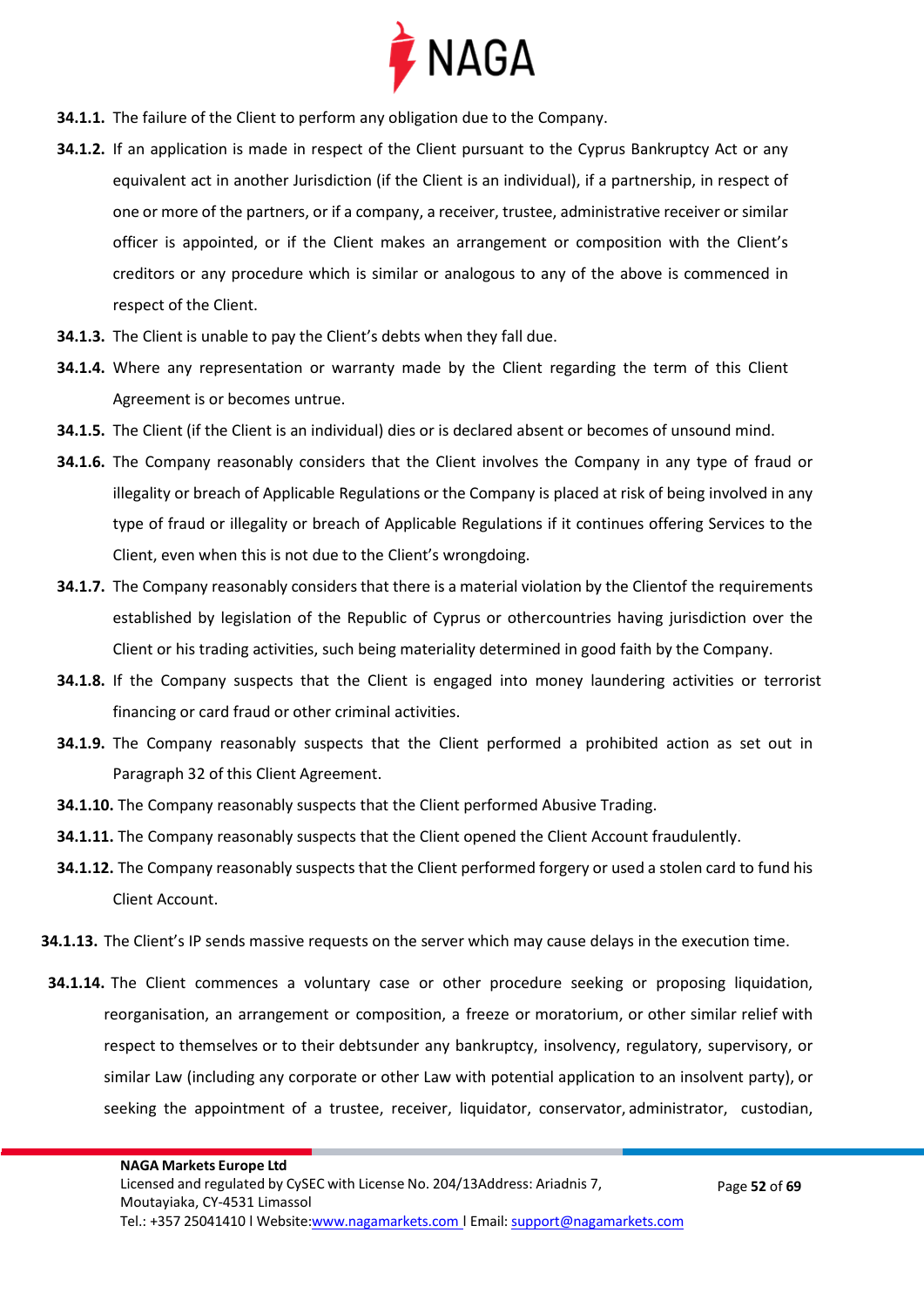

examiner, or other similar official (each a "Default Official") of the Client or any substantial part of the Client's assets; or take any corporate action to authorise any of the foregoing, and, in the case of an arrangement, or composition, the Company does not consent to the proposals.

- **34.1.15.** The Client commences an involuntary case or other procedure is commencedagainst them seeking or proposing liquidation, reorganisation, an arrangement or composition, a freeze, or moratorium, or other similar relief with respect to the Client or their debts under any bankruptcy, insolvency, regulatory,supervisory, or similar Law (including any corporate or other Law with potential application to an insolvent party) or seeking the appointment of a Default Officialof the Client or any substantial part of their assets, provided that it shall not be an Event of Default for any such case or procedure to be commenced against theClient, if the case or procedure is withdrawn, dismissed, discharged, stayed, or restrained, in each case within 15 days of the commencement thereof.
- **34.1.16.** The Client dies, becomes of unsound mind, becomes unable to pay their debtsas they fall due or become bankrupt or insolvent, as defined under any bankruptcy or insolvency Law applicable to the Client; or any indebtedness on the Client's part is not paid on the due date thereof, or becomes capable at any time of being declared due and payable under agreements or instruments evidencing such indebtedness before it would otherwise have been due and payable; or any suit, action, or other proceedings relating to this Agreement are commenced for any execution, attachment, garnishment, or distress against or an encumbrance takes possession of the whole or any part ofthe Client's property, undertaking, or assets (tangible and intangible).
- **34.1.17.** The Client becomes dissolved, or if the Client's capacity or existence is dependent upon a record in a formal register, the registration is removed or ends, or any procedure is commenced seeking or proposing the Client's dissolution or his removal from such a register or the ending of such a registration.
- **34.1.18.** The Client fails to make any payment when due, or to make or take delivery of any Assets when due, or to observe or perform any other obligation of this Agreement or any Transaction in accordance with this Agreement, and such failure continues for one Business Day after notice of non-performance has been given by the Company to the Client.
- **34.1.19.** Any representation or warranty made, given, or deemed made or given by the Client under this Agreement or in connection with any Transaction in accordance with this Agreement, proves false or misleading in any material respect as at the time it was made, given or deemed to be made or given.
- **34.1.20.** The Client fails to pay any Margin Call demanded by the Company under the terms and conditions of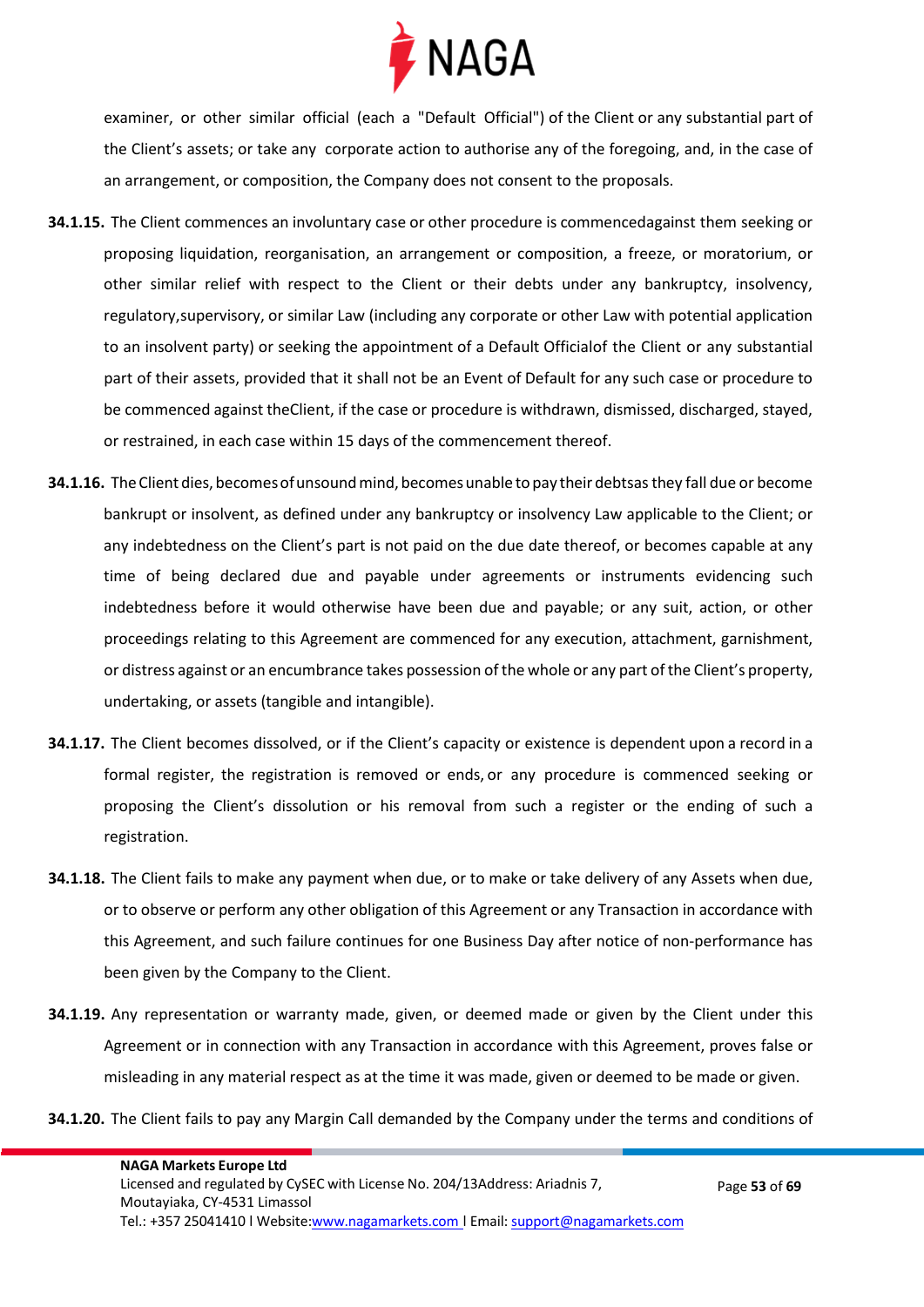

this Agreement or any other agreement between the Client and the Company within the time specified in such demand. For the avoidance of doubt, notice of non-performance shall not be required for such failure to constitute an Event of Default.

- **34.2.**If an Event of Default occurs the Company may, at its absolute discretion, at any time and without prior Written Notice, take one or more of the following actions:
- **34.2.1.**Terminate this Agreement immediately without prior notice to the Client.
- **34.2.2.** Cancel any Open Positions.
- **34.2.3.** Temporarily or permanently bar access to the Platform(s) or suspend or prohibitany functions of the Platform(s).
- **34.2.4.** Reject any Order of the Client.
- **34.2.5.** Restrict the Client's trading activity.
- **34.2.6.** In the case of fraud, reverse the funds back to real owner or according to the instructions of the law enforcement authorities of the relevant country or of thePayment Network / Institution or financial institution.
- **34.2.7.** Cancel or reverse any profits or trading benefits and bonus gained through Abusive Trading. Losses resulting from Abusive Trading of the Client cannot be reversed. The Company has the right to cancel orders and reverse profits within fourteen (14) Business Days.
- **34.2.8.** Take legal action for any losses suffered by the Company.
- **34.2.9.** Block the IP address of the Client who sends massive requests on the server whichmay cause delays in the execution time.
- **34.2.10.** Cancel all the Client's outstanding orders and should the Company deem it appropriate and to the extent possible treat all and any Transactions under this Agreement then outstanding as having been cancelled or terminated or close out, replace or reverse any Transaction in accordance with the terms and conditions of this Agreement.
- **34.2.11.** Set off any obligation the Company or its Affiliates owe to the Client, and to apply all or any Cash the Company or its Affiliates hold for the Client's or the Client's Affiliate account, or which the Company is entitled to receive on the Client's behalf.
- **34.2.12.** Combine the Client and their Affiliate's Accounts with the Company and convert any currency into any other currency.
- **34.2.13.** Take, or refrain from taking, such other action at such time or times and in such manner as, at the Company's sole discretion, the Company considers necessary or appropriate to cover, reduce or eliminate its Loss or liability under or in respect of any Transactions, Positions or commitments under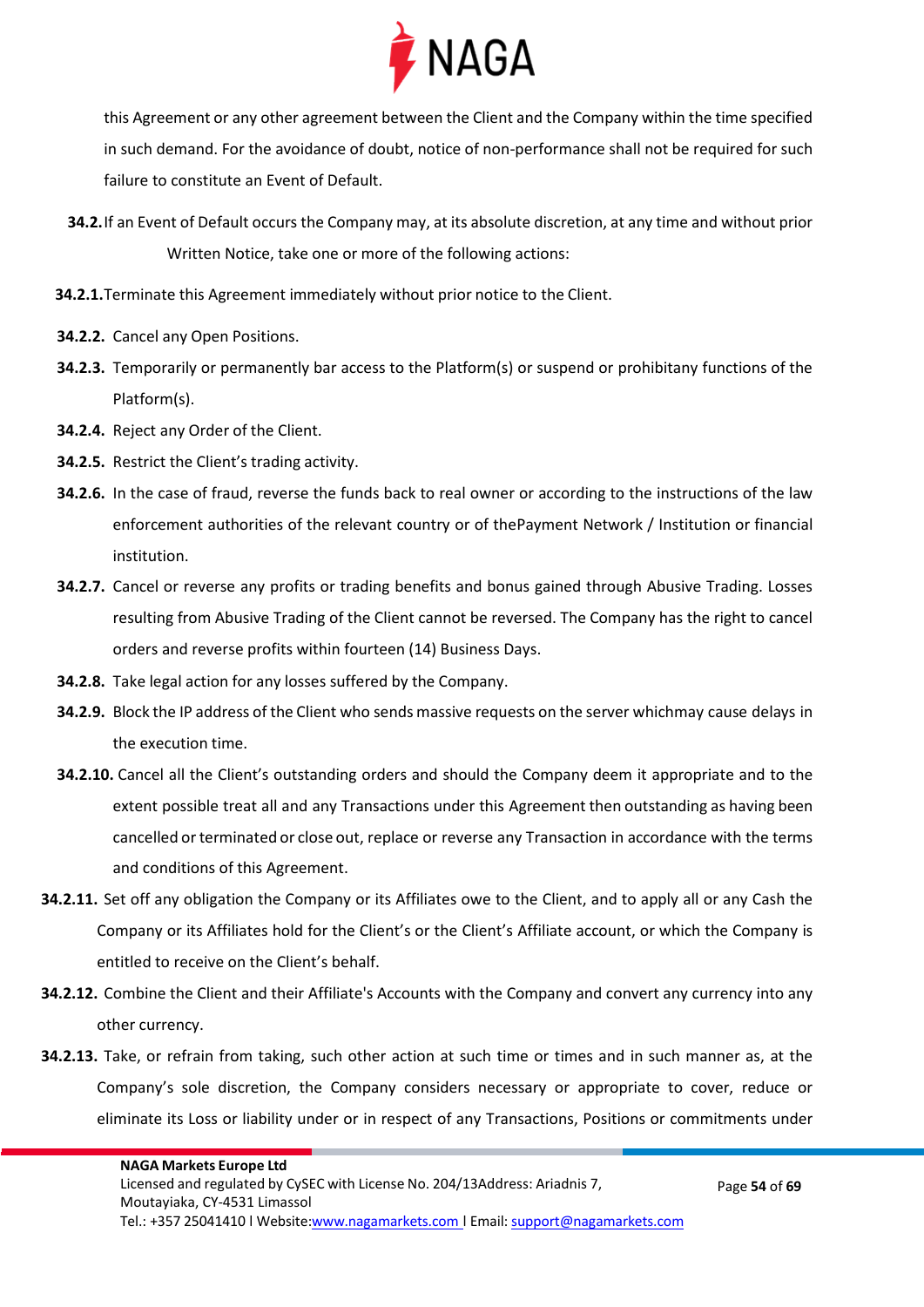

the terms of this Agreement.

- **34.2.14.** Apply the proceeds of any of the foregoing in or towards satisfaction of any obligation or liability the Client or their Affiliates may have to the Company or the Company's Affiliates (including any contingent or prospective liability).
	- **34.3.** Without prejudice and in addition to any general lien, right of set-off or other similar right which the Company may be entitled to exercise whether by Law or otherwise over any of the Client's or their Affiliate's Cash or Assets, the Client or their Affiliate's Cash or Assets shall be subject to a general lien in the Company's favour, in so far as there remain any outstanding amounts due and/or liabilities (whether actual or contingent) outstanding from the Client to the Company's or the latter's Affiliates.

#### **35. SEVERABILITY**

**35.1.** Should any part of this Agreement be held by any Court of competent jurisdiction to be invalid, unenforceable or illegal or contravene any rule, regulation or by Law of any Market or regulator, the remaining provisions of this Agreement shall be construed as having full legal force and enforceability, and the Parties shall take all measures to agree in good faith on a new valid provision to replace the invalid one, so that such new provision is maximally close in its purpose to the provision declared as invalid.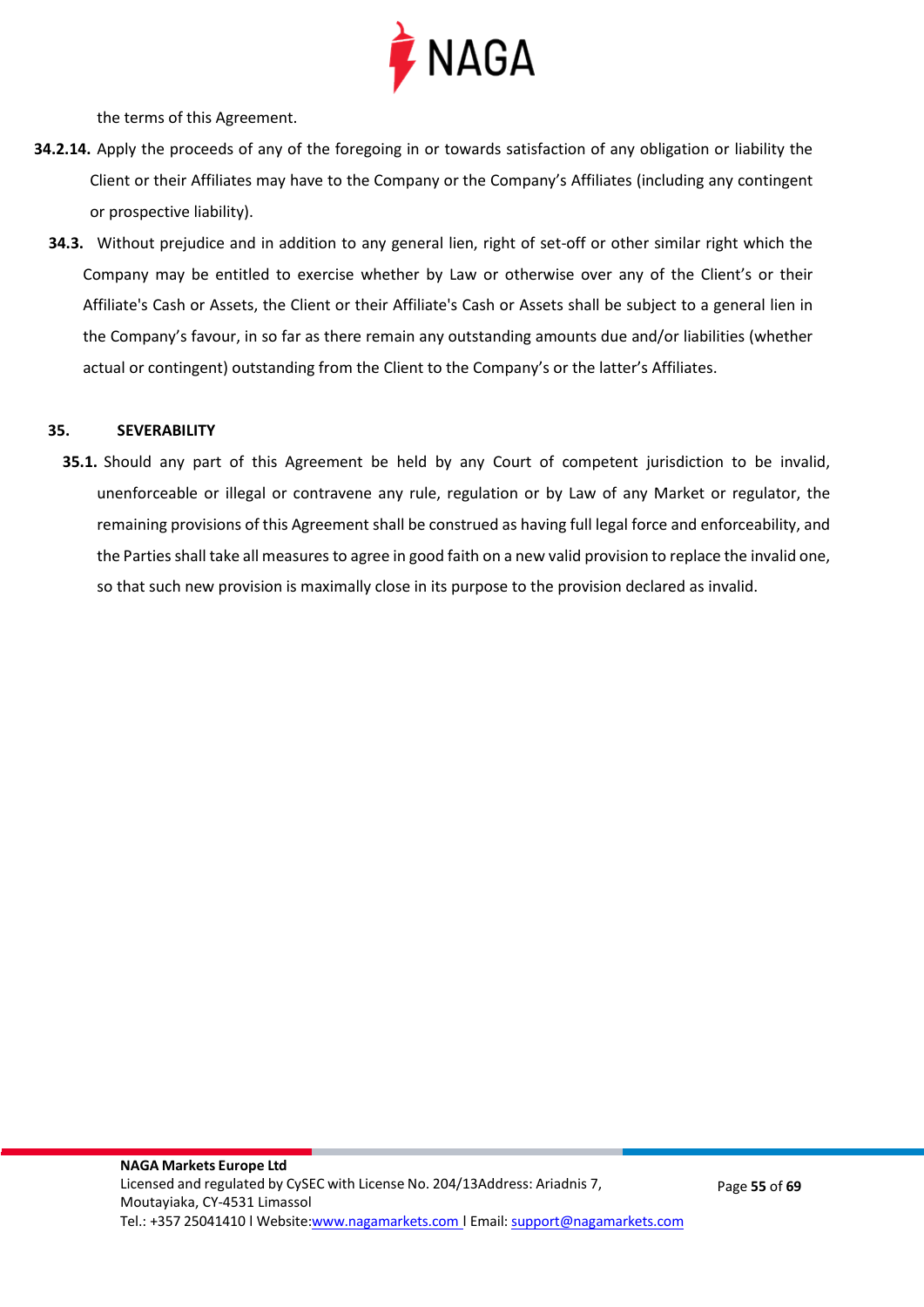

#### **36. GOVERNING LAW AND JURISDICTION**

- **36.1.** These Terms and/or any dispute arising under this Agreement shall be governed by and construed in accordance with the Laws of Cyprus.
- **36.2.** The courts of Cyprus shall have exclusive jurisdiction to hear and resolve any dispute arising over this Agreement.

These Provisions as set above, shall supersede any other jurisdiction references whether expressed or implied in any document, applicable to the investment and/or ancillary services provided by the Company from time to time.

#### **37. NOTICES**

All notices, instructions, and other communications to be provided to the Company under the present agreement shall be provided in writing at the below addresses: **Company Name:** Naga Markets Europe Ltd **Postal Address:** Ariadnis 7, Moutayiaka, 4531, Limassol, Cyprus **Email Address:** [support@nagamarkets.com](mailto:support@nagamarkets.com)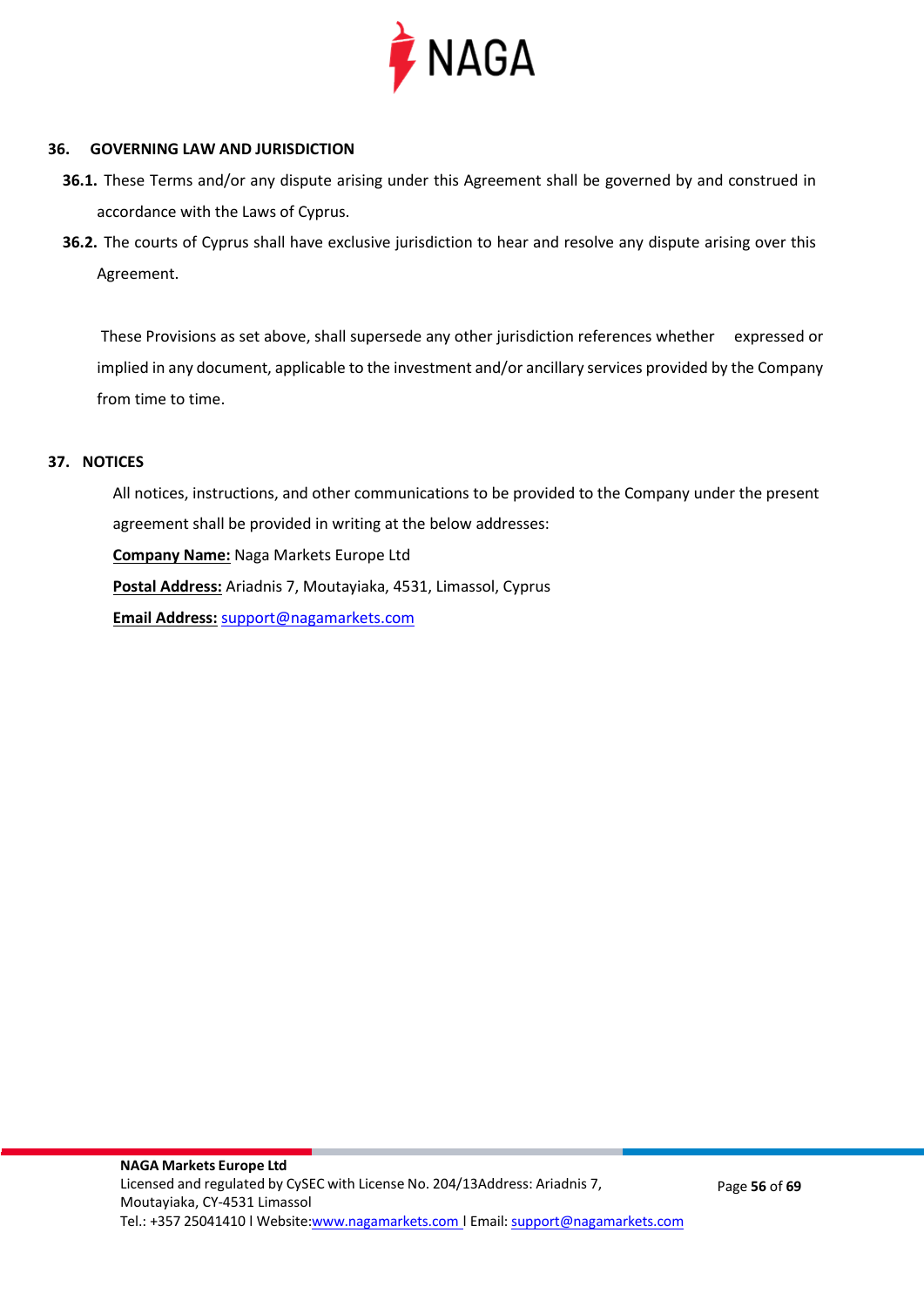

#### **SCHEDULE A: GLOSSARY**

- **1. Abusive Trading** shall include any of the following actions such as, but not limited to:
	- Trading on price latency arbitrage opportunities either by using additional functionalities/plug-ins (i.e. Expert Advisors, etc.) or by any other means.
	- Giving instructions on behalf of a Client without due or proper authority.
	- The Client by himself or acting with others, using an account or accounts to hedge his positions by holding the opposite of his trades in a single or correlated instrument internally (using other accounts held within the Company) or externally (using other trading accounts with other brokers)
	- The Client by himself or acting with others is creating trading positions with the purpose of generating risk-less profits.
	- Abuse of our "Negative Balance Protection" policy.
- Taking advantage of Swap rates or Swap-free accounts to generate risk-less profits. If the Company has reasons to believe that a Client, by himself or acting with others, has participated in "Abusive Trading" as defined above, the Company, at its sole discretion, is entitled to:
- Cancel any profits or fees generated from "Abusive Trading"
- Offset any losses against related winning hedging accounts
- Terminate Client's access to services provided by the Company
- Terminate Client's Agreement for the provision of services
- Block Client's trading account/s and transfer of unused balances (excluding bonuses if applicable) to the Client
- Company reserves the right to amend Swap rates or revoke Swap-free status of any account/s engaged in "Abusive Trading"
- **2. Access Data:** shall mean the Login and Password of the Client, which are required for the Client to be able to access and use the Platform(s), and the telephone password, which is required to place Orders via phone and any other secret codes issued by the Company to the Client.
- **3. Account Opening Application Form:** shall mean the application form/questionnaire completed by the Client in order to apply for the Company's Services under this Agreement and a Client Account, via which form/questionnaire the Company will obtain amongst other things information for the Client's identification and due diligence, their categorization and appropriateness or suitability (as applicable) in accordance with the Applicable Regulations.
- **4. Affiliate:** is a third party (legal Entity or Physical Person) who is engaged to promote the brand of the Company online, use their website as a portal for displaying promotional and advertising content, host marketing material and direct web-traffic to the Company's website, increase the online profile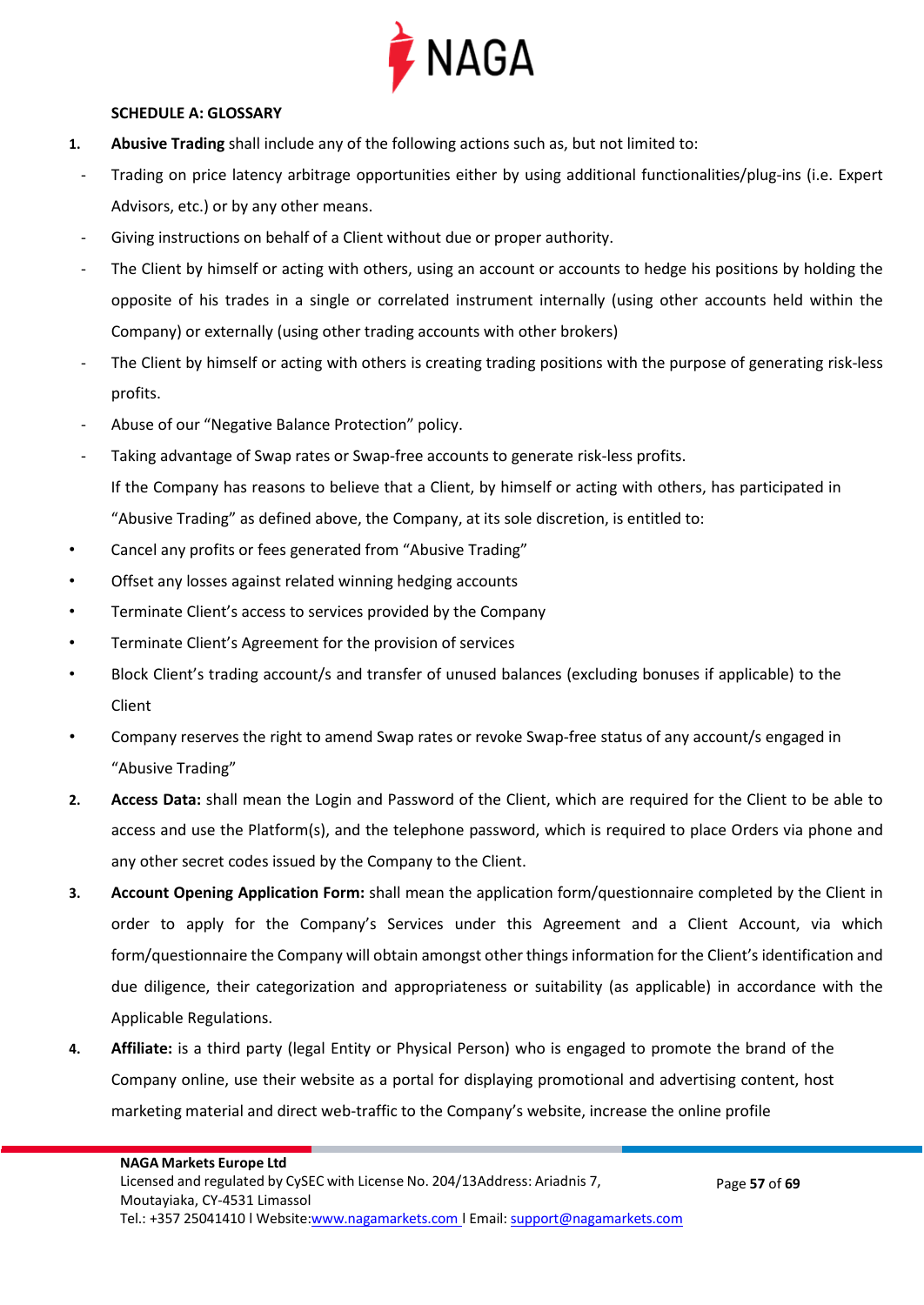

of the Company through search engine optimisation and perform any other similar (with the abovementioned) activity.

- **5. Ask:** shall mean the higher price in a Quote at which the Client may buy.
- **6. Authorised Representative:** means the person who is expressly authorised by the Client to act on their behalf; the above-mentioned relationship is documented through a Power of Attorney, a copy of which is held by the Company.
- **7. Balance:** means the funds available in an Account that can be used for trading on financial instruments. It is equal to Net Deposits plus any realized profit or loss.
- **8. Base Currency:** shall mean the first currency in the Currency Pair against which the Client buys or sells the Quote Currency.
- **9. Bid:** shall mean the lower price in a Quote at which the Client may sell.
- **10. Business Day:** shall mean any day, other than a Saturday or a Sunday, or the 25th of December, or the 1st of January or any other Cyprus or international holidays to be announced on the Company's Website.
- **11. Client Account:** shall mean the unique personalized trading account of the Client consisting of all Completed Transactions, Open Positions and Orders on the Platform, the Balance of the Client money and deposit/withdrawal transactions of the Client money.
- **12. Client Bank Account:** shall mean an account held in the name of the Client with a Bank and/or other institution and/or any electronic payment provider and/or a credit card processor; and/or an account held in the name of the Company on behalf of the Client with a Bank and/or other institution and/or any electronic payment provider and/or a credit card processor.
- **13. Client Money:** means money that is paid into the Company and is held for the Client. It is calculated as money deposited by the Client in their Account, plus or minus any unrealised or realised profit or loss of an open position, plus or minus any amount that is due by the Client to the Company and vice versa.
- **14. Closed Position:** shall mean any position which has been closed.
- **15. Completed Transaction:** shall mean two counter deals of the same size (opening a position and closing a position), buy then sell and vice versa.
- **16. Contract for Differences (CFDs):** CFDs are derivative financial products that are traded on margin ('Leveraged Products'). CFDs, which are traded off exchange (or OTC), are agreements to exchange the difference in value of a particular instrument or currency between the time at which the agreement is entered into and the time at which it is closed. This allows the Clients to replicate the economic effect of trading in particular currencies or other instruments without requiring actual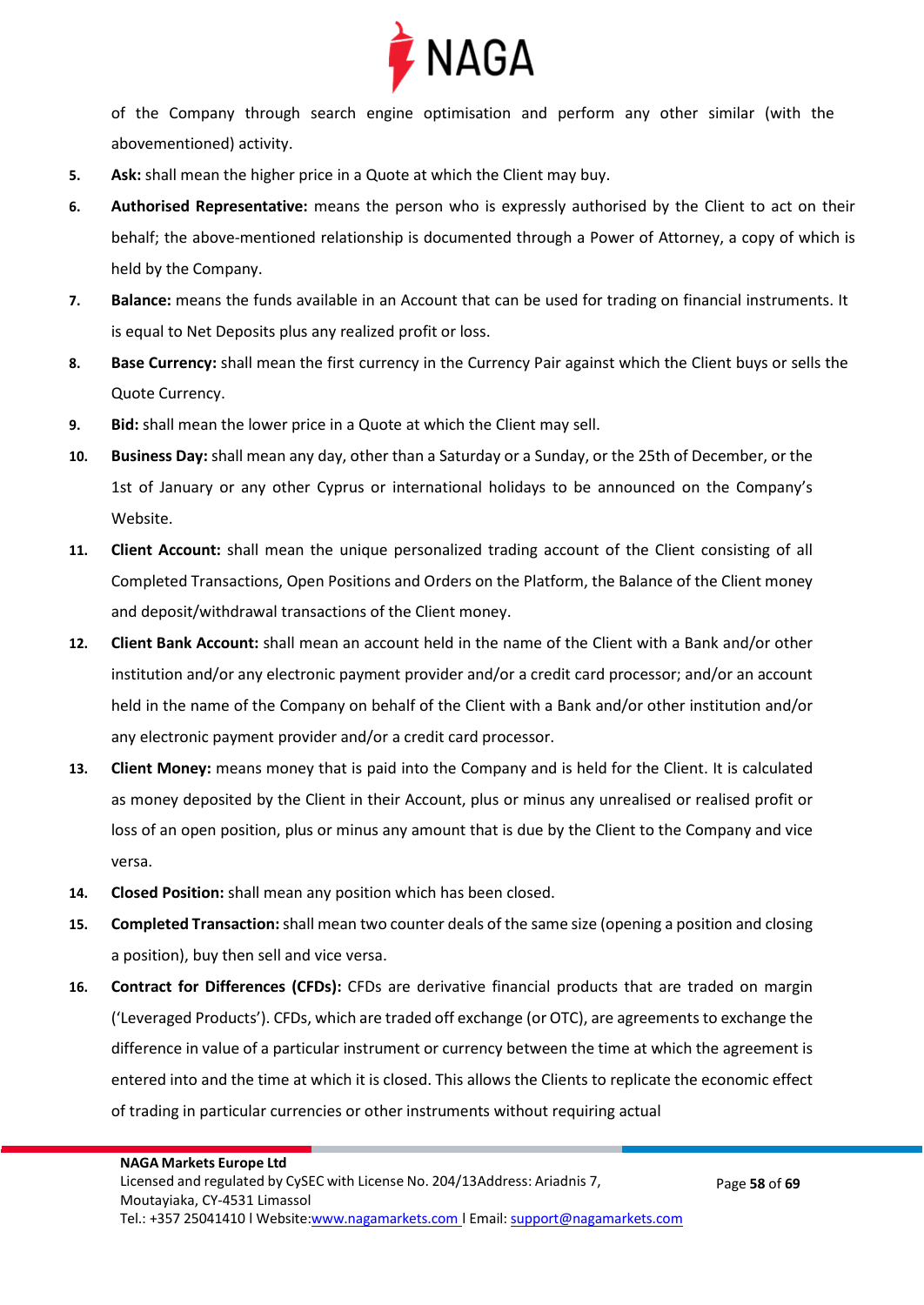

ownership of those assets. A full list of the CFDs on offer by us is available on the Company's Website.

- **17. Contract Specifications:** shall mean the principal trading terms in CFD (for example Spread, Swaps, Lot Size, Initial Margin, Necessary Margin, Hedged Margin, the minimum level for placing Stop Loss, Take Profit and Limit Orders, financing charges, charges etc.) for each type of CFD as determined by the Company from time to time. The Contract Specifications appear on the Company's Website and/or Platform.
- **18. Currency of the Client Account:** shall mean the currency that the Client Account as offered by the Company from time to time.
- **19. Currency Pair:** shall mean the object or Underlying Asset of a CFD Transaction based on the change in the value of one currency against the other. A Currency Pair consists of two currencies (the Quote Currency and the Base Currency) and shows how much of the Quote currency is needed to purchase one unit of the Base Currency.
- **20. Custodian:** means a credit institution providing custody, registration and/or settlement services for money and Securities, a brokerage Company holding the respective license, a depository or a settlement system used by the Company.
- **21. CySEC:** shall mean the Cyprus Securities and Exchange Commission, which is the Company's Supervisory Authority/Regulator.
- **22. CySEC Rules:** shall mean the Rules, Directives, Circulars, Regulations, Guidance notes, Opinions or Recommendations of CySEC.
- **23. Eligible Counterparty:** shall mean an Eligible Counterparty in accordance with CySEC Rules, as specified in the document "Client Categorization Policy".
- **24. EMIR:** shall mean The European Markets and Infrastructure Regulation as this may be amended from time to time.
- **25. Equity:** shall mean the Balance plus or minus any Profit or Loss that derives from Open Positions and shall be calculated as: Equity = Balance + Profit - Loss.
- **26. Expert Advisor:** shall mean a mechanical online trading system designed to automate trading activities on an electronic trading platform. It can be programmed to alert the Client of a trading opportunity and can also trade the Client's account, automatically managing all aspects of trading operations from sending orders directly to the Platform to automatically adjusting stop loss, trailing stops and take profit levels.
- **27. Extraordinary Cases:** shall mean that the Company is reacting on external factors.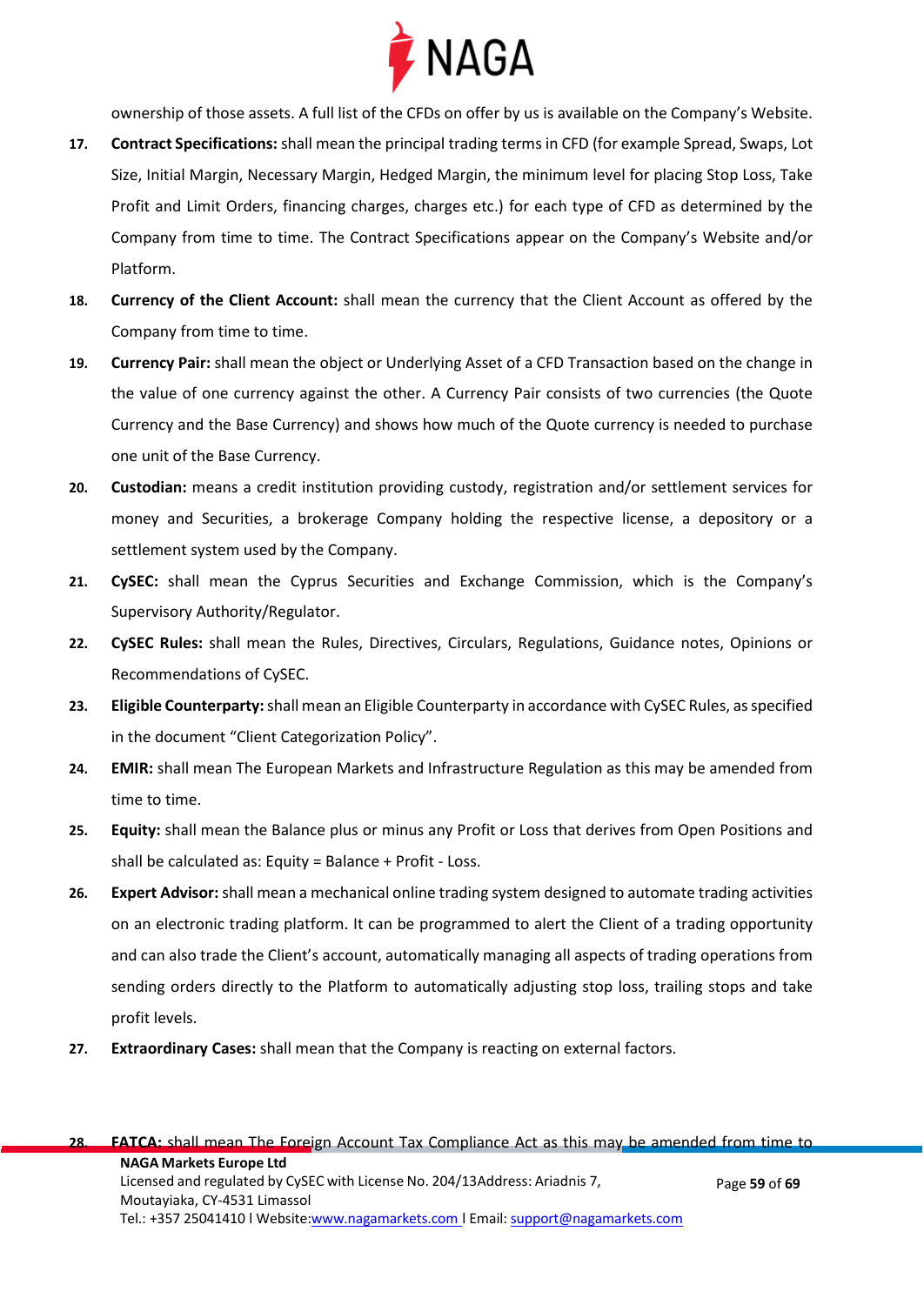

time.

- **29. Financial Instrument:**shall mean the Financial Instruments under the Company's CIF license which can be found in the document "Company Information". It is understood that the Company does not necessarily offer all the Financial Instruments which appear on its CIF license but only those marketed on its Website, from time to time.
- **30. Free Margin:** shall mean the amount of funds available in the Client Account, which may be used to open a position or maintain an Open Position. Free Margin shall be calculated as follows: Free margin = Equity
	- Used Margin.
- **31. Hedged Margin:** for CFD trading shall mean the necessary margin required by the Company so as to open and maintain Matched Hedged Positions.
- **32. Hedged Positions:** for CFD trading shall mean Long and Short Positions of the same Transaction Size opened on the Client Account for the same CFD.
- **33. Initial Margin:** for CFD trading shall mean the necessary margin required by the Company so as to open a position.
- **34. Investment Services:** shall mean the Investment Services under the Company's CIF license which can be found in the document "Company Information" available on the Company's Website, and in accordance with Clause 1 herein.
- **35. Latency Trading:** shall mean the make use of a time disparity and earning of profits via a computer algorithm and/or software for trading, when that trade is executed solely because of a latency advantage.
- **36. Limit Order:** shall mean an order to buy or sell a specific Instrument at a specified price limit or better. For example, an order to sell an Instrument at a price that is higher than the current Underlying Market price or an order to buy an Instrument a price that is lower than the current Underlying Market price.
- **37. Liquidity Provider:** shall mean any financial institution, bank, systematic internaliser, prime broker, market maker who holds himself out on the financial markets on a continuous basis as being willing to deal on own account by buying and selling financial instruments against his proprietary capital at prices defined by him and/or facilitate the execution of transactions in Financial instruments; Liquidity provider will offer different spreads for different pairs and different volumes for each pair.
- **38. Long (Buy) Position:** for CFD trading shall mean a buy position that appreciates in value if underlying market prices increase. For example, in respect of Currency Pairs, buying the Base Currency against

the Quote Currency.

**NAGA Markets Europe Ltd** Licensed and regulated by CySEC with License No. 204/13Address: Ariadnis 7, Moutayiaka, CY-4531 Limassol Tel.: +357 25041410 | Website[:www.nagamarkets.com](http://www.nagamarkets.coml/) | Email: [support@nagamarkets.com](mailto:support@nagamarkets.com) Page **60** of **69 39. Lot:** shall mean a unit measuring the Transaction amount specified for each Underlying Asset of a CFD.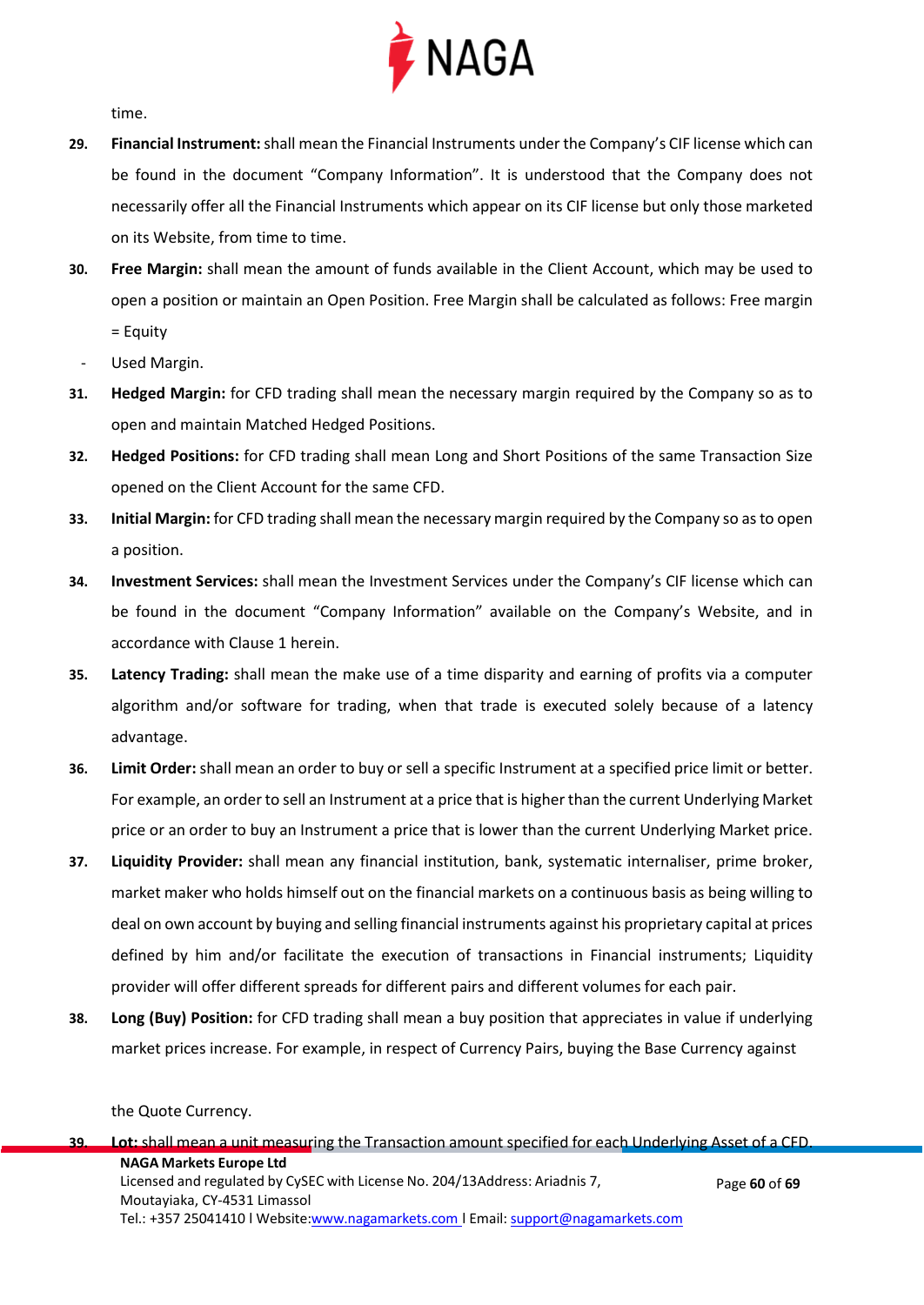

- **40. Lot Size:** shall mean the number of Underlying Assets in one Lot in a CFD.
- **41. Margin:** shall mean the necessary guarantee funds so as to open or maintain Open Positions in a CFD Transaction.
- **42. Margin Call:** shall mean the situation when Margin Level in a Client's Account reaches 100% and the Company informs the Client on the trading platform to deposit additional Margin when the Client does not have enough Margin to open new positions.
- **43. Margin Level:** for CFD trading shall mean the percentage ratio of Equity to Used Margin. It is calculated as follows: Margin Level = (Equity / Used Margin) x 100%.
- **44. Margin Trading:** for CFD trading shall mean Leveraged trading when the Client may make Transactions having less funds on the Client Account in comparison with the Transaction Size; i.e. the practise where the Client makes a cash down payment (Margin) with the Company and maintains an amount of money according to Margin Level, giving the Client the right to place Orders in Foreign Exchange worth more than the Margin.
- **45. Market data:** shall mean price and trade-related data for a financial instrument reported by a trading venue such as a stock exchange.
- **46. Maintenance Margin:** shall mean the Margin Level calculated by the Company at a certain moment of time that is required to maintain the Client's Open Positions as set out in Schedule 1 hereof.
- **47. Margin Requirement:** shall mean the requirements set out by the Company in respect of the amount of money necessary to open and maintain Open Positions. Margin Requirements include the Initial and Maintenance Margin Requirements as set out in Schedule 1 hereof. Margin Requirements always relate to each individual Client account and must be covered by margins available thereon.
- **48. Negative Balance:** for CFD trading shall mean the total negative financial amount in the Client Trading Account owed by the Client to the Company.
- **49. Normal Market Size:** for CFD trading shall mean the maximum number of units of the Underlying Asset that are transmitted by the Company for execution.
- **50. Open Position:** shall mean any open CFD Position which has not yet been closed. In relation to CFD trading, this may be a Long Position or a Short Position which is not a Completed Transaction.
- **51. Order:** shall mean an instruction from the Client to trade in CFDs as the case may be.
- **52. Order Level:** for CFD trading shall mean the price indicated in the Order.
- **53. Outsourcing:** means an arrangement of any form between the Company and a service provider by

which that service provider performs a process, a service or an activity which would otherwise be undertaken by the Company itself.

| 54. Parties: shall mean the parties to this Client Agreement $-$ i.e. the Company and the Client. |               |  |  |  |
|---------------------------------------------------------------------------------------------------|---------------|--|--|--|
|                                                                                                   |               |  |  |  |
| <b>NAGA Markets Europe Ltd</b>                                                                    |               |  |  |  |
| Licensed and regulated by CySEC with License No. 204/13Address: Ariadnis 7,                       | Page 61 of 69 |  |  |  |
| Moutayiaka, CY-4531 Limassol                                                                      |               |  |  |  |
| Tel.: +357 25041410   Website:www.nagamarkets.com   Email: support@nagamarkets.com                |               |  |  |  |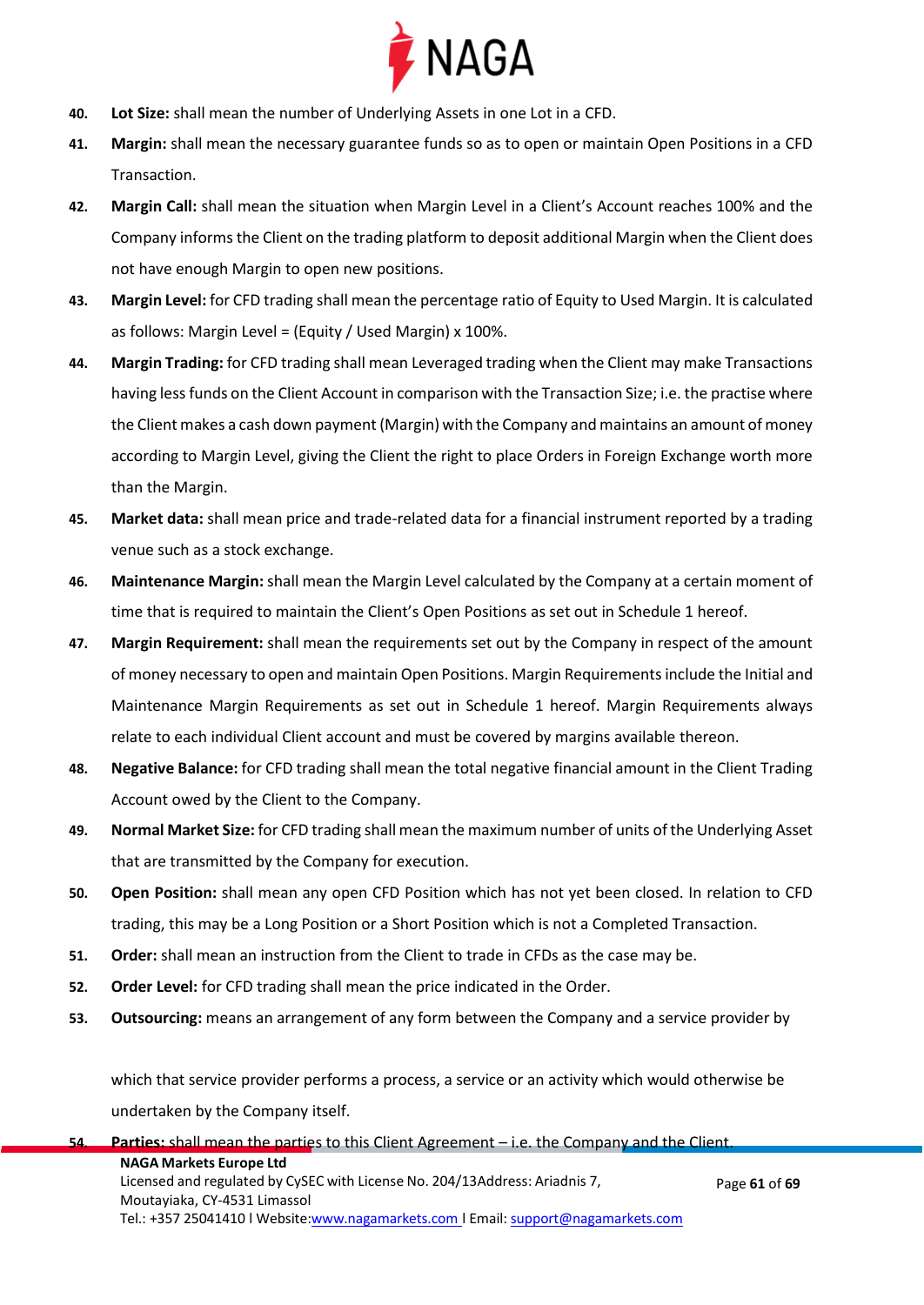

- **55. Pending Order:** shall mean a Buy Limit, a Buy Stop, a Sell Limit, and a Sell Stop order.
- **56. Platform:** shall mean the electronic mechanism operated and maintained by the Company, consisting of a trading platform, computer devices, software, databases, telecommunication hardware, programs and technical facilities, which facilitates trading activity of the Client in Financial Instruments via the Client Account.
- **57. Quote:** shall mean the information of the current price for a specific Underlying Asset, in the form of the Bid and Ask prices.
- **58. Quote Currency:** shall mean the second currency in the Currency Pair which can be bought or sold by the Client for the Base Currency.
- **59. Quotes Base:** in relation to CFD trading shall mean Quotes Flow information stored on the Server.
- **60. Quotes Flow:** shall mean the stream of Quotes in the Platform for each CFD.
- **61. Rollover:** shall mean the carrying forward of future positions from one series, which is nearing expiry date, to the next one.
- **62. Segregated Account:** means an account held with a banking institution for the purposes of holding Client money. The account is held in trust with Clients as ultimate beneficiaries, in accordance with the applicable rules.
- **63. Server Time:** means UTC+2 (or, UTC+3 if daylight saving time applies).

Provider(s) and/or at the Company's own discretion.

- **64. Short (Sell) Position:** for CFD trading shall mean a sell position that appreciates in value if underlying market prices fall. For example, in respect of Currency Pairs: selling the Base Currency against the Quote Currency. Short Position is the opposite of a Long Position.
- **65. Slippage:** shall mean the difference between the requested price of a Transaction in a CFD, and the price the Transaction is actually executed at. Slippage often occurs during periods of high volatility (for example due to news events), making an Order at a specific price impossible to execute, when market orders are used, and also when large Orders are executed when there may not be enough liquidity at the desired price level to maintain the expected price of trade.
- **66. Spread:** for CFD trading shall mean the difference between Ask and Bid of an Underlying Asset in a CFD at that same moment.
- **67. Stop Loss:** shall mean an instruction that is attached to a pending order or market order for minimising loss.
- **68. Stop Out:** shall mean the liquidation of a position when the Client's Account Margin Level drops below 50%. The Margin Level may be changed by the Company to match the one provided by the Liquidity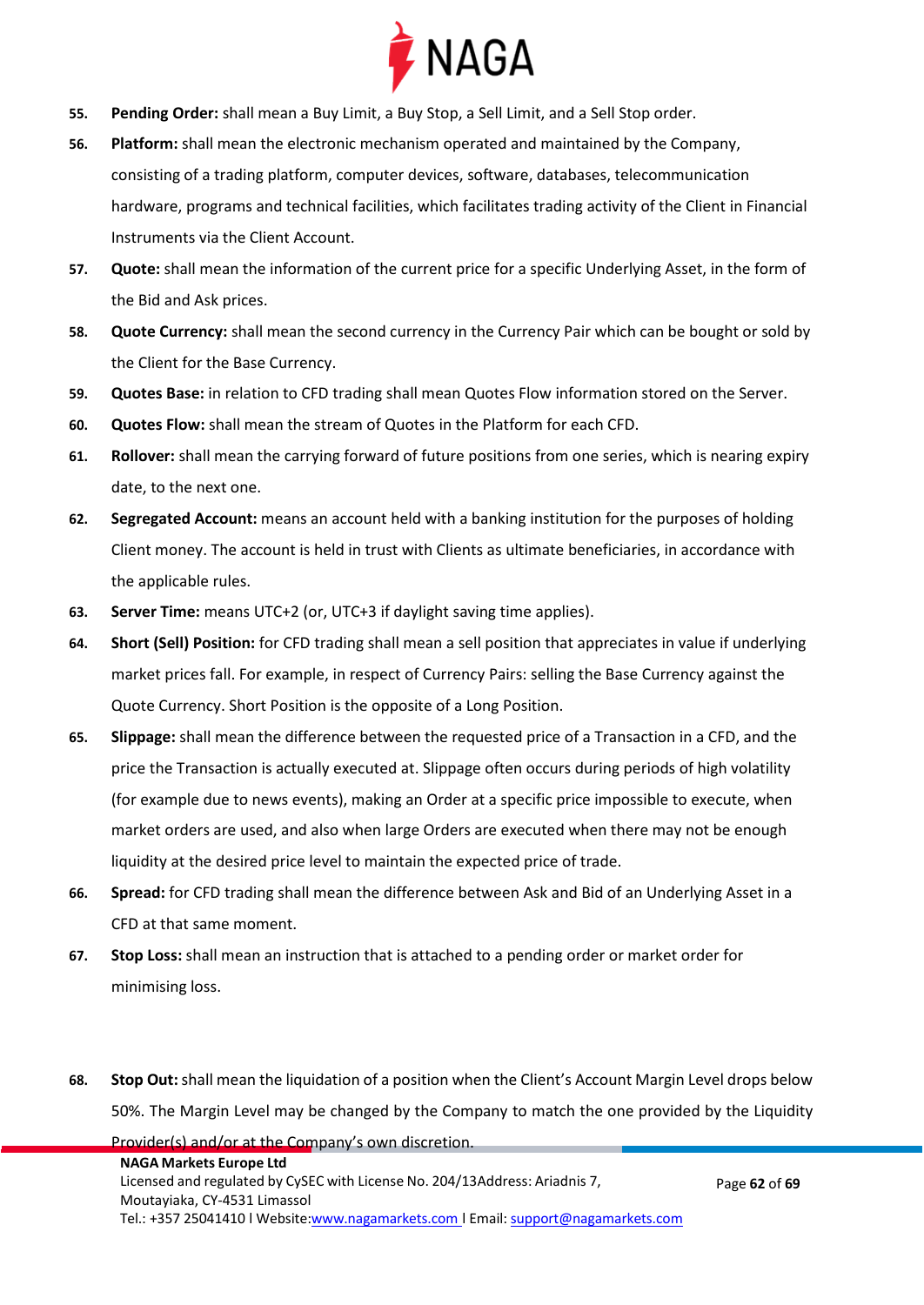

- **69. Swap:** for CFD trading shall mean the interest added or deducted for holding a position open overnight.
- **70. Take Profit:** shall mean an instruction that is attached to a pending order or market order for realizing profits.
- **71. Trading Account and/or Trading Accounts:** shall mean the Client Account and/or the special personal account and/or accounts of a Client that have a unique number or numbers for internal calculation and Client deposits, opened by the Company in the name of the Client.
- **72. Trailing Stop:** in CFD trading shall mean a stop-loss order set at a percentage level below the market price for a long position. The trailing stop price is adjusted as the price fluctuates. A trailing stop order sets the stop price at a fixed amount below the market price with an attached "trailing" amount. As the market price rises, the stop price rises by the trail amount, but if the pair price falls, the stop loss price does not change, and a market order is submitted when the stop price is hit.
- **73. Transaction:** shall mean a transaction of the Client in a CFD.
- **74. Transaction Size:** for CFD trading shall mean Lot Size multiplied by number of Lots.
- **75. Underlying Asset:** shall mean the object or underlying asset in a CFD which may be Currency Pairs, Metals, Stock Indices, Commodities, Metals, Stocks, Futures or as determined by the Company from time to time and made available on the Company's Website.
- **76. Underlying Market:** shall mean the relevant market where the Underlying Asset of a CFD is traded.
- **77. Used Margin:** for CFD trading shall mean the necessary margin required by the Company so as Open Positions and or to maintain Open Positions.
- **78. US Reportable Persons:** have the meaning in accordance to FATCA, namely:
	- a) a US citizen (including dual citizen)
	- b) a US resident alien for tax purposes
	- c) a domestic partnership
	- d) a domestic corporation
	- e) any estate other than a foreign estate
	- f) any trust if:
	- i. a court within the United States is able to exercise primary supervision over the administration of the trust;
	- ii. one or more United States persons have the authority to control all substantial decisions of the trust;
	- iii. any other person that is not a foreign person.
- **79. Value Date:** means the clearing date of funds.
- **80. Website:** shall mean the Company's website, which can be accessed on the following URL address

## http://www.nagamarkets.com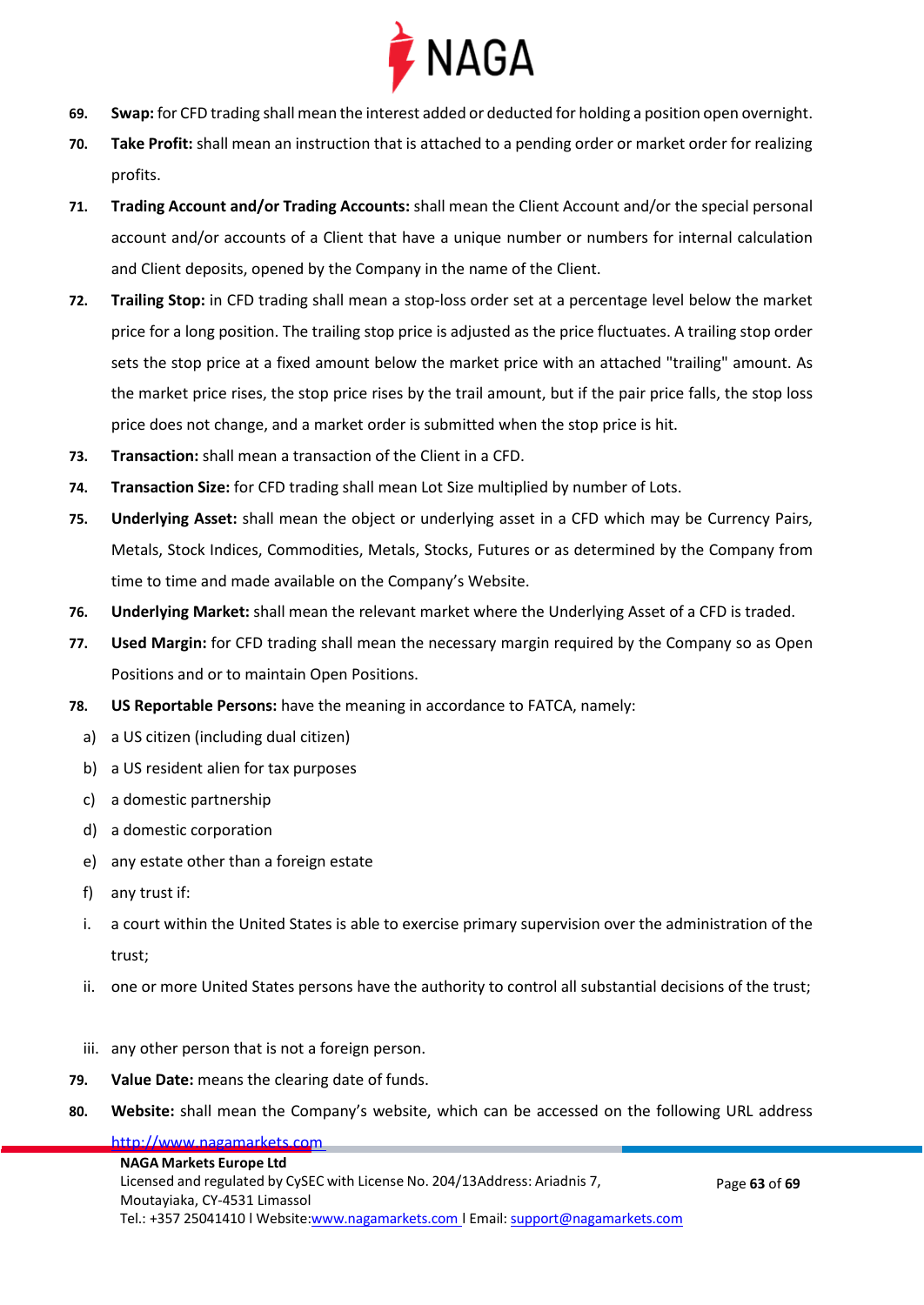

#### **SCHEDULE B: COPY TRADING**

This Schedule B sets out the specific terms that will apply to you when using the copy trading functionality on the NAGA platform.

#### **1. What is copy trading**

- 1.1 When using the copy trading services, you are agreeing to use our investment management services.
- 1.2 The NAGA platform provides you with the ability to interact, follow and copy other traders, strategies and/or portfolios by using the information, as well as providing you with "social trading features". Social trading features include detailed account information, trading histories, risk profiles, and other information in relation to NAGA traders, strategies and/or portfolios that may be useful to you when deciding whether to copy such NAGA trader, strategy and/or portfolio.
- 1.3 Copy trading is a trading functionality which allows you to copy the account of other traders. You do this by either copying a specific NAGA trader account. By placing a copy order, you authorise us to automatically recreate this account for you in your NAGA account without any prior consultation, consent, or approval. For example, we may start copy trading, stop copy trading and/or pause the copying of the copied trader, account, portfolio and/or strategy and set limits to any position etc.

#### **2. Our copy trading service**

- 2.1 Our Social Trading Features Services assists the Client in testing, evaluating and selecting the Client's investment strategy by providing the Client with detailed account information, trading history, risk profile and other pertinent information that the Client should consider before electing to copy a specific account. In doing so, the Client should bear in mind all aspects and factors including, but not limited to, the risk nature of the copied account and investment objectives.
- 2.2 The Company does not provide investment advice, nor provide any personalized investment recommendations and/or advise the Client on the merits of any investments, either with respect to our Social Trading/Copying Trades services or any Service.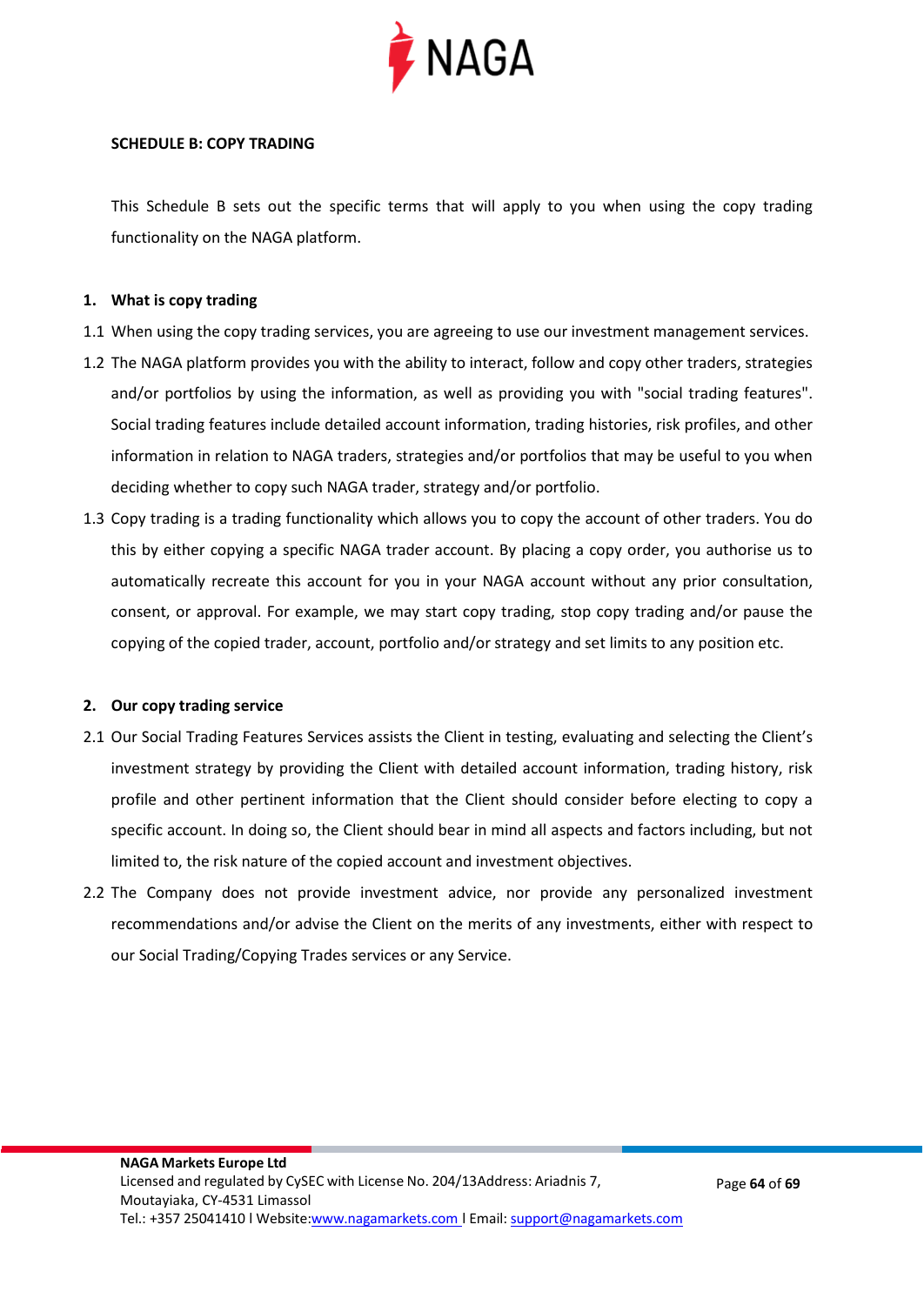

- 2.3 In deciding to Copy a specific trader or traders, strategy and/or portfolio, the Client has considered his/her entire financial situation including financial commitments and the Client understands that using Social Trading Features is highly speculative and that the Client could sustain significant losses exceeding the amount used to copy a trader or traders, and the Client cannot lose more than the equity in the Client's account. Please note that the Company is unable to provide any guarantee as to the performance of any particular investment, account, portfolio or strategy.
- 2.4 Without derogating from the generality of the foregoing, the Client acknowledges the Risks Associated with Social Trading Features and particularly Social Trading/Copying Trades Services, as more fully described herein, including but not limited to, automated trading execution whereby the opening and closing of trades will happen in the Client's account without the Client's manual intervention unless the Client choose to close the copy trade and take decisions independently from the master trader.
- 2.5 The Client further authorizes the Company to execute any and all transactions and/or positions undertaken by the trader, account, portfolio and/or strategy the Client chose to Social Trading/Copying Trades, including without limitation, Social Trading/Copying Trades, stop Social Trading/Copying Trades and/or pause Social Trading/Copying Trades another trader, account, portfolio and/or strategy and setting limits to any position (including copy position). These actions are done automatically once initiated by the Client and do not require any prior consultation, consent or approval of ongoing activity/copied trades. The Client hereby confirms and acknowledges that at any time, and upon the Company's sole discretion, the Company can stop, pause, restrict and/or limit any Social Trading/Copying Trades activity performed by the Client.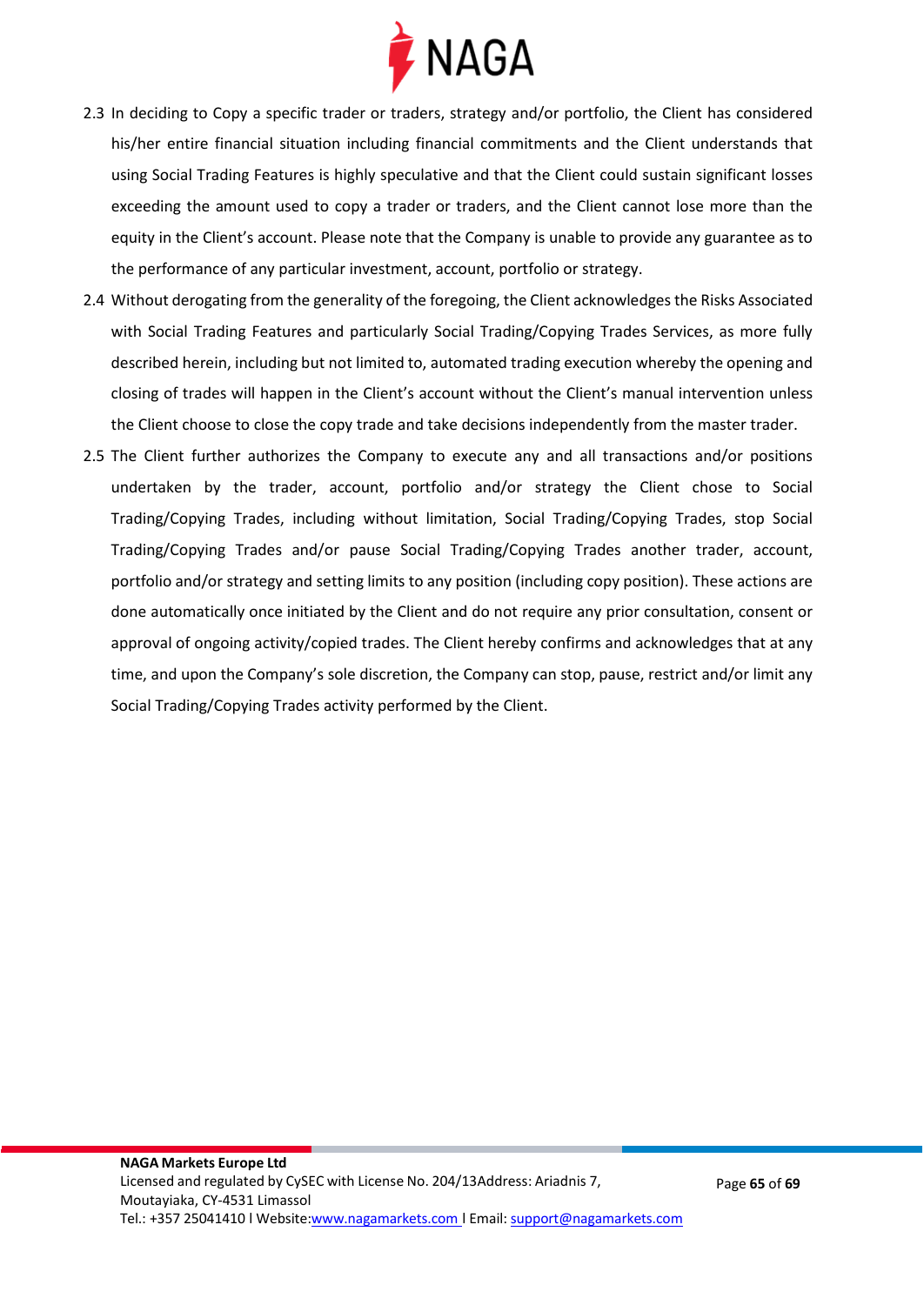

#### **3. Regulatory status of the copy trading service and suitability assessment**

- 3.1 Our copy trading functionality may amount to a form of discretionary investment management. This means that, before you can engage in copy trading, we are required by law to assess whether copy trading is a suitable investment tool for you and under what conditions (the "Suitability Assessment"). The result of the Suitability Assessment is determined by information and documents provided to us by you, which you can update at any time should there is an update or change in your investment profile.
- 3.2 We will establish your investment profile on the basis of your Suitability Assessment, and your ability to enter into copy trades may be limited by your Suitability Assessment. If we determine that copy trading is not a suitable investment tool for you, then you will not be permitted to access the copy trading functionalities of the NAGA platform. We are not liable for any losses that you suffer as a result of providing false or misleading information as part of your Suitability Assessment, including where this leads to us creating an inaccurate investment profile for you.

#### **4. Limitations to our copy trading service**

- 4.1 We do not provide personalised investment recommendations, investment advice, tax related advice or other financial related advice of any kind. Any explanation or information which we give to you as part of a copy trade, or about the performance of the copy trade is not intended to be, and should not be considered as advice. This information is provided by us solely for informational purposes.
- 4.2 You should use any information gathered from our website or social trading features as a starting point for your own independent research and investment decision making. However, you should not make investment decisions based on information provided on the NAGA platform or NAGA Community.
- 4.3 We will take reasonable steps to monitor the performance of any copied trader under the copy trading functionality, as well as the performance of the different trading strategies and portfolios under the copy trading functionality. We reserve the right to pause, stop, or block:
- a) any NAGA trader from being copied under the copy trading functionality; and
- b) any portfolio of trading strategy from being copied under the copy trading functionality.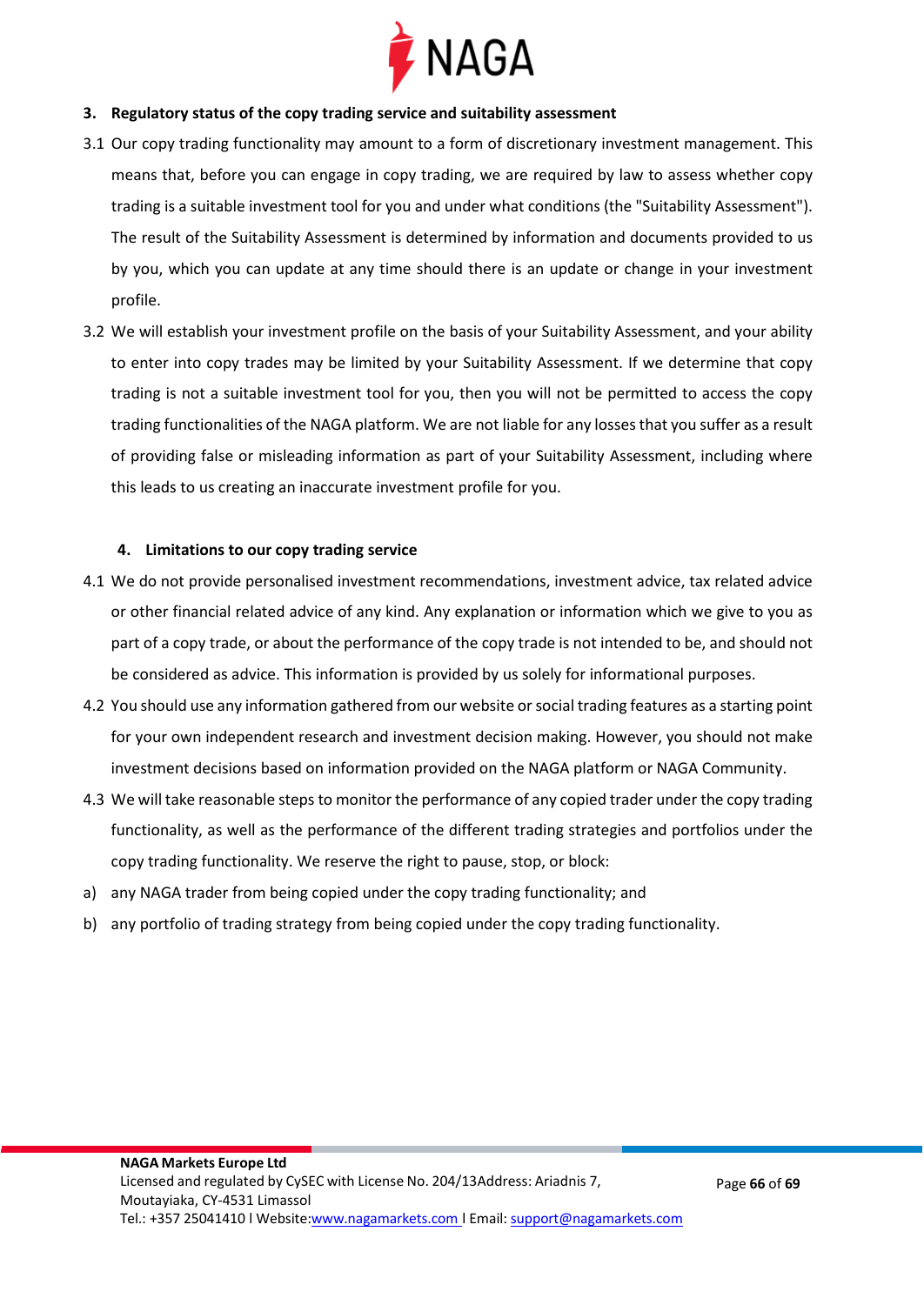

#### **5. The key risks of copy trading**

- 5.1 In making a decision to copy a specific trader or traders, strategy and/or portfolio, you should consider your financial situation, including your financial commitments. You should understand that copy trading is highly speculative and that you could sustain significant losses exceeding the amount used to copy a trader or traders as a result of the following:
- (a) it will involve automated trading execution whereby trades are opened and closed in your account without your manual intervention;
- (b) if you manually modify or close an order generated by the copy trading functionality, you may achieve a materially different result than the trader that you copied;
- (c) copied trades in amounts lower than the minimum trade will not be opened;
- (d) if you are copying all trades which are currently open, we will open your position at the best available price at the time of copying and not the price at the time which the trade being copied was originally opened;
- (e) cash-out and withdrawals by the copied trader, strategy and/or portfolio when you are using the copy trading functionality may also generate a materially different result than the trader that you copied as it may affect the copy trading proportions. This is due to a number of different factors including starting account balance, minimum trade size, the investor's account settings, differences in spread, interest and investment price at time of investment, and also the difference in fees that may be incurred;
- (f) following/copying the trading decisions of inexperienced and/or unprofessional traders;
- (g) following/copying traders whose ultimate purpose or intention, or financial status may differ from yours; and/or
- (h) following and/or copying traders who trade products restricted as a result of Applicable Law in relation to your account and where a replacement equivalent trade cannot be executed may result in the economic performance, portfolio composition, risk rating and other factors relating to your portfolio deviating from the portfolio of the copied trader.
- 5.2 We are unable to provide any guarantee as to the performance of any particular investment, account, portfolio or strategy. Please refer to the Risk Disclosure which applies to the underlying product that you are copying for more information on the risks associated with trading that product.
- 5.3 Past performance, risk scores, statistics and any other information with respect to NAGA traders under our copy trading functionality, or of different portfolios and trading strategies under our copy trading functionality are not reliable indicators of future performance.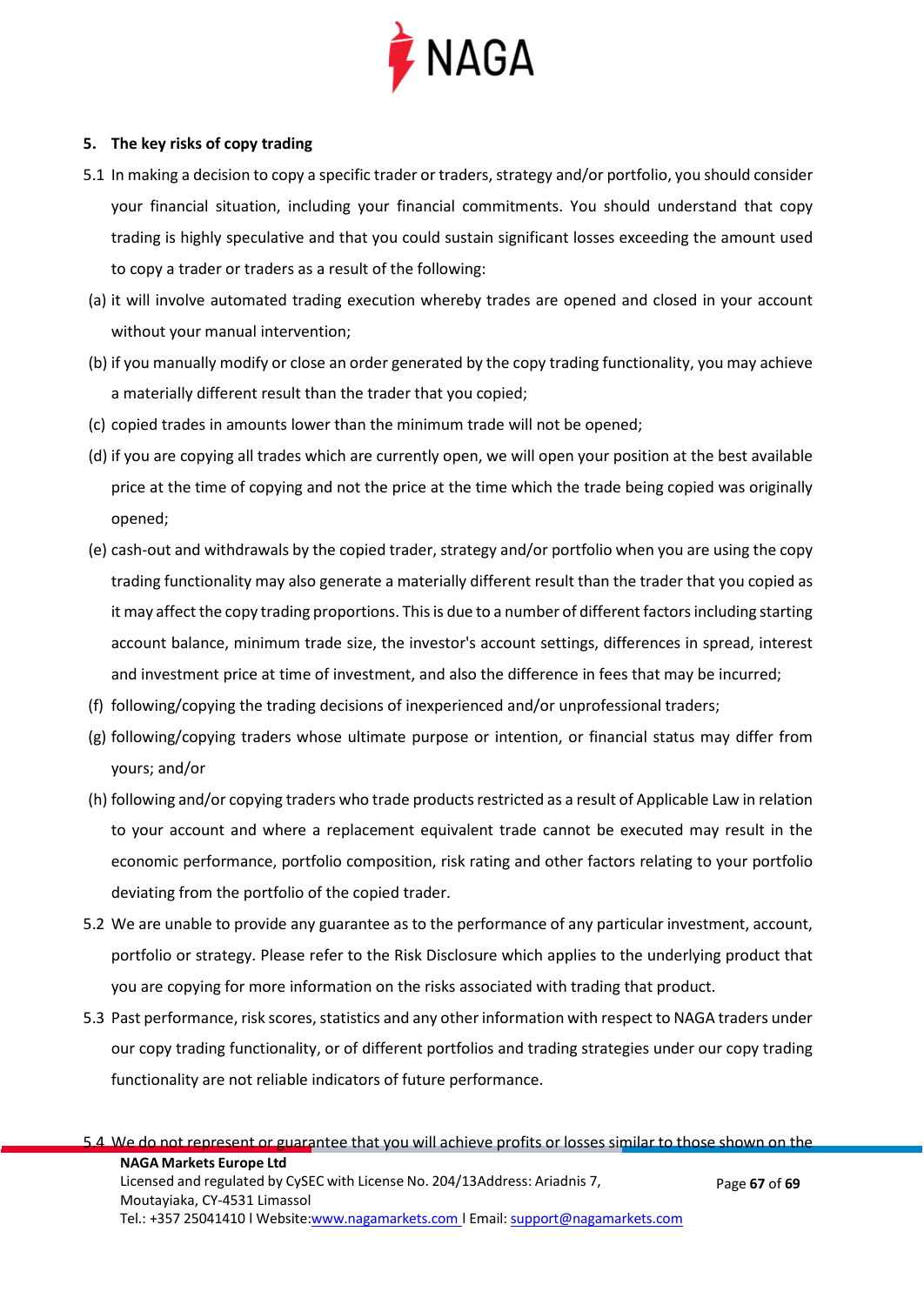

NAGA trader or portfolio that you are copying. We also do not represent or guarantee that the risk score of a trader will accurately reflect the risk of their future performances.

#### **6. Conflicts of interest**

We are required to act in your best interest when providing our services. However, there may be instances where your interest conflicts with our interests, or with another client's interest. For example, with respect to copy trading, we may compensate Lead traders who you and/or others have elected to follow and/or copy.

#### **7. Placing an order**

- 7.1 Before you enter into the copy trade, you will need to allocate the amount of money you would like to put towards that copy trade. Such amount shall be allocated in transactions at the same proportion as it is allocated in the copied account. We will then automatically execute that order for you, which means we will not obtain your confirmation before we do this. The opening of such transactions shall not require any prior consultation, consent or approval. Trades below the minimum trade amount shall not be opened.
- 7.2 There are a number of order restrictions when copy trading, including on the minimum and maximum amount that can be invested in any NAGA trader or portfolio that you copy, the minimum amount on any single copy trade, and the maximum number of traders that you can copy.
- 7.3 When you are using our copy trading service, you can choose to copy:

(a) only new trades which are opened after you begin to copy the trader's account. This means that we will not copy any trades in the trader's account which were entered into before this point.

- 7.4 When you are using our copy trading service, the copy trading functionality only permits you to copy new trades.
- 7.5 Notwithstanding paragraph 3.2, if you are copying all trades which are currently open, we will open your position at the best available price at the time of copying and not the price at the time which the trade being copied was originally opened. If the relevant markets are closed at the time of copying (for example during a market break) we will open a market order for you and once the market reopens, your order will be executed at the first available price.
- 7.6 Notwithstanding paragraph 3.2, if you are copying only new trades:
- (a) we will open your positions at the same time as the trades being copied; and
- (b) all instructions and actions related to the copied trade will automatically be replicated in your NAGA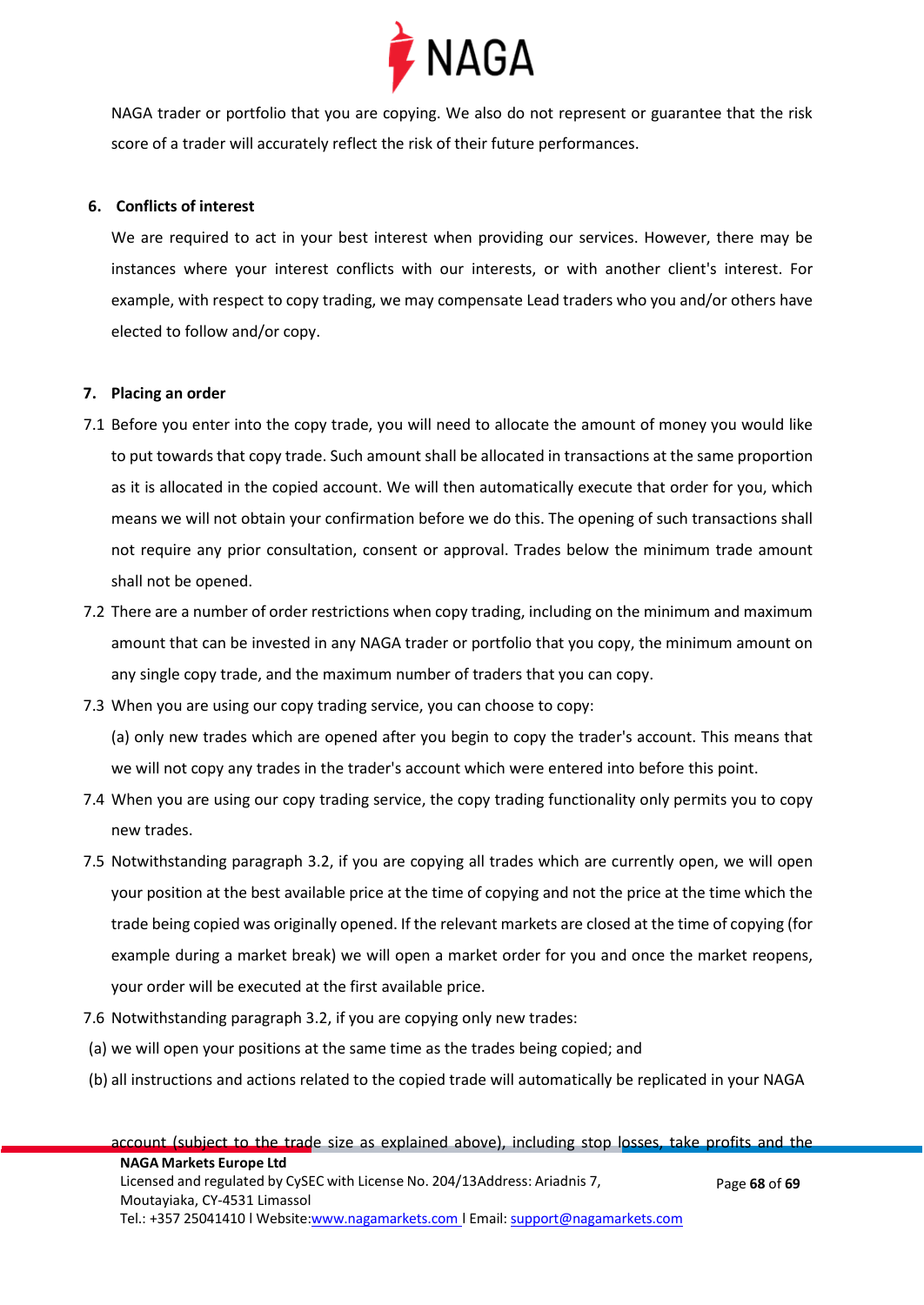

closing of trades. For example, if a trader that you are copying extends their stop loss by adding more funds to their account then your stop loss will be adjusted automatically to reflect this. However, your position amount will remain the same as its initial amount.

- 7.7 The copy trading service has a number of other functionalities that we may make available to you from time to time. However, we may add, remove, or change the availability and features of these functionalities, at our discretion. This may impact how you can use the copy trading service on our platform, for example whether you can copy all trades or only new trades of a trader or a portfolio.
- **8. Fees and costs**

When you place a copy trade, we will charge you fees on the same basis as those charged to the copied account for the same trades. Please refer to the Copy Fee Schedule which applies to the underlying product that you are copying for more information on the fees and costs associated with that copy trade

#### **9. Auto-copy premium**

9.1 NAGA Lead Traders can get paid for the profitable trades copied by other users. A Lead receives a Copy Premium for each profitable trade every time it gets copied by other traders on NAGA.

|                         | <b>IRON</b>            | <b>BRONZE</b><br>12.1  | SILVER                 | <b>GOLD</b><br><b>IO</b>      | <b>O DIAMOND</b>       | <b>C</b> CRYSTAL       |
|-------------------------|------------------------|------------------------|------------------------|-------------------------------|------------------------|------------------------|
| <b>Minimum Deposit</b>  | \$250.00               | \$2,500.00             | \$5,000.00             | \$25,000,00                   | \$50,000,00            | \$100,000.00           |
| <b>Spread</b>           | Standard Spreads (e.g. | Standard Spreads (e.g. | Standard Spreads (e.g. | <b>Standard Spreads (e.g.</b> | Platinum Spreads (e.g. | VIP Spreads (e.g.0.7   |
|                         | <b>EURUSD 1.7)</b>     | EURUSD 1.7)            | EURUSD 1.7)            | <b>EURUSD 1.2)</b>            | 0.9 on EURUSD)         | on EURUSD)             |
| <b>Copy Premium All</b> | Earn \$0.12 per copied | Earn \$0.15 per copied | Earn \$0.18 per copied | Earn \$0.22 per copied        | Earn \$0.27 per copied | Earn \$0.32 per copied |
| <b>instruments</b>      | trade                  | trade                  | trade                  | trade                         | trade                  | trade                  |
| <b>Copy Premium FX</b>  | Earn \$0.50 per copied | Earn \$0.60 per copied | Earn \$0.70 per copied | Earn \$0.80 per copied        | Earn \$1.00 per copied | Earn \$1.20 per copied |
| <b>PAIRS</b>            | trade                  | trade                  | trade                  | trade                         | trade                  | trade                  |

- 9.2 We will not be liable to you for any damages, loss, cost, claim, demand or expense that you suffer (including loss of profits or any indirect or consequential losses) resulting from a Price Error and/or Copy Trading Error, including where the Price Error or Copy Trading Error is made by any information source or from our decision to do anything undersub-clause **13.3 of the Client Agreement** above or other, except to the extent that it is caused by our own fraud, willful default, system error or gross negligence.
- 9.3 The Company does not hereby guarantee the accuracy, correctness, or completeness of information available from its service and therefore will not be liable for any loss incurred.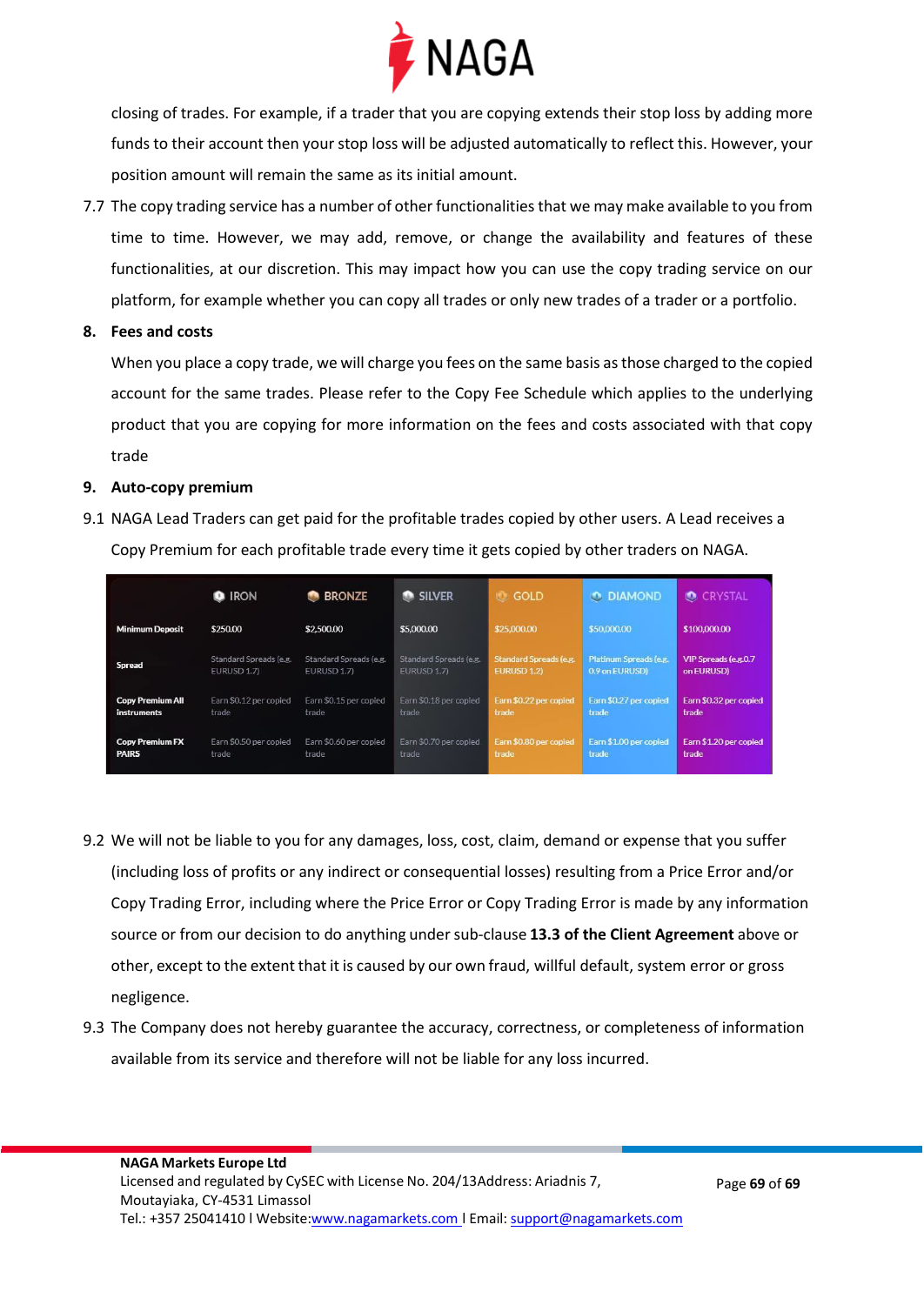

#### **10. Liability**

Subject to Applicable Law, neither the Company nor any affiliates or associate third parties will be liable for any losses arising from: (a) actions taken by us in order to carry out your written or spoken instructions; (b) decisions or actions taken by a NAGA trader that you have chosen to copy, including in connection with Portfolios; and/or (c) specific investment decisions or actions taken or omitted in good faith by any copied account strategy or portfolio, including portfolios controlled by us.